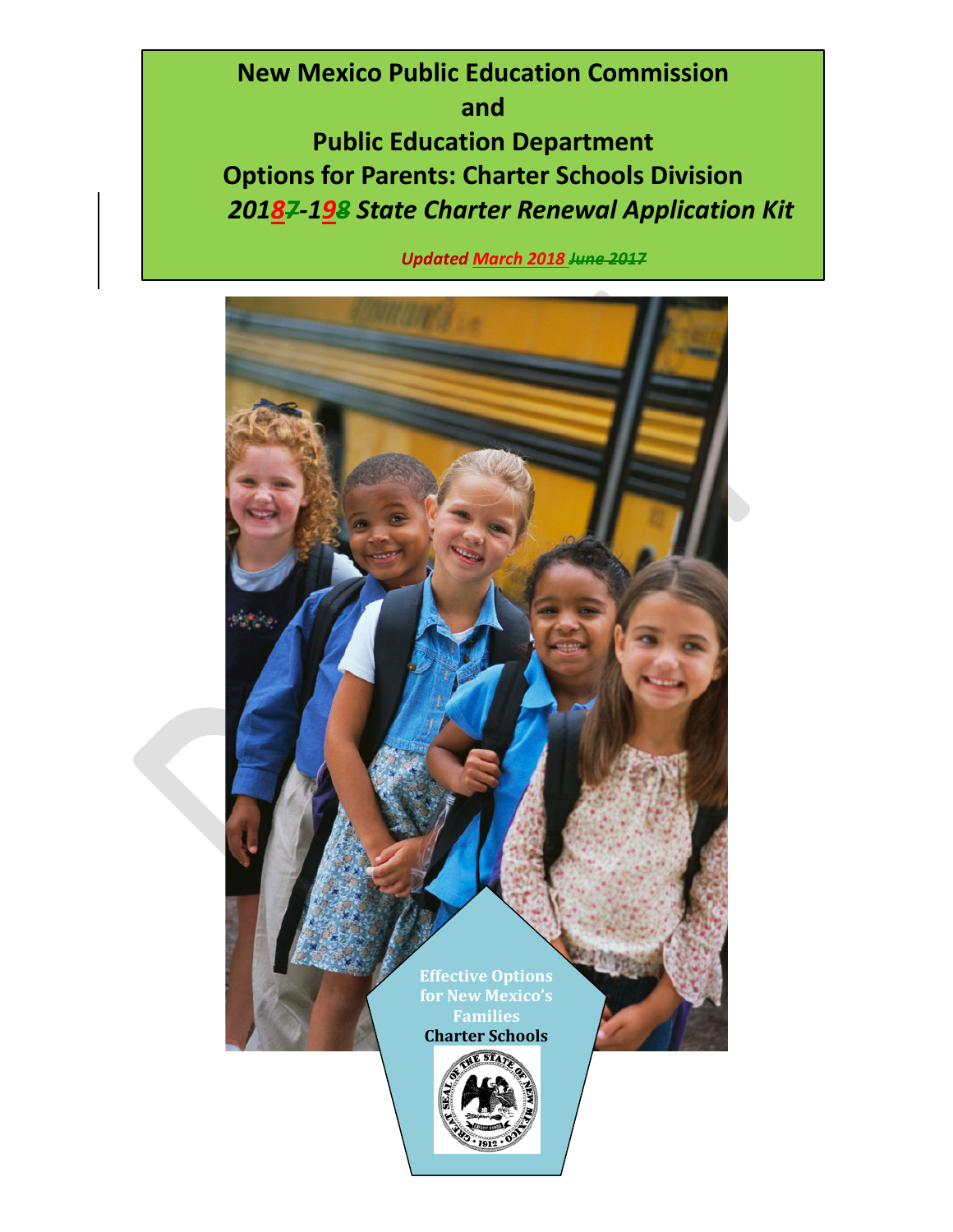![](_page_1_Picture_0.jpeg)

STATE OF NEW MEXICO PUBLIC EDUCATION DEPARTMENT 300 DON GASPAR SANTA FE, NEW MEXICO 87501-2786 Telephone (505) 827-5800 **[www.ped.state.nm.us](http://www.sde.state.nm.us/)**

CHRISTOPHER RUSZKOWSKI **ACTING-SECRETARY-DESIGNATE OF EDUCATION**   SUSANA MARTINEZ **GOVERNOR** 

Through charter schools, the Public Education Commission (PEC) as Authorizer, and the Charter Schools Division (CSD) in the New Mexico Public Education Department (PED) seek to provide families with effective, quality educational options. The CSD provides staff support to the PEC and will review your renewal application, conduct the renewal site visits, and make a recommendation for renewal, non-renewal, or a conditional renewal on behalf of the Public Education Department. The PEC makes the final decision regarding the renewal application after reading it, reading the CSD preliminary analysis and school's response, and, finally, considering the information provided by the CSD in their final recommendation to renew, renew with conditions, or deny a school's renewal application.

Renewing charter schools have the option to seek renewal from either their local chartering authority (district) or the PEC as the state chartering authority. All renewal applications must be submitted by **October 31, 20187**, to the charter school's selected chartering authority. In accordance with Subsection A of 6.80.4.13 NMAC, the chartering authority must then rule in a public meeting on the renewal of the application no later than **January 1, 2018**.

The PEC developed this state charter renewal application kit to assist charter schools in the development of their renewal applications to the PEC. The template for the state renewal charter application kit will be posted on the <del>CSD</del>—PEC website at https://webnew.ped.state.nm.us/bureaus/public-educationcommission/applications-and-requests/renewal-

application/. http://www.ped.state.nm.us/charter/index.html. CSD will provide technical assistance training that focuses on the state-authorization charter school renewal process. If you are intending to renew with a district authorizer, you should check with the district on the forms and process that they require.

#### $1$  | P a g e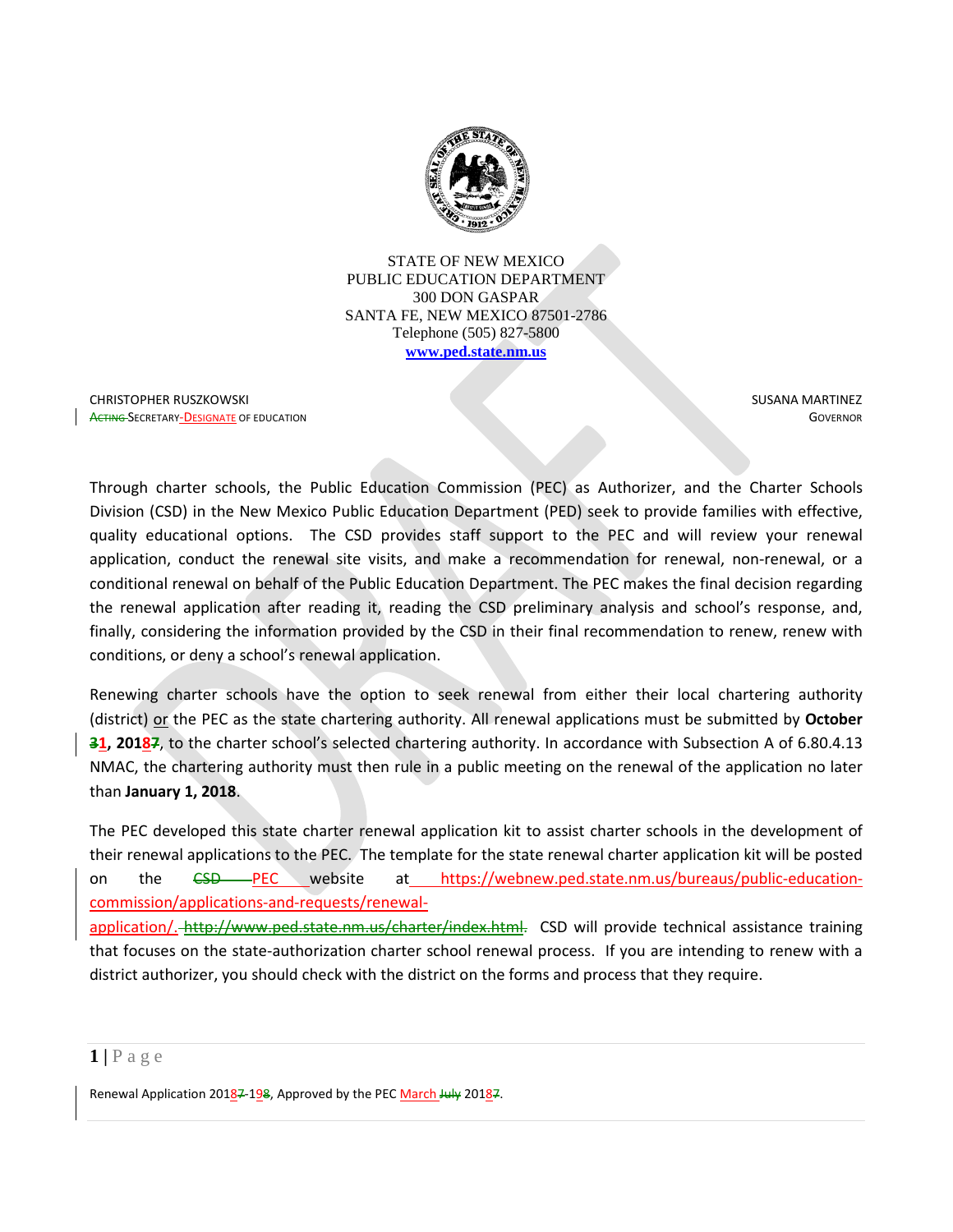The enclosed renewal application is divided into six parts: **Part A: Your School's Summary Data Report and Current Charter Contract; Part B: Progress Report, Part C: Financial Statement; Part D: Petitions of Support; Part E: Description of the Charter School Facilities; and Part F: Amendment Requests**. These sections address the requirements of NMSA 1978 § 22-8B-12(J) and are intended to provide the PEC the information necessary to determine if the school's past performance supports renewal of the charter. NMSA 1978 § 22-8B-12(K) provides that a charter may be not renewed if the chartering authority determined the school (1) committed a material violation of any of the conditions, standards or procedures set forth in the charter contract; (2) failed to meet or make substantial progress toward achievement of the department's standards of excellence or student performance standards identified in the charter contract; (3) failed to meet generally accepted standards of fiscal management; or (4) violated any provision of law from which the charter school was not specifically exempted.

**Part A** is provided by the CSD and PED for the school in the summer before Renewal, updated after the newest data is released, and then is provided as Part A to the School's Renewal Application when the PEC receives it in October. The School is asked to verify the information in Part A. The school should also use the information in the contract to report on academic performance goals and other contractual requirements.

**Part B** offers a School the opportunity to provide information regarding their academic performance, financial compliance, and organizational, contractual and governance responsibilities and improvement actions over the term of their most current charter. This Part of the Application is divided into three sections: Section 1 – Academic Performance, Section 2 – Financial Compliance, and Section 3 – Organizational, Contractual and Governance Responsibilities.

In **Section 1 – Academic Performance**, the school reports on its academic performance during the term of the contract, including achieving the goals, student performance outcomes, state standards of excellence and accountability requirements set forth in the Assessment and Accountability Act.

**Subsection a -** A school that has **not** maintained a C or better letter grade in each of the last four years (or for the contract term, if shorter than four years) should provide a narrative that addresses the improvement actions and the success of those actions. The purpose of the narrative is to demonstrate substantial progress toward maintaining a C or higher letter grade. Implementation of the described improvement actions should be verifiable through evidence at the site visit. Schools that have maintained a C or better letter grade in each of the last four years (or for the contract term, if shorter than four years) **will not** complete this Section.

**Subsection b - All schools** will report on their performance in relation to school specific charter goals found in the negotiated performance framework. Performance reports related to school specific goals should be supported by raw data (masked to protect PII), provided in an appendix. The school should report on the performance in each of the last four years (or for the contract term, if shorter than four years). Schools that have **not** met their school specific goals in each of the four years (or for the contract term, if shorter than four years) should

 $2 | P \text{ a } g \text{ e}$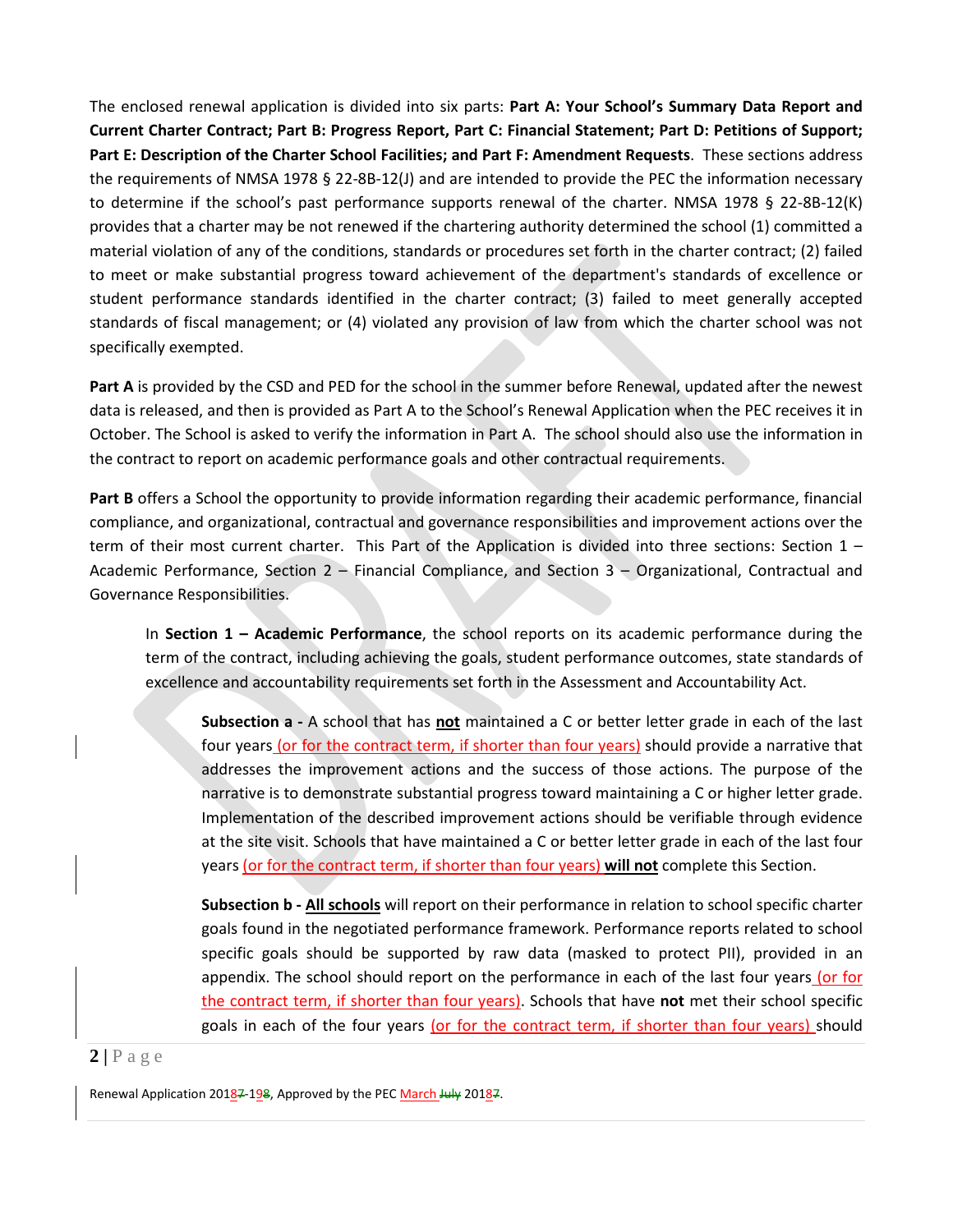provide a narrative that addresses the improvement actions and the success of those actions. The purpose of the narrative is to demonstrate substantial progress toward meeting the school specific goals and maintaining that performance level. Implementation of the described improvement actions should be verifiable through evidence at the site visit. Schools that have met their goals in each of the years of the contract term **will not** provide a narrative.

In Section 2 – Financial Compliance, **each the school** reports on its financial compliance during the term of the contract, including all findings identified in external audits completed and released during the term of the contract, and the requirements of the Financial Performance Framework.

**Subsection a –** For each year in which the school had findings identified in the external audit, the school **must** provide a narrative explaining the improvement actions made to meet financial compliance requirements and the effectiveness of those actions in improving financial compliance. Success should be identified by specific changes in practice and changes in the audit findings in subsequent years. The purpose of the narrative is to demonstrate substantial progress toward achieving and maintaining financial compliance. Implementation of the described improvement actions should be verifiable through evidence at the site visit.

**Subsection b –** For each year in which the school **did not meet** the standards of the Financial Performance Framework, the school **must** provide a narrative explaining the improvement actions made to meet financial compliance requirements and the effectiveness of those actions in improving financial compliance. Success should be identified by specific changes in practice and changes in the ratings on the framework in subsequent years. The purpose of the narrative is to demonstrate substantial progress toward maintaining financial compliance. Implementation of the described improvement actions should be verifiable through evidence at the site visit.

**Subsection c -** If the school's **Board of Finance was suspended** at any time during the term of the contract, the school must provide a narrative explaining the actions taken on the school's own initiative to correct financial compliance and regain the Board of Finance Authority and the success of those actions. The school must also describe the current status of the Board of Finance and continuing actions to ensure the same financial challenges do not reoccur. Success should be identified by specific changes in practice. The narrative must be supported by evidence provided in an appendix.

In Section 3 – Contractual, Organizational and Governance Responsibilities, the school reports on its organizational, contractual and governance responsibilities during the term of the contract, including achieving the objectives, state standards of excellence and a and other terms of the charter contract.

#### $3|$  **Page**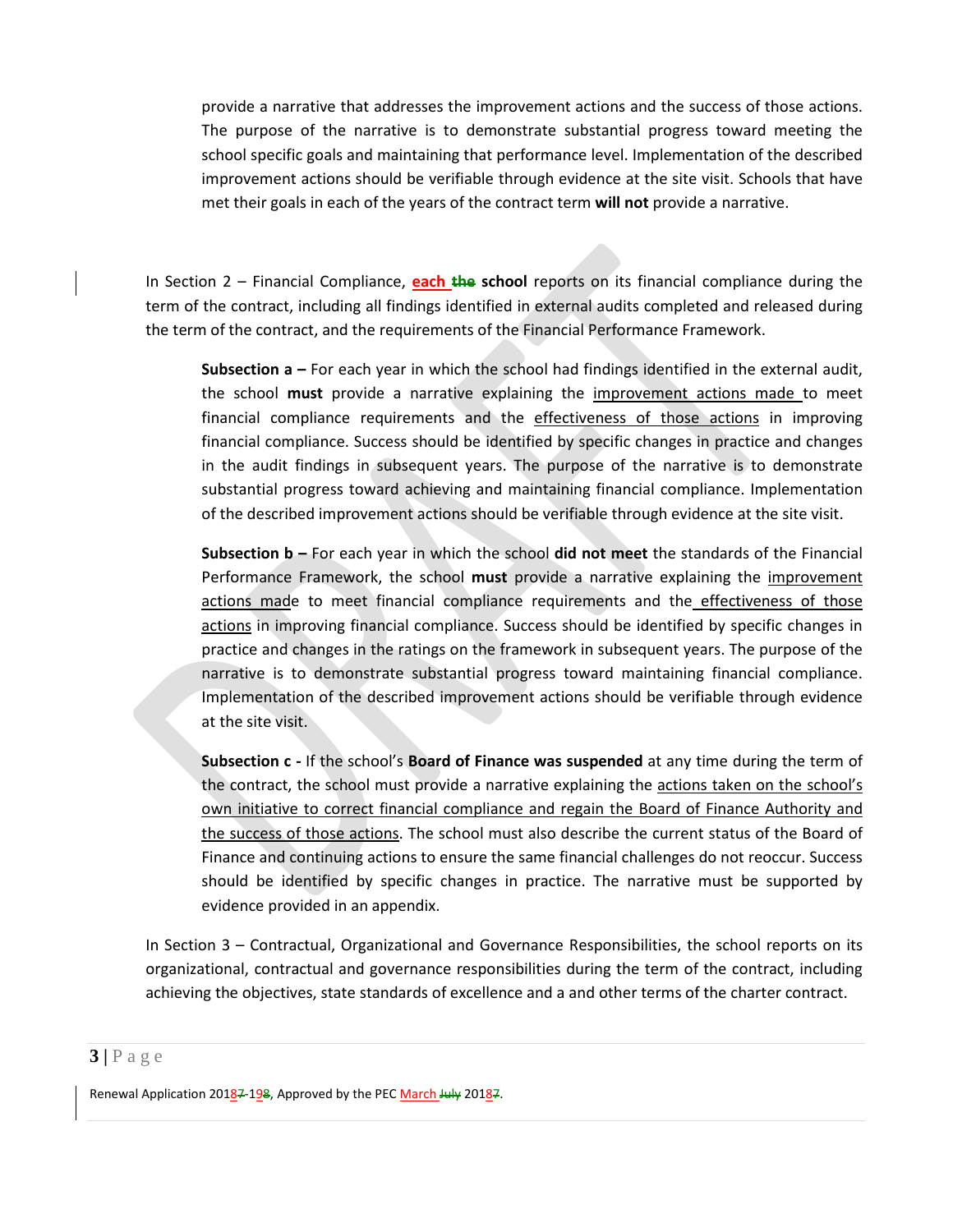**Subsection a - Each school** will provide a brief narrative describing how they have implemented the Material Terms of the Charter including the operational structure, the mission of the school, and the educational program of the school (including student focused terms, teacher focused terms, and parent focused terms). The narrative will be verified during the site visit. If the school has made substantial changes or has not met any of the material terms of the contract during the term of the contract, the school must provide a narrative to explain the improvement actions the school made during the term of the contract in order to meet those charter objectives. All schools must provide a narrative for this section of the application.

**Subsection b** – **Each school** will identify any organizational compliance findings from the Organizational Performance Framework over the term of the contract and provide a narrative to address improvement actions it has made to correct those findings. The purpose of the narrative is to demonstrate substantial progress toward meeting organizational performance expectations. Implementation of the described improvement actions should be verifiable through evidence at the site visit. If the school has received any OCR complaints or formal special education complaints, the school should identify those, provide all communications (redacted to protect PII) related to those complaints in an appendix, and describe the current status of the complaint process. If any of those complaints have been resolved and resulted in a finding that the school violated any law, the school must provide a narrative describing the required compensatory and corrective actions required and their status in implementing those actions. The implementation of such actions must be verifiable through evidence during the site visit.

**Subsection c** – **Each school** will identify how they have met governance responsibilities during the term of the contract. Specifically, the school will identify any time when membership on the governing body feel below the requirements in their by-laws or the statutory minimum of 5 members. The school will identify the amount of time any vacancies were open. The school will also identify any board members that did not complete required training hours in any of the years of the contract term. If the school identified any governance requirements they were unable to meet, the school must provide a narrative describing the improvement actions the school implemented to move toward full compliance with governance responsibilities. The purpose of the narrative is to demonstrate substantial progress toward meeting all governance requirements. The implementation of such actions must be verifiable through evidence during the site visit. All schools must provide a narrative for this section of the application.

**Part C** offers a School the opportunity to demonstrate the financial stewardship it has implemented over the term of the contract. The school must provide a financial statement that discloses the costs of administration, instruction and other spending categories for the charter school. The financial statement must be understandable to the general public and must allow comparison of costs to other schools or comparable

#### $4 | P \text{ a ge}$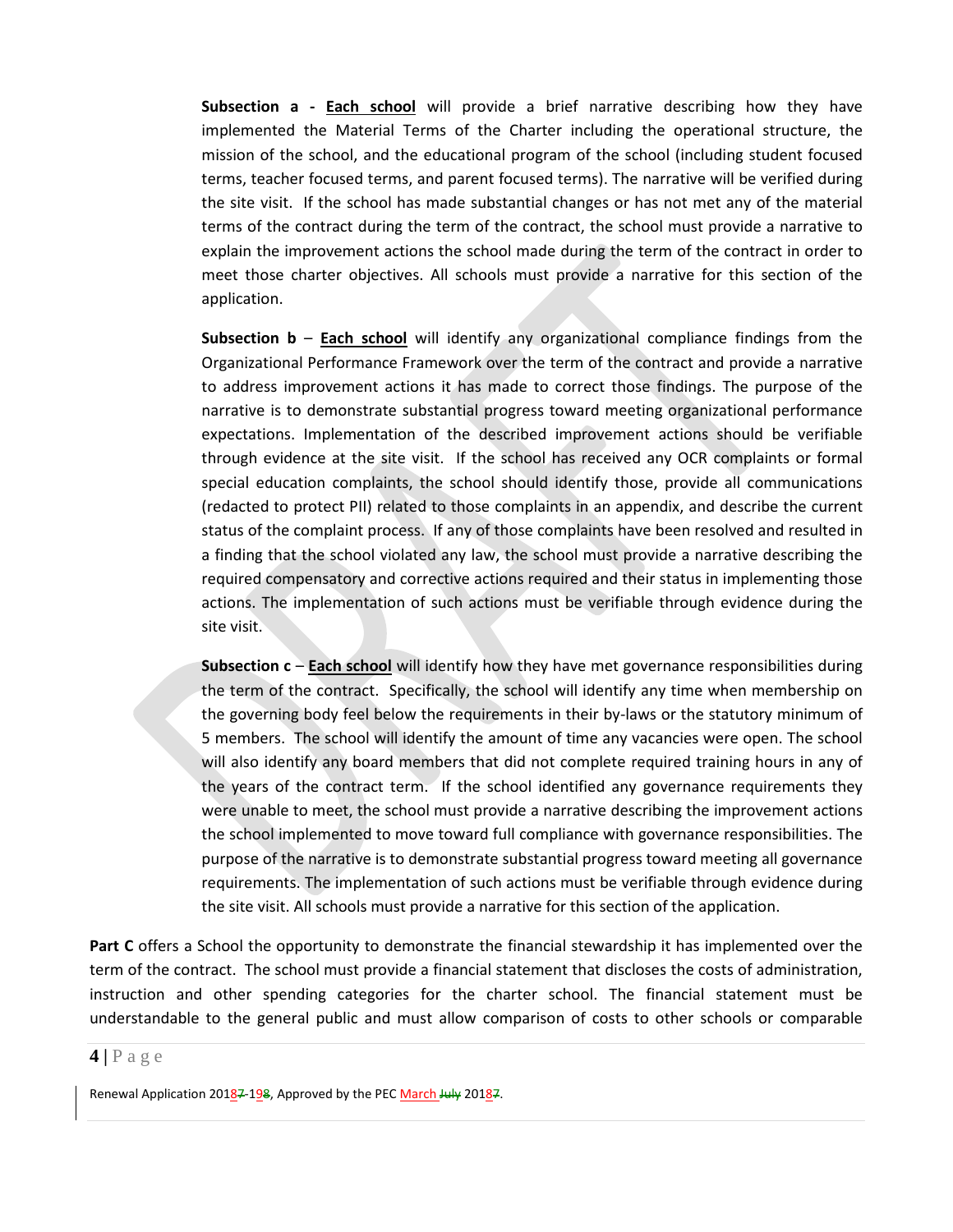organizations. **For schools that have earned a D or lower letter grade, the report should specifically address how the school has prioritized resources toward proven programs and methods linked to improved student achievement until the public school earns a grade of C or better for two consecutive years**. The department has created a form for the report that is incorporated as part of the application. **All schools must provide a response for this section of the application.**

**Part D** offers a School the opportunity to demonstrate the community support for the continuation of the school. NMSA 1978 § 22-8B-12 requires the school provide two petitions (1) a petition in support of the charter school renewing its charter status signed by not less than sixty-five percent of the employees in the charter school; and (2) a petition in support of the charter school renewing its charter status signed by at least seventy-five percent of the households whose children are enrolled in the charter school. These petitions must be completed in the school year in which the applicant is applying for renewal. The school should identify the date on which the petition was completed and the number of eligible signors on that date. Original signatures must be provided in the application. **All schools must provide a response for this section of the application.**

**Part E** requires the school to provide a description of the charter school facilities and assurances that the facilities are in compliance with the requirements of Section 22-8B-4.2 NMSA 1978. The school must provide supporting documentation to demonstrate the assurances are correct in an appendix. The required documentation includes the E-Occupancy Certificate, a letter regarding the NMCI from PSFA, and a copy of any lease documents. **All schools must provide a response for this section of the application.**

**Part F** allows the school to identify any amendments it would like to have considered as part of the renewal process. These amendments may include changes in facility location, enrollment cap increases, changes in grade levels served, changes in the educational program and other standard amendment requests.

Upon receipt of the completed application, the CSD will review the application, verify data, and conduct a site visit to verify information provided in the application. Afterwards, the CSD will write a preliminary analysis of the School's Renewal Application and send a copy to the School as well as to the PEC. The School will have a chance to respond to the analysis provided. After CSD receives the School's response, it will evaluate all information available and make a recommendation for a renewal, conditional renewal, or non-renewal.

New Mexico law, in subsection K of Section 22-8B-12 NMSA 1978, includes the four reasons for non-renewal of a school's charter. It provides that a charter may be not renewed by the chartering authority if the chartering authority determines that the charter school:

- committed a material violation of any of the conditions, standards, or procedures set forth in the charter;
- failed to meet or make substantial progress toward achievement of the department's minimum educational standards or student performance standards identified in the charter application;
- failed to meet generally accepted standards of fiscal management;
- $5|$   $P$  a g e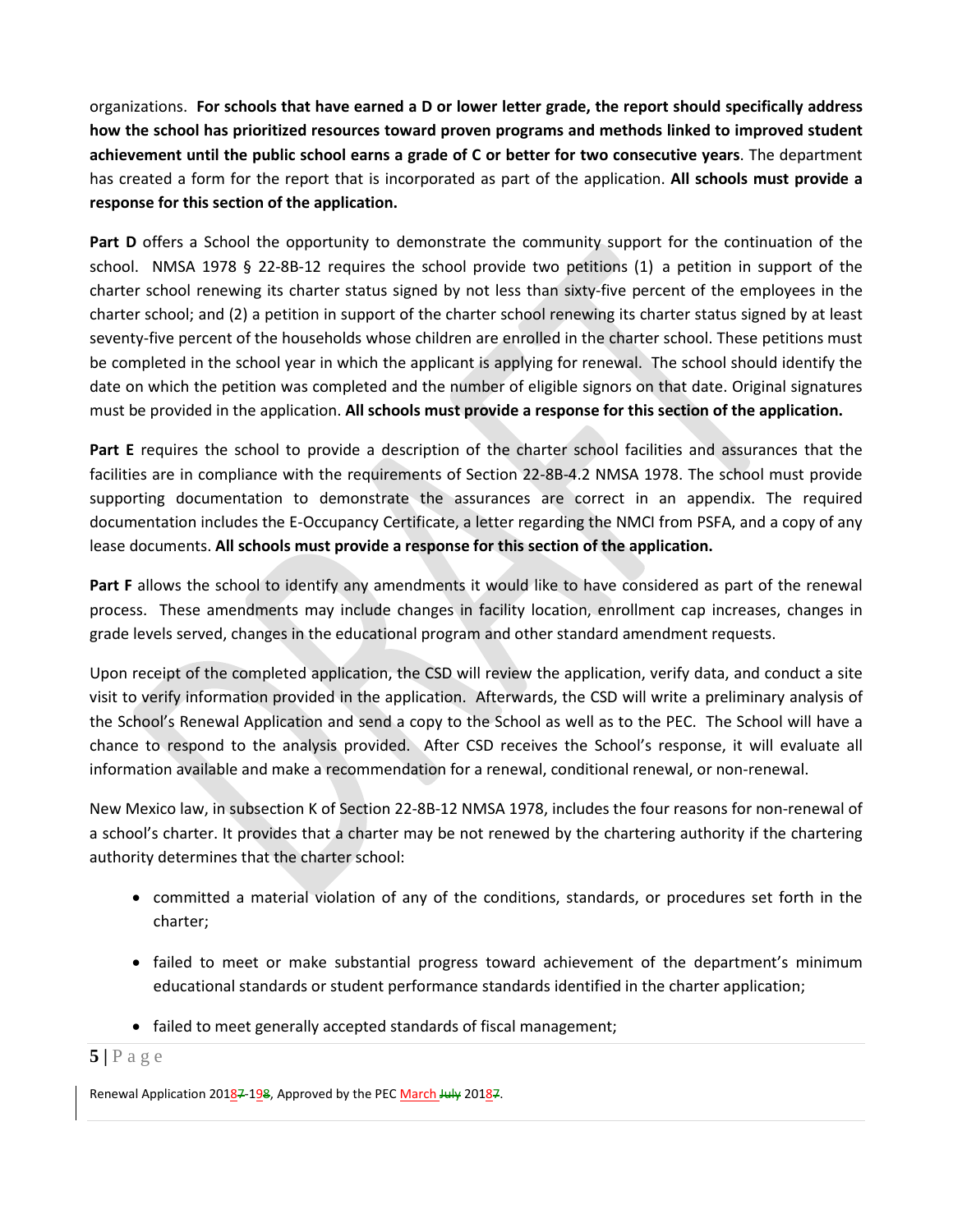• violated any provision of law from which the charter school was not specifically exempted.

Please contact *charter.schools@state.nm.us*<sub>17</sub> with any questions regarding the state charter renewal application kit.

# **6 |** Page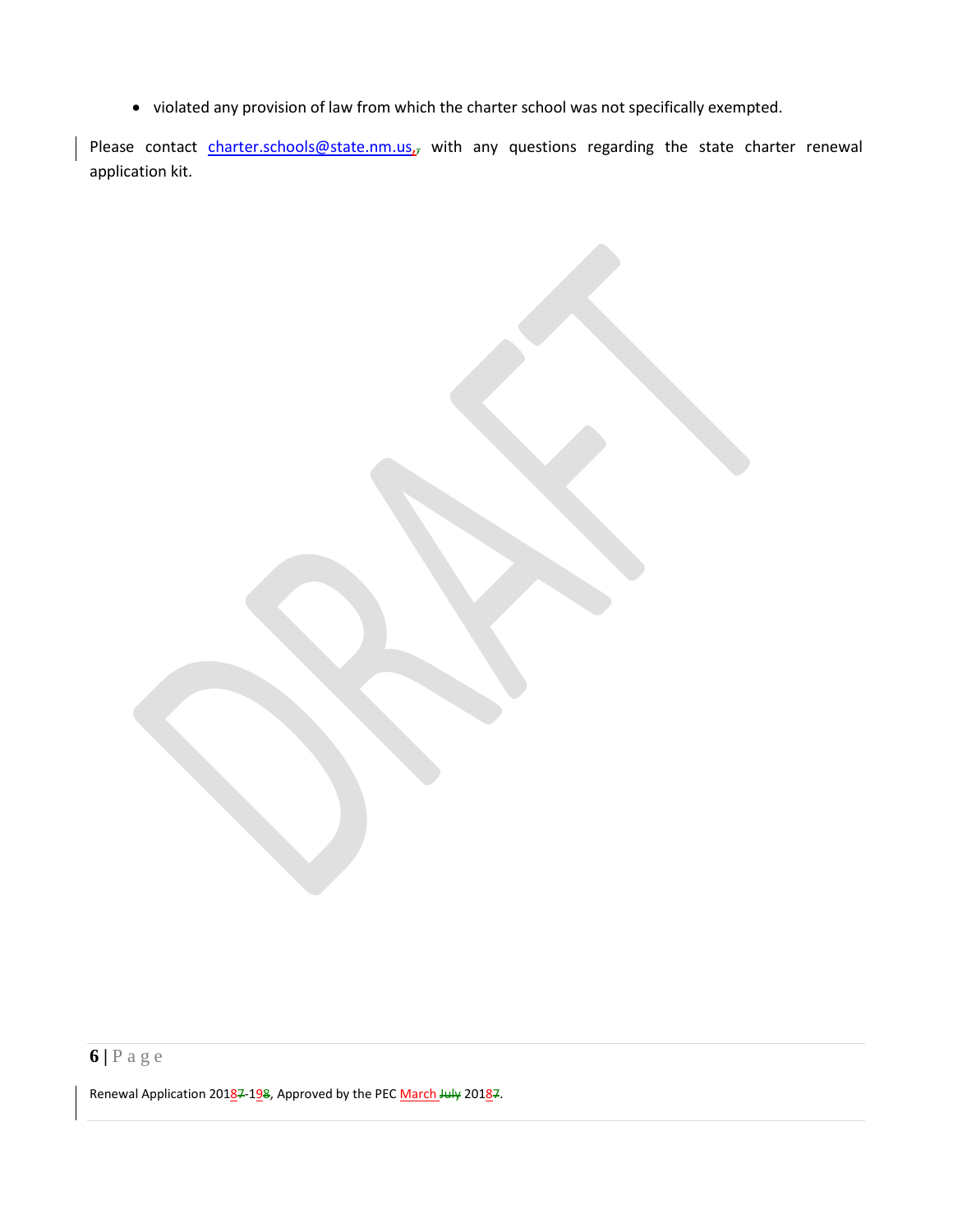| Instructions: 20187 State Charter Renewal Application Process and Review Stages 8 |  |
|-----------------------------------------------------------------------------------|--|
|                                                                                   |  |
|                                                                                   |  |
|                                                                                   |  |
|                                                                                   |  |
|                                                                                   |  |
|                                                                                   |  |
|                                                                                   |  |
|                                                                                   |  |
|                                                                                   |  |
|                                                                                   |  |
|                                                                                   |  |
|                                                                                   |  |
|                                                                                   |  |
|                                                                                   |  |
|                                                                                   |  |
|                                                                                   |  |
|                                                                                   |  |
|                                                                                   |  |
|                                                                                   |  |
|                                                                                   |  |
|                                                                                   |  |
|                                                                                   |  |
|                                                                                   |  |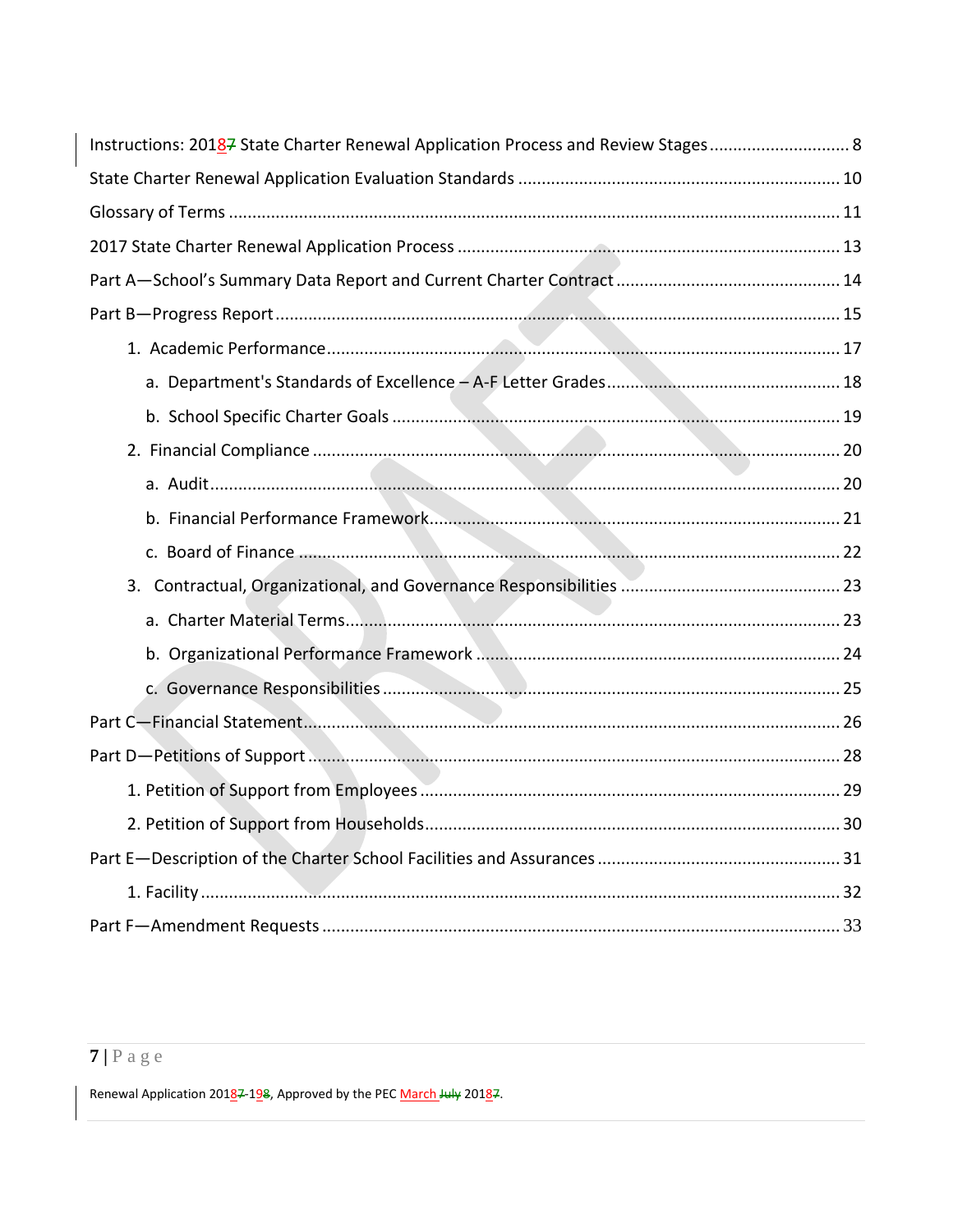![](_page_8_Picture_1.jpeg)

<span id="page-8-0"></span>

| Instructions: 20187 State Charter Renewal Application Process and Review |                                                                                                                                                                              |  |  |  |  |
|--------------------------------------------------------------------------|------------------------------------------------------------------------------------------------------------------------------------------------------------------------------|--|--|--|--|
|                                                                          | <b>Stages</b>                                                                                                                                                                |  |  |  |  |
| Form and                                                                 | All submissions should be prepared utilizing the 20187 State Charter Renewal                                                                                                 |  |  |  |  |
| <b>Point of Contact</b>                                                  | Application Kit. Brevity, specificity, and clarity are strongly encouraged. Any questions                                                                                    |  |  |  |  |
|                                                                          | regarding the application and the review process must be directed                                                                                                            |  |  |  |  |
|                                                                          | to: charter.schools@state.nm.us                                                                                                                                              |  |  |  |  |
|                                                                          |                                                                                                                                                                              |  |  |  |  |
| <b>Deadlines and Manner</b>                                              | 20187 State Charter Renewal Application Kits must be submitted using your charter                                                                                            |  |  |  |  |
| of Submission                                                            | school account through Web EPSS Website. You will learn more about using the Web                                                                                             |  |  |  |  |
|                                                                          | EPSS site at one of the Technical Assistance Workshops mentioned below. If you have<br>or feedback<br>after<br>reviewing the<br>guide, please<br>questions<br>contact<br>any |  |  |  |  |
|                                                                          | charter.schools@state.nm.us                                                                                                                                                  |  |  |  |  |
|                                                                          | Files must be submitted via your account on the WEB EPPS no later than 11:59 p.m.                                                                                            |  |  |  |  |
|                                                                          | (mountain time) WednesdayTuesday, October 31, 20187.                                                                                                                         |  |  |  |  |
|                                                                          |                                                                                                                                                                              |  |  |  |  |
|                                                                          | Note: Submission prior to October 3rd1rd, 20187 of the current year will not change                                                                                          |  |  |  |  |
|                                                                          | the deadlines for review. Early submissions are welcomed; however, they do not put                                                                                           |  |  |  |  |
|                                                                          | applicants at an advantage. All applications are treated equally and fairly as long as<br>they are submitted by the deadline above.                                          |  |  |  |  |
|                                                                          |                                                                                                                                                                              |  |  |  |  |
|                                                                          |                                                                                                                                                                              |  |  |  |  |
| <b>Technical Assistance</b>                                              | The CSD will provide technical assistance workshops for the charter renewal application                                                                                      |  |  |  |  |
| <b>Workshops</b>                                                         | process between March June and MaySeptember 20187. The first training will take                                                                                              |  |  |  |  |
| (March - May June -                                                      | place March 2, 2018 June 7, 2017 and will be an all-day session. Details regarding this                                                                                      |  |  |  |  |
| September 20187)                                                         | training and future trainings are available                                                                                                                                  |  |  |  |  |
|                                                                          | at: https://webnew.ped.state.nm.us/bureaus/charter-schools/training-opportunities/                                                                                           |  |  |  |  |
|                                                                          | http://ped.state.nm.us/ped/CharterSchoolsOpportunities.html.                                                                                                                 |  |  |  |  |
|                                                                          |                                                                                                                                                                              |  |  |  |  |
| <b>Renewal Application</b>                                               | A CSD review team will analyze your Renewal Application Kit.<br>The CSD staff will                                                                                           |  |  |  |  |
| <b>Review Period</b>                                                     | schedule your Renewal Site Visit prior to the completion of the CSD Renewal Analysis.                                                                                        |  |  |  |  |
| (October 31-                                                             | This site visit is designed to verify the evidence and documentation supporting the                                                                                          |  |  |  |  |
| November 56)                                                             | renewal application kit and evaluate compliance with academic, organizational,                                                                                               |  |  |  |  |
| <b>CSD Preliminary</b>                                                   | contractual, financial, and governance requirements.<br>The CSD will send each renewal applicant and the PEC a Preliminary Renewal Analysis.                                 |  |  |  |  |
| <b>Renewal Analysis</b>                                                  | This analysis will synthesize the strengths and weaknesses of the charter school as                                                                                          |  |  |  |  |
| (November 56)                                                            | found by the CSD Review Team in relation to the statutory reasons for non-renewal.                                                                                           |  |  |  |  |
|                                                                          |                                                                                                                                                                              |  |  |  |  |
| <b>Response to</b>                                                       | Renewal applicants may respond in writing to the information contained in the Renewal                                                                                        |  |  |  |  |
| <b>Preliminary Renewal</b><br><b>Analysis</b>                            | Analysis. These responses must be submitted using the Web EPSS.                                                                                                              |  |  |  |  |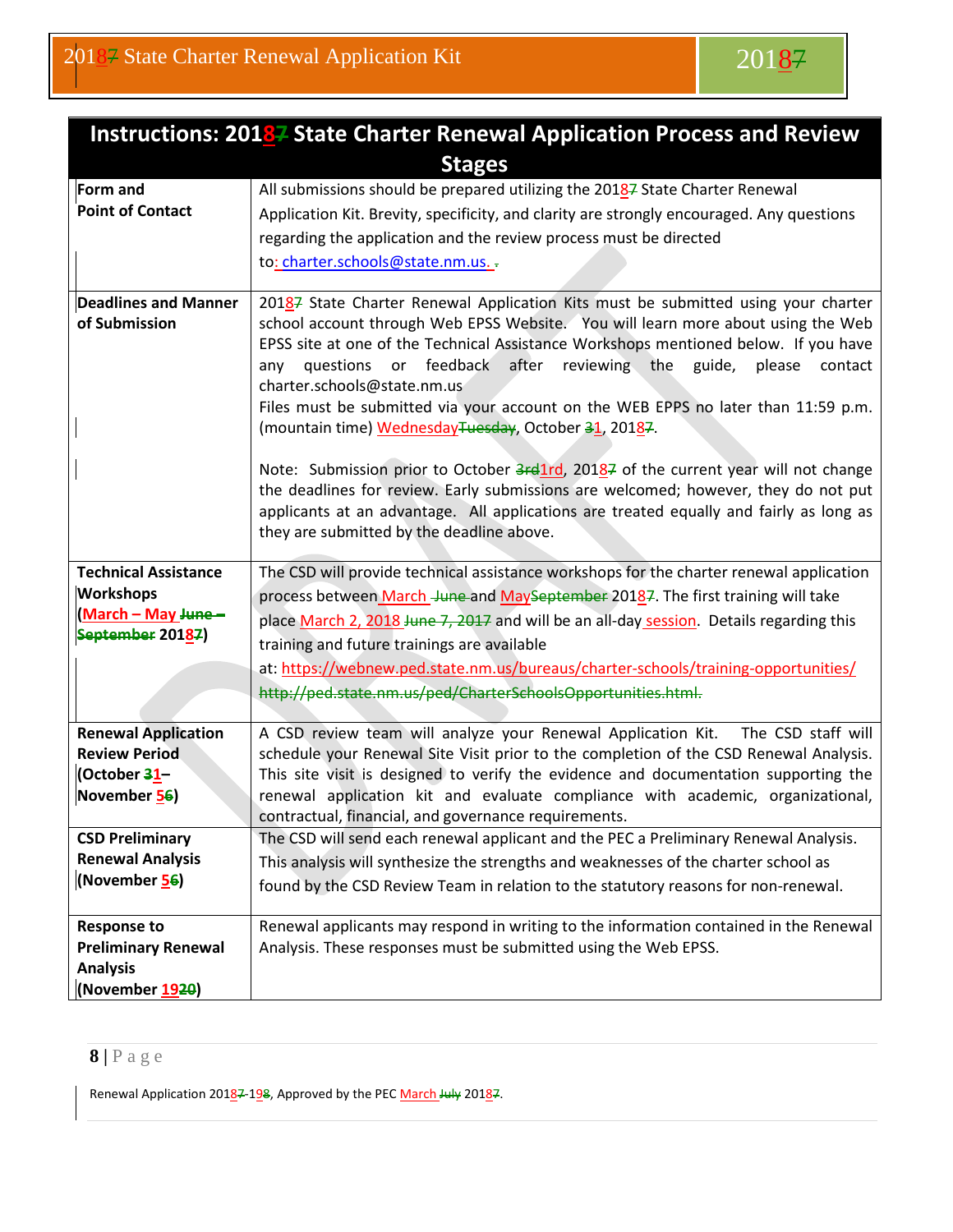| <b>PED Recommendation</b>  | The PED will send a recommendation to the PEC to approve, approve with conditions,    |
|----------------------------|---------------------------------------------------------------------------------------|
| (December 34)**            | or deny the renewal application on Monday, December 34, 2017. Renewal applicants      |
|                            | will receive a copy of the recommendation prior to the PEC acting on the application. |
|                            |                                                                                       |
| <b>Final Authorization</b> | The PEC will hold a public decision-making meeting to approve, approve with           |
| <b>Meeting of PEC</b>      | conditions, or deny the renewal application on December, 134-145, 20187.              |
| (December 134-145)**       |                                                                                       |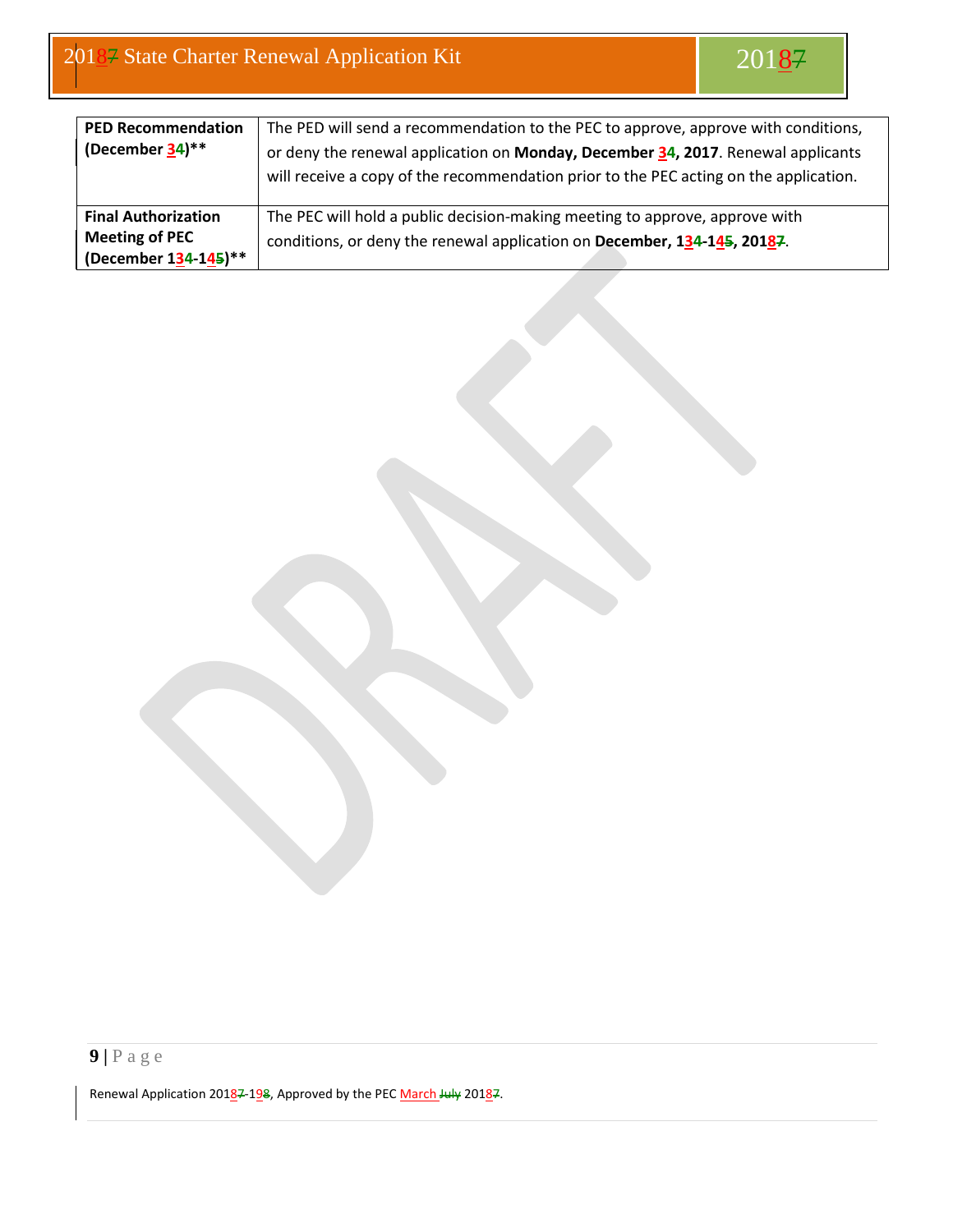# **State Charter Renewal Application Evaluation Standards**

<span id="page-10-0"></span>Based on the completed renewal application kit, the charter school Renewal Site Visit(s), the Renewal Analysis from the PED staff, status reports provided by the PED's divisions and bureaus, and, if applicable, the local school district, the PED will make a recommendation to the PEC regarding renewal of a school's charter. The following questions guide the PED's recommendation regarding renewal and are based upon the four reasons that a chartering authority must determine a charter school has violated in order to refuse to renew a charter pursuant to Subsection K of Section 22-8B-12 NMSA 1978*.*

#### **Has the school committed a material violation of any of the conditions, standards, or procedures set forth in the charter?**

The school's performance contract defines the terms under which it proposes to operate and the performance framework defines the measurable goals that the school agreed to meet. The PED will analyze the evidence presented in the application from the school, during the renewal site visit, and from the monitoring conducting during the term of the contract to determine if the school committed a material violation of any of the conditions, standards, or procedures set forth in the charter. For applicants that were previously authorized by the district.

#### **Has the school failed to meet or make substantial progress toward achievement of the PED's minimum educational standards or student performance standards identified in the charter application?**

The PED will analyze and evaluate student achievement data on required state tests and on other measures set forth in the contract. The school must report data for school specific goals both throughout the term of the contract and as part of the renewal application. The school's own analysis and supporting data will both be considered.

#### **Has the school failed to meet generally accepted standards of fiscal management?**

The PED will rely on documentary evidence based on the annual independent financial audits and reports from the School Budget and Finance Analysis Bureau and the Audit and Accounting Bureau with regard to whether the school has met generally accepted standards of fiscal management.

#### **Has the school violated any provision of law from which the state-chartered charter school was not specifically exempted?**

The PED will rely on documentary evidence gathered by the PED or, if applicable, local district authorizer staff during the term of the school's charter to determine if the school has compiled a record of substantial compliance with applicable state and federal laws and regulations. Evidence will also be evaluated during the site visit and from monitoring reports throughout the term of the contract.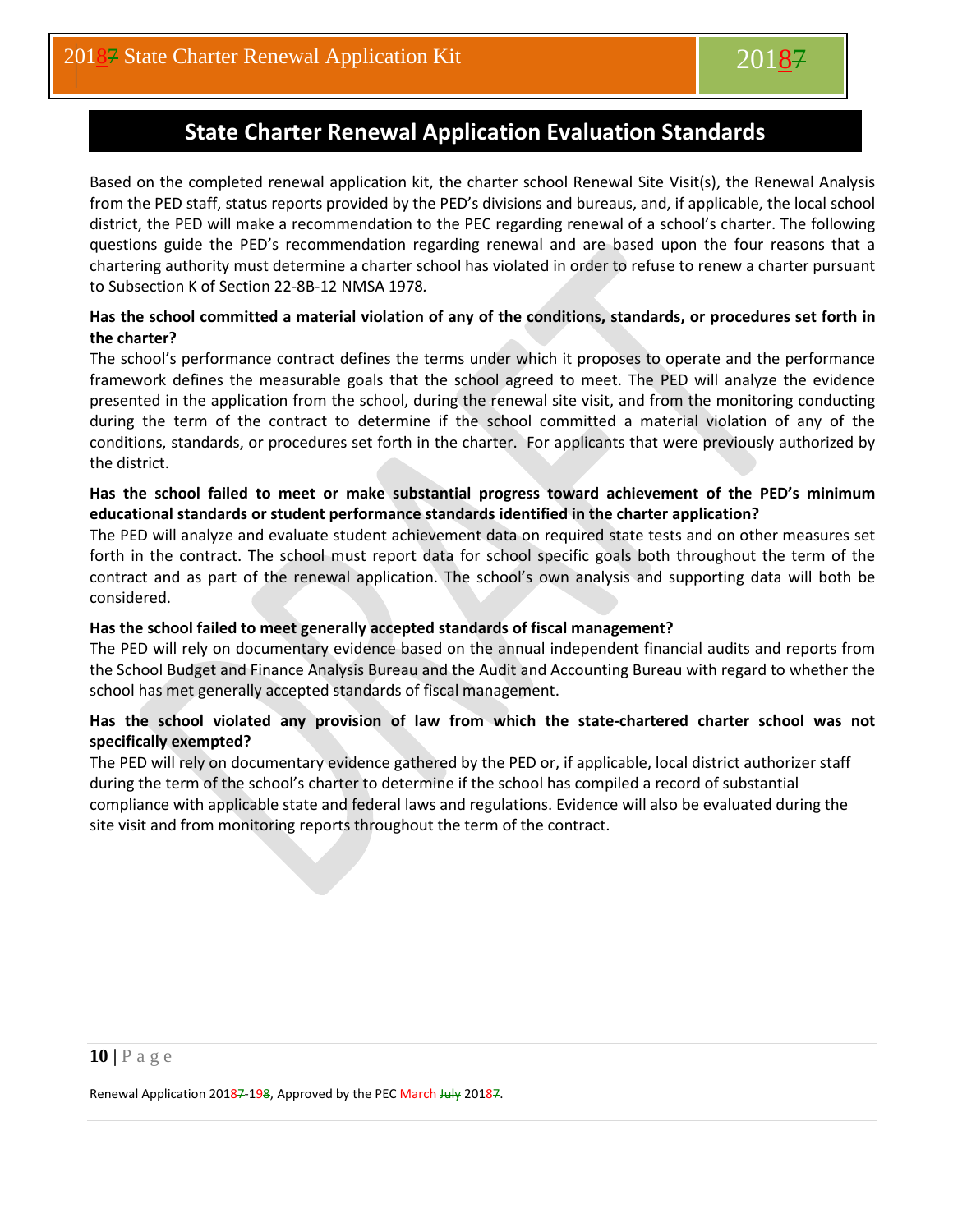# **Glossary of Terms**

<span id="page-11-0"></span>**Amended Charter School Act:** In 2011, the New Mexico Legislature amended the Charter School Act (Act) in several ways. The purpose of the amended Act is to increase accountability of charter schools and authorizers. The primary changes to the Act were the addition of a separate "Performance Contract" (*§22-8B-9 NMSA 1978)* between the authorizer and the charter school and "Performance Frameworks" (*§22-8B-9.1 NMSA 1978)*.

**Assessment:** A method, tool, or system used to evaluate and demonstrate student progress toward—or mastery of—a particular learning standard or goal (e.g., a standardized test, short-cycle tests, teacher-developed tests, a portfolio-judging system, etc.).

**Current Charter:** The current charter is the approved charter (or charter contract) with any amendments and/or changes that have been authorized for the current operational term.

**Material Term:** The PEC/PED will use the following definition used by the National Association of Charter School Authorizers (NACSA) for *Material Terms***:**

The term *material* means that the authorizer deems the matter relevant to

- 1. The authorizer's accountability decisions including but not limited to decisions about whether to renew or non-renew or revoke a charter; or
- 2. Information that a family would consider relevant to a decision to attend the charter school.

The material terms will be the provisions that the charter school will need to amend in order for the school to modify any of the terms of the contract. **Please note**: The material terms are those essential elements with which the charter school agrees to comply. These are **not** the only terms that could be breached in the contract and do not identify the only terms that could be subject to "material violations." There could be a material violation of any term in the Performance Contract or as demonstrated by the results of the Performance Framework.

**Material Violation:** A material violation occurs when one party fails to perform their duties as specified in a contract. A contract may be violated by one or both parties. A material violation may result in the need for corrective action or other action as allowed by law to be taken by the Authorizer. There could be a material violation of any term in the Performance Contract or as demonstrated by the results of the Performance Framework.

**New Mexico Condition Index (NMCI):** The PSFA ranks every school facility condition in the state based upon relative need from the greatest to the least. This metric is used to compare and prioritize schools for capital outlay funding.

**Performance Contract:** (*§22-8B-9 NMSA)* The charter authorizer shall enter into a contract with the governing body of the applicant charter school within 30 days of approval of the charter application. The charter contract shall be the final authorization for the charter school and shall be part of the charter. If the chartering authority and the applicant charter school fail to agree upon the terms of or enter into a contract within 30 days of the approval of the charter application, either party may appeal to the secretary to finalize the terms of the contract, provided that such appeal must be provided in writing to the secretary within 45 days of the approval of the charter application. Please note: the charter school and PEC may agree to an extension of the 30**-**day deadline.

#### **11 |** Page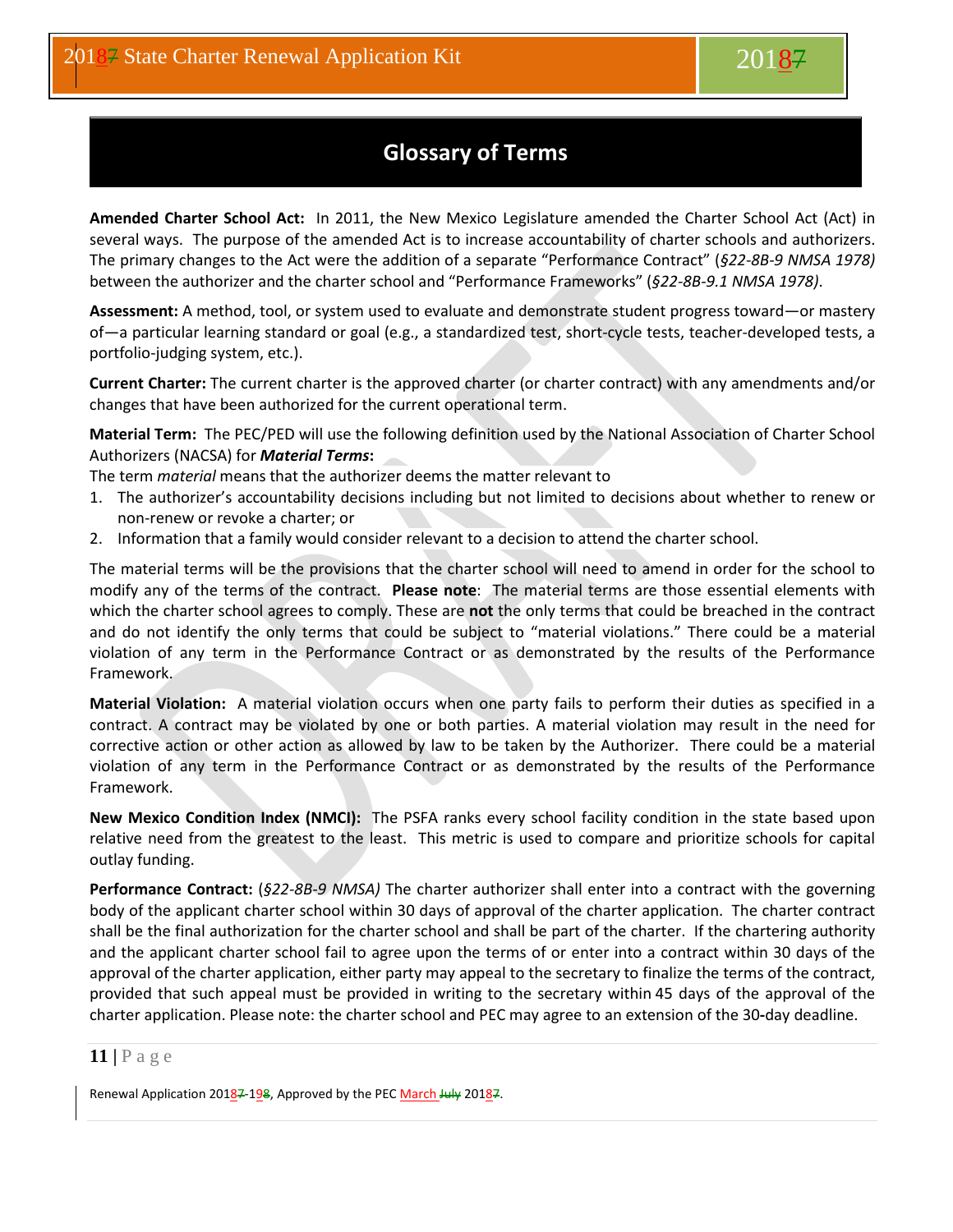**Performance Frameworks:** [*§22-8B-9.1 NMSA]* The charter contract will also include a performance framework tied to annual metrics and measures for:

- (1) Student academic performance
- (2) Student academic growth
- (3) Achievement gaps in proficiency and growth between student subgroups
- (4) Attendance
- (5) Recurrent enrollment from year to year
- (6) If the charter school is a high school, post-secondary readiness
- (7) If the charter school is a high school, graduation rate
- (8) Financial performance and sustainability
- (9) Governing body performance

PSFA: Public Schools Facilities Authority. The PSFA serves as the staff to the Public School Capital Outlay Council (PSCOC) to implement the New Mexico Condition Index (NMCI) as well as to approve and monitor lease assistance applications.

#### **12 |** Page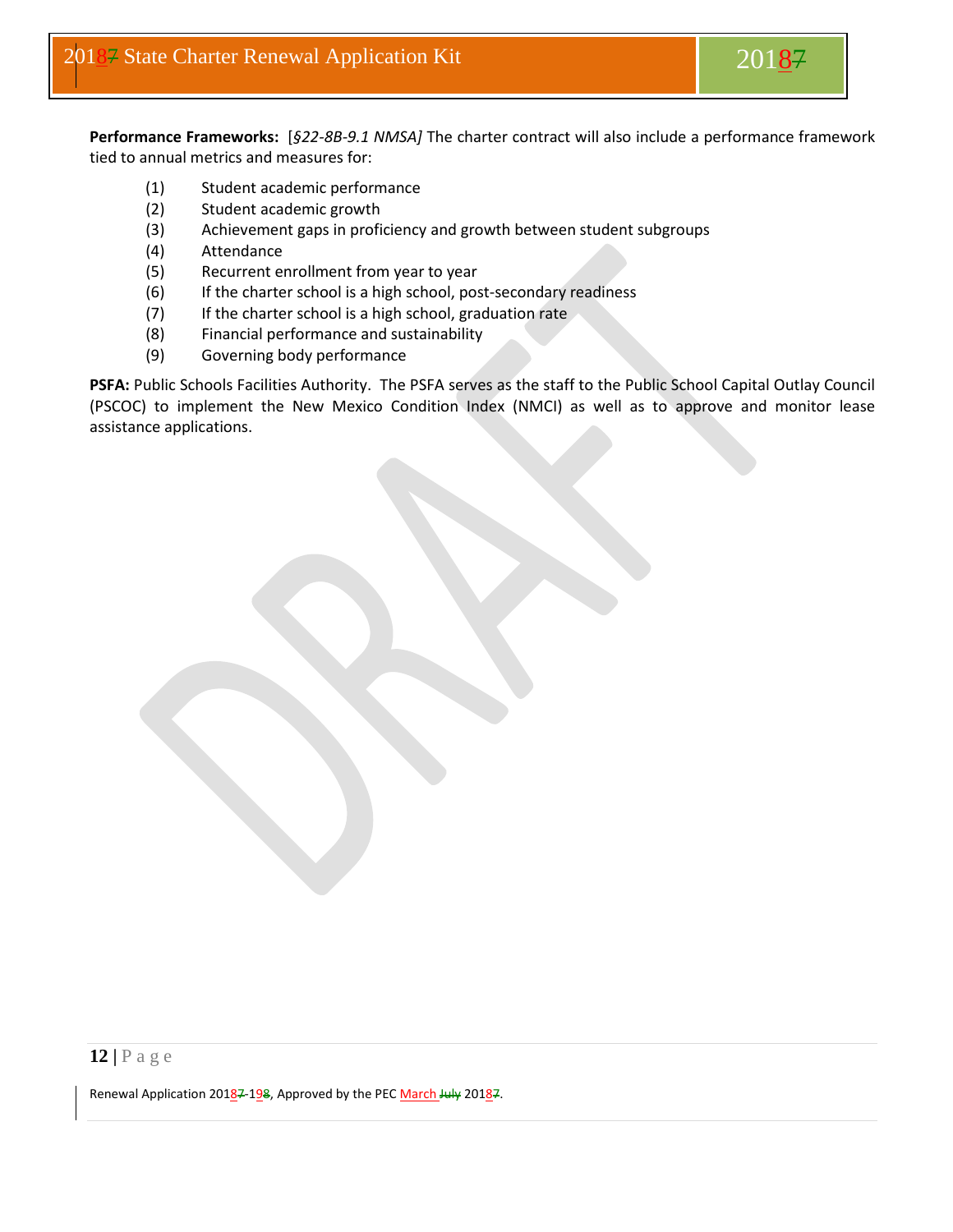# <span id="page-13-0"></span>**20187 State Charter Renewal Application Process**

The Charter Renewal Application Process includes the following:

**Part A—School's Summary Data Report and Current Charter Contract (provided by the CSD)**

**Part B—Progress Report**

**Part C—Financial Statement\***

**Part D – Petitions of Support\***

**Part E – Description of the Charter School Facilities\***

**Part F – Amendment Requests** 

\*All schools must provide a response for this section of the application. Please Note

 $\Box$  Read the entire Renewal Application before you begin to prepare your written documents. Please complete the application thoroughly. In an effort to help you understand the requirements included in the Renewal Application, the CSD will hold a minimum of two technical assistance workshops (March - May–September). You will be notified of the dates, times, and locations of the workshops.

 $\Box$  Review your current charter, including any approved amendments, prior to completing the Renewal Application Kit.

#### **13 |** Page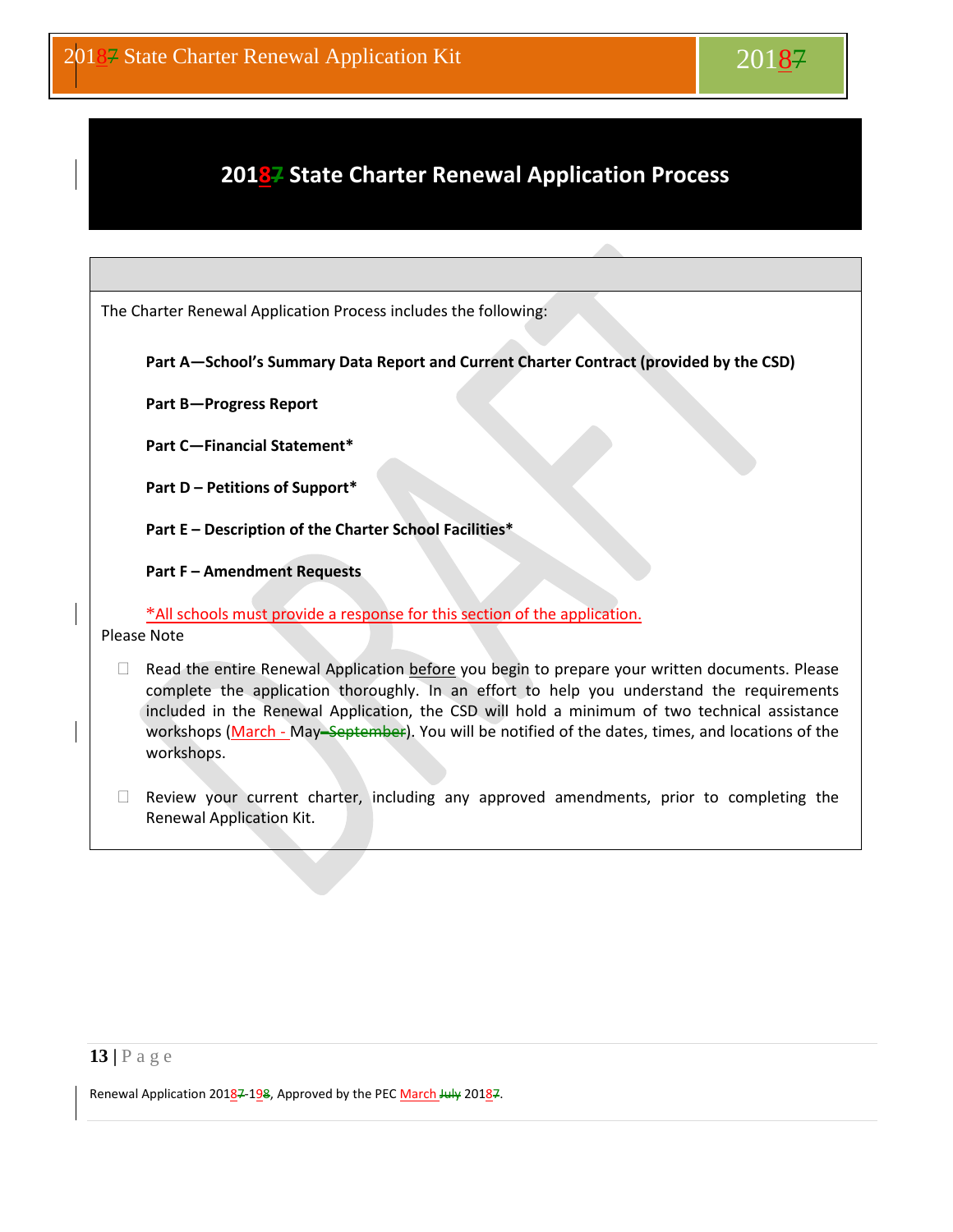![](_page_14_Picture_2.jpeg)

# <span id="page-14-0"></span>**Part A—School's Summary Data Report and Current Charter Contract**

(CSD will provide pulling from information provided during the charter term.)

**14 |** Page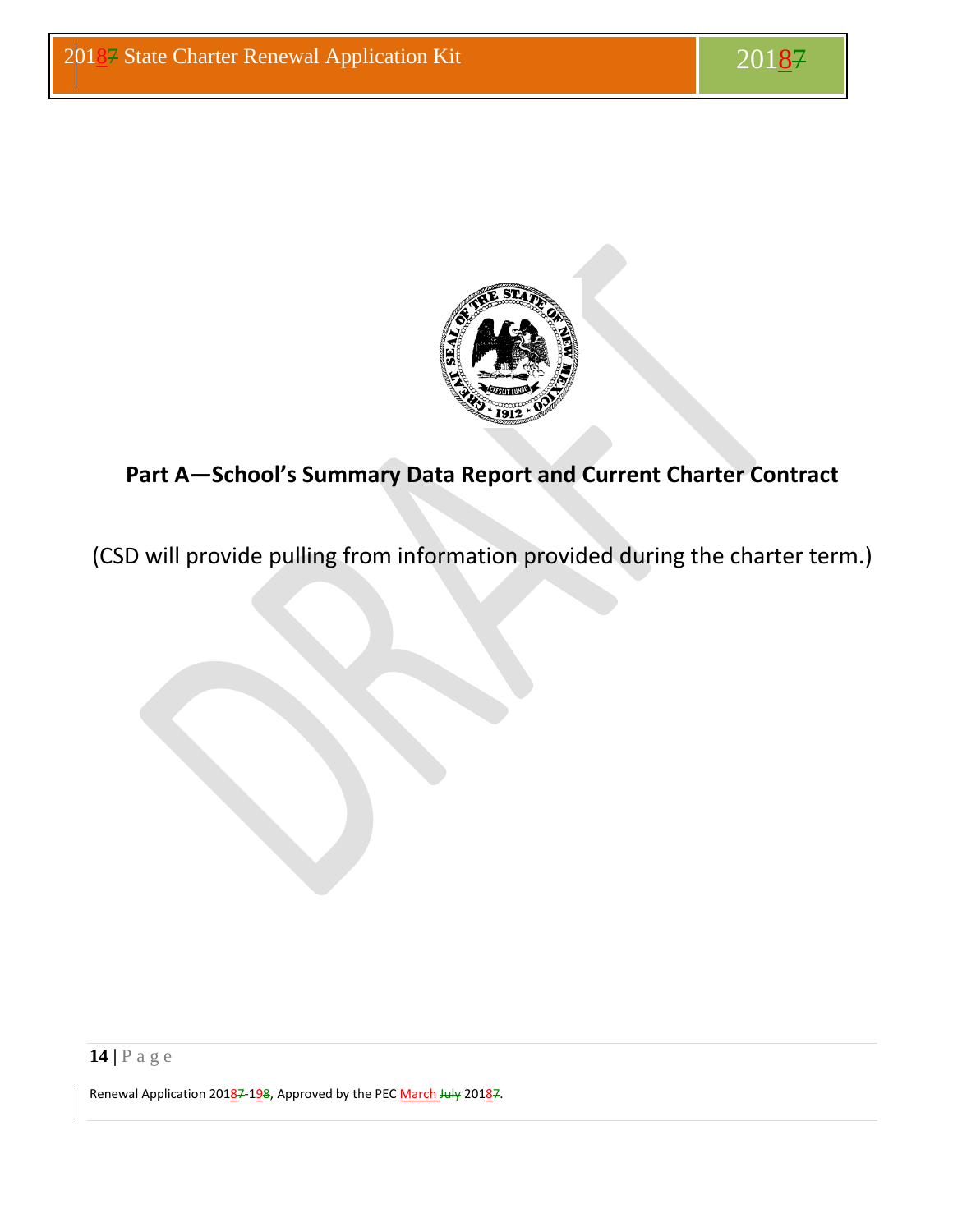![](_page_15_Picture_0.jpeg)

# **Part B—Progress Report**

<span id="page-15-0"></span>(A report on the progress of meeting the academic performance, financial compliance and governance responsibilities of the charter school, including achieving the goals, objectives, student performance outcomes, state standards of excellence and other terms of the charter contract, including the accountability requirements set forth in the Assessment and Accountability Act during the Current Charter Term)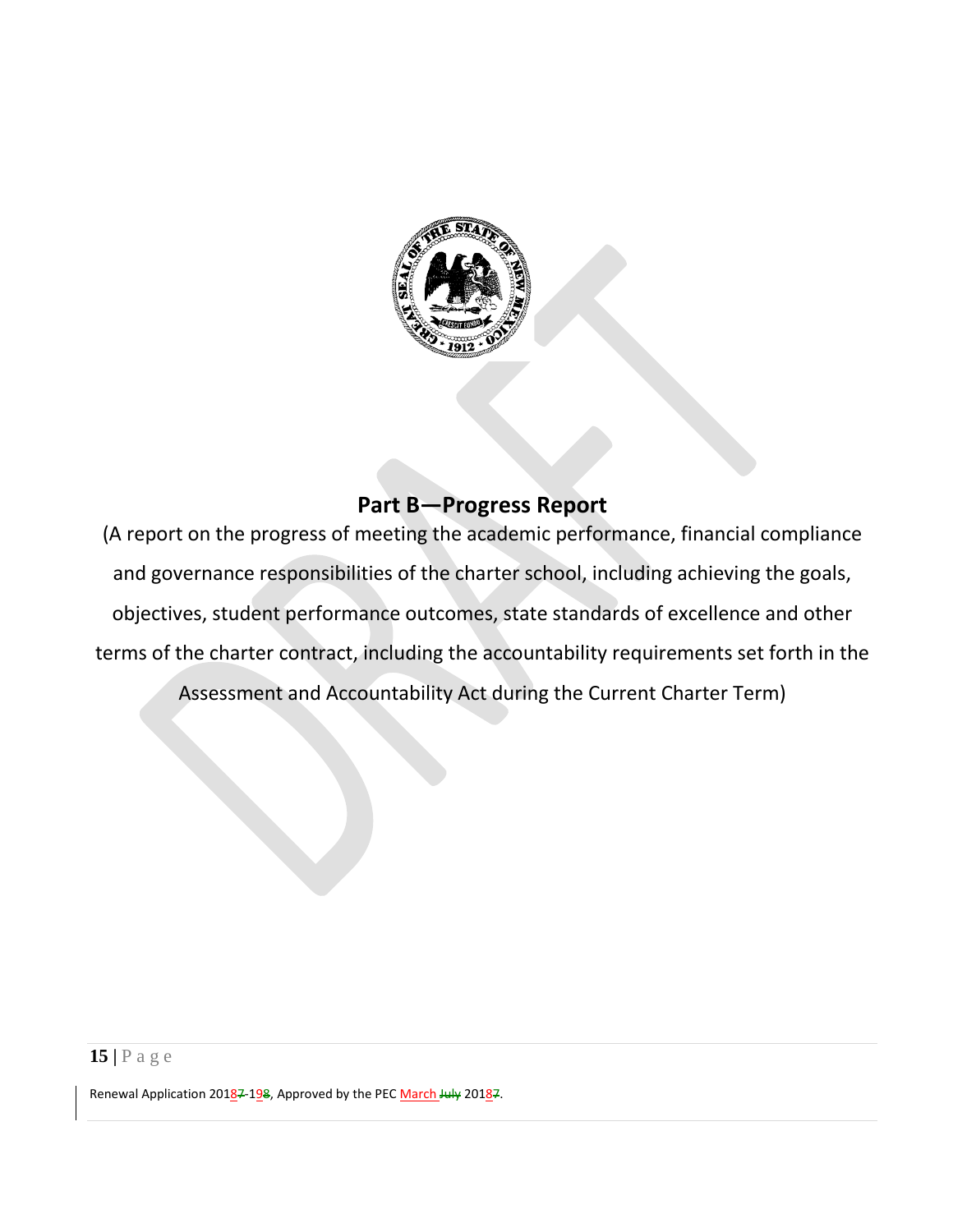# The following rubric will be used to evaluate the narratives in Part B:

|                                                    | . In each year of the contract term, the school has a demonstrated record of<br>meeting all standards, which is supported by evidence.                                                                                            |  |  |  |  |  |  |
|----------------------------------------------------|-----------------------------------------------------------------------------------------------------------------------------------------------------------------------------------------------------------------------------------|--|--|--|--|--|--|
| <b>Meets the Standards</b>                         | <b>OR</b>                                                                                                                                                                                                                         |  |  |  |  |  |  |
| ۵r<br><b>Demonstrates</b>                          | • The narrative describes specific adult (teachers, leaders, board) actions taken to<br>improve performance and outcomes by addressing the root cause of the<br>inadequate performance; and                                       |  |  |  |  |  |  |
| <b>Substantial Progress</b>                        | . The narrative identifies specific evidence the site visit team should review to<br>understand the improvement actions taken. An evaluation of this evidence<br>supports the implementation of reported improvement actions; and |  |  |  |  |  |  |
|                                                    | The narrative identifies sustained, measurable successes resulting from the<br>$\bullet$<br>improvement actions over the contract term. An evaluation of all data and<br>evidence supports the reported successes.                |  |  |  |  |  |  |
|                                                    | The school does not have a demonstrated record of meeting all standards in each<br>$\bullet$<br>of the years in the contract term, however                                                                                        |  |  |  |  |  |  |
|                                                    | The narrative does describe specific adult (teachers, leaders, board) actions taken<br>to improve performance and outcomes by addressing the root cause of the<br>inadequate performance;                                         |  |  |  |  |  |  |
|                                                    | <b>AND</b>                                                                                                                                                                                                                        |  |  |  |  |  |  |
| <b>Demonstrates</b><br><b>Substantial Progress</b> | The narrative does identify specific evidence that will be observable, verifiable,<br>and readily available so that site visit team can understand the improvement                                                                |  |  |  |  |  |  |
|                                                    | actions taken, and the evaluation of this evidence supports the implementation                                                                                                                                                    |  |  |  |  |  |  |
|                                                    | of reported improvement actions;                                                                                                                                                                                                  |  |  |  |  |  |  |
|                                                    | <b>AND</b>                                                                                                                                                                                                                        |  |  |  |  |  |  |
|                                                    | The narrative does identify sustained, measurable successes resulting from the                                                                                                                                                    |  |  |  |  |  |  |
|                                                    | improvement actions taken over the contract term.                                                                                                                                                                                 |  |  |  |  |  |  |
|                                                    | <b>AND</b>                                                                                                                                                                                                                        |  |  |  |  |  |  |
|                                                    | An evaluation of all data (for academic narrative this includes all available<br>academic performance data, including state assessment data) and evidence                                                                         |  |  |  |  |  |  |
|                                                    | supports the observable and reported successes.                                                                                                                                                                                   |  |  |  |  |  |  |
|                                                    | The school does not have a demonstrated record of meeting all standards in each                                                                                                                                                   |  |  |  |  |  |  |
|                                                    | of the years of the contract term.                                                                                                                                                                                                |  |  |  |  |  |  |
| <b>Approaching Progress</b>                        | <b>AND</b>                                                                                                                                                                                                                        |  |  |  |  |  |  |
|                                                    | • The narrative describes general improvement actions to improve performance and<br>outcomes, which may or may not be connected to specific root causes; or                                                                       |  |  |  |  |  |  |
|                                                    | . The narrative fails to identify evidence the site visit team should review to                                                                                                                                                   |  |  |  |  |  |  |
|                                                    | understand the improvement actions taken. Or an evaluation of this evidence                                                                                                                                                       |  |  |  |  |  |  |
|                                                    | does not fully support the implementation of reported improvement actions; or                                                                                                                                                     |  |  |  |  |  |  |
|                                                    | The narrative identifies measurable successes resulting from the improvement                                                                                                                                                      |  |  |  |  |  |  |

![](_page_16_Figure_2.jpeg)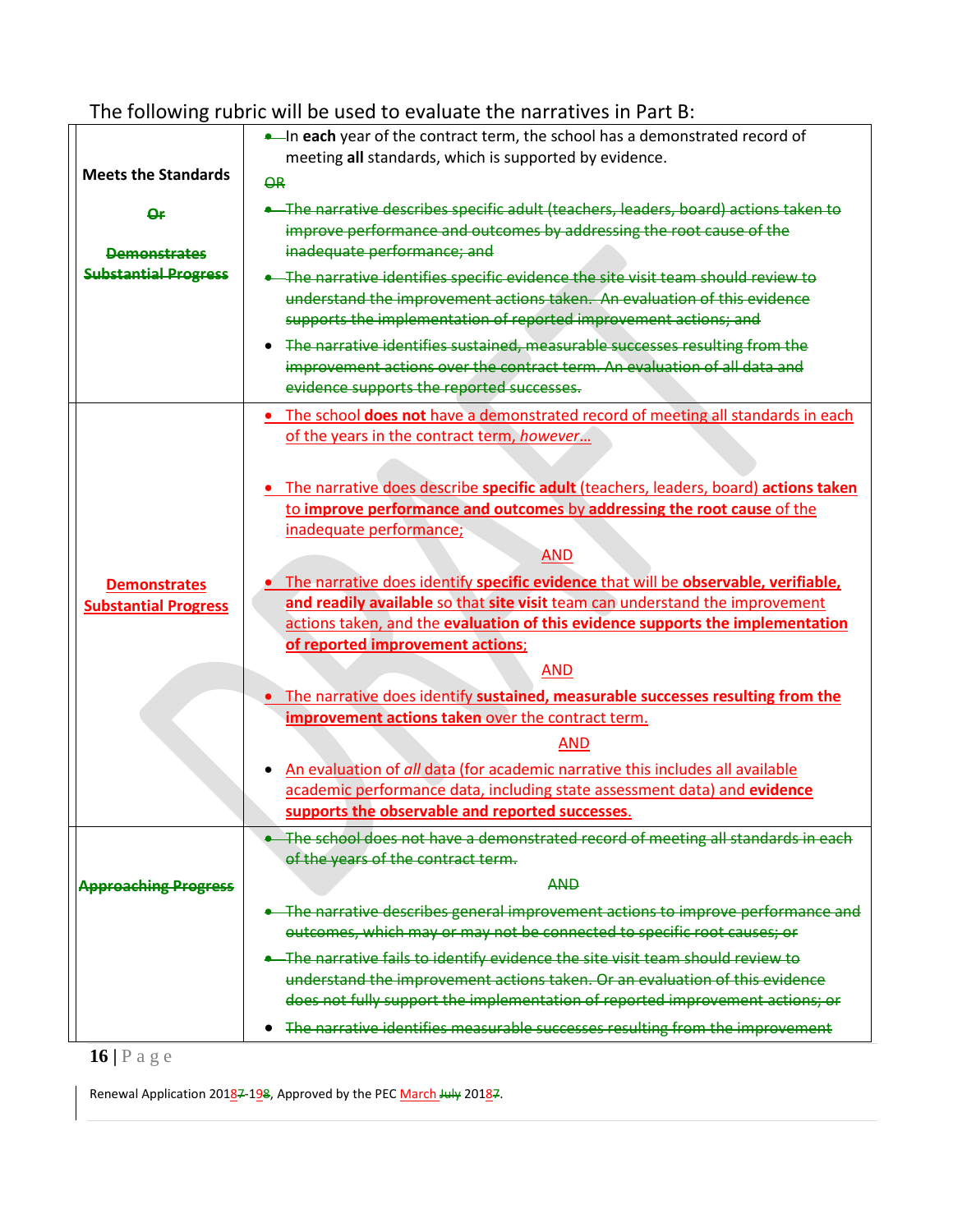|                             | actions over the contract term, but the successes are inconsistent and not                |
|-----------------------------|-------------------------------------------------------------------------------------------|
|                             | maintained over time. Or an evaluation of the data and evidence does not fully            |
|                             |                                                                                           |
|                             | support the reported successes.                                                           |
|                             | . The school does not have a demonstrated record of meeting all standards in each         |
|                             | of the years of the contract term.                                                        |
|                             | AND ONE OR MORE OF THE FOLLOWING:                                                         |
|                             |                                                                                           |
|                             | • The narrative is focused on describing circumstances that connected to the poor         |
|                             | performance and/or excuses for the poor performance (e.g. serving a                       |
|                             | disproportionately high rate of students with disabilities, serving a                     |
|                             | disproportionately high rate of "at-risk" students, a lack of funding,                    |
|                             | teacher/administrator turnover, etc.), and but either does not describe                   |
| Failsing to                 | improvement actions taken or describes minimal -improvement actions with                  |
| <b>Demonstrate Progress</b> | minimal or unverifiable success;                                                          |
|                             | $-er$                                                                                     |
|                             | • The narrative does not identify any evidence that the site visit team can should        |
|                             | review to understand improvement actions - Oor there is no observable,                    |
|                             | verifiable, or readily available evidence for the site visit team to review that $\Theta$ |
|                             | support the implementation of improvement actions;                                        |
|                             | $-\theta$ f                                                                               |
|                             | The narrative fails to fails to identify any measurable successes over the contract       |
|                             | term <sub>7</sub> or evaluation of the data and evidence directly contradicts reported    |
|                             | successes. Or                                                                             |
|                             | the For adacemic narratives, the academic performance data available (including           |
|                             | <b>PARCC)</b> demonstrates performance that has been inconsistent, continued to           |
|                             | decline, or remained at an unacceptable level <sub>7</sub> or evaluation of the data and  |
|                             | evidence directly contradicts reported successes.                                         |
|                             |                                                                                           |

## <span id="page-17-0"></span>**1. Academic Performance**

The Charter School Act provides as follows:

A charter may be suspended, revoked, or not renewed by the chartering authority if the chartering authority determines that the charter school… failed to meet or make substantial progress toward achievement of the department's standards of excellence or student performance standards identified in the charter contract.

## **17 |** Page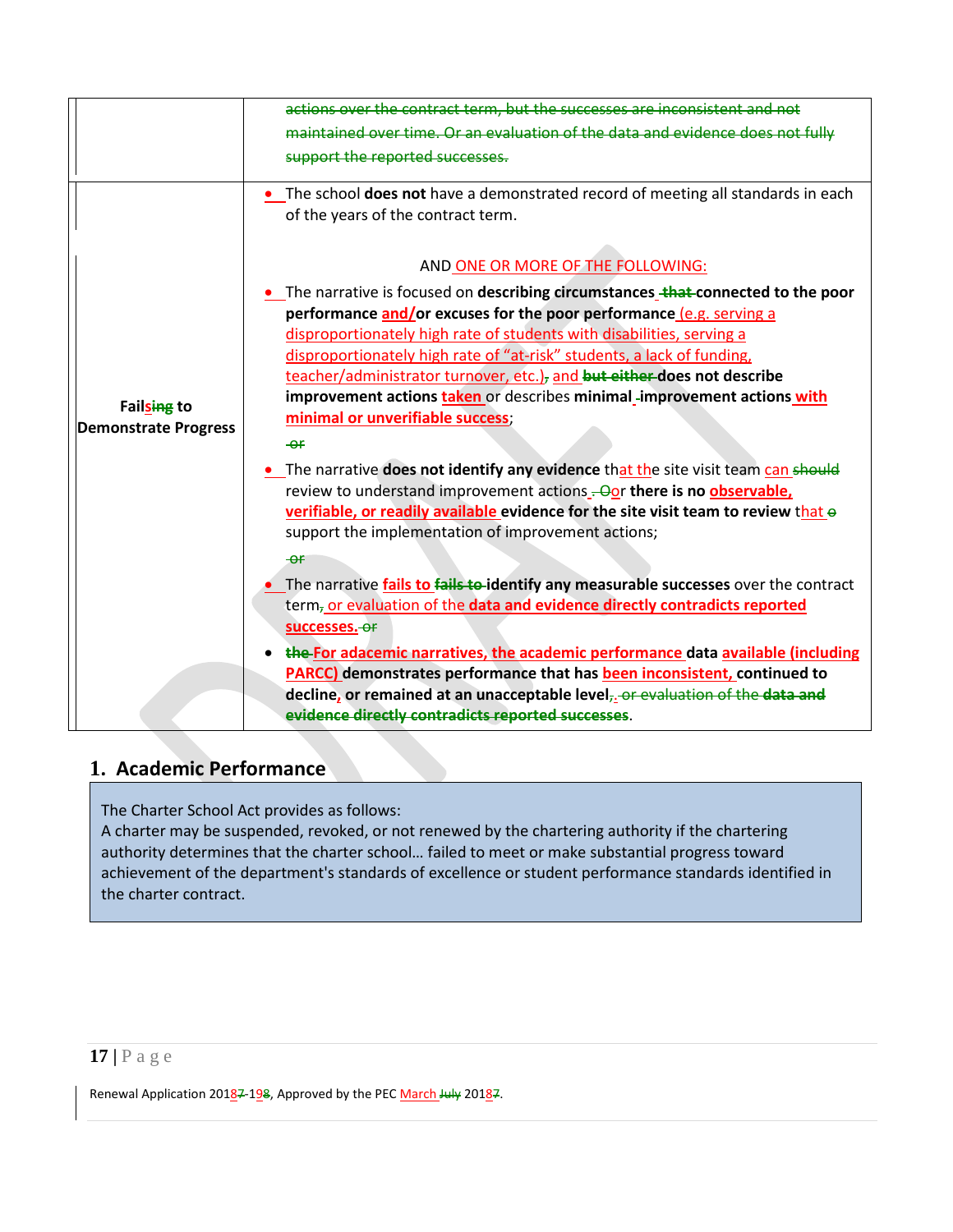## <span id="page-18-0"></span>**a. Department's Standards of Excellence – A-F Letter Grades**

The Public Education Department, pursuant to NMSA 22-2E-1, et seq., annually assign a letter grade of A, B, C, D or F to each public school pursuant to criteria established by department rules. In addition, pursuant to NMSA 22-2E-4(D) and (F), it has been established that a letter grade of D or F does not meet the standards of excellence. To meet an acceptable level of performance, a school must earn a grade of C or better for two consecutive years. NMSA 22-2E-45(E).

**For any school that has not maintained a C or better letter grade in each year of the term of the contract, or that has received a D or F in any indicator of the letter grade in the past two years,** provide a narrative that describes the improvement actions targeted to improve the school's letter grade

**(school/adult/leader/teacher actions)** and the success of those actions **(student academic successes/improved outcomes)**. The purpose of the narrative is to demonstrate substantial progress toward achieving and maintaining a C or higher letter grade.

Implementation of the described improvement actions should be verifiable through documented evidence at the site visit. **Please identify specific evidence of both the school/adult/leader/teacher actions** *and* **the student academic successes/improved outcomes in the narrative.**

The narrative should reference performance data that can be reviewed and verified either during the site visit or during the "desk audit" review of the application. If providing data, please attach in an appendix and reference the appendix by name in the narrative.

**Schools that have maintained a C or better letter grade over the term of the contract** *AND* **have not received a D or F in any indicator of the letter grade in the past two years do NOT complete this Section.**

*School response:* 

**39T**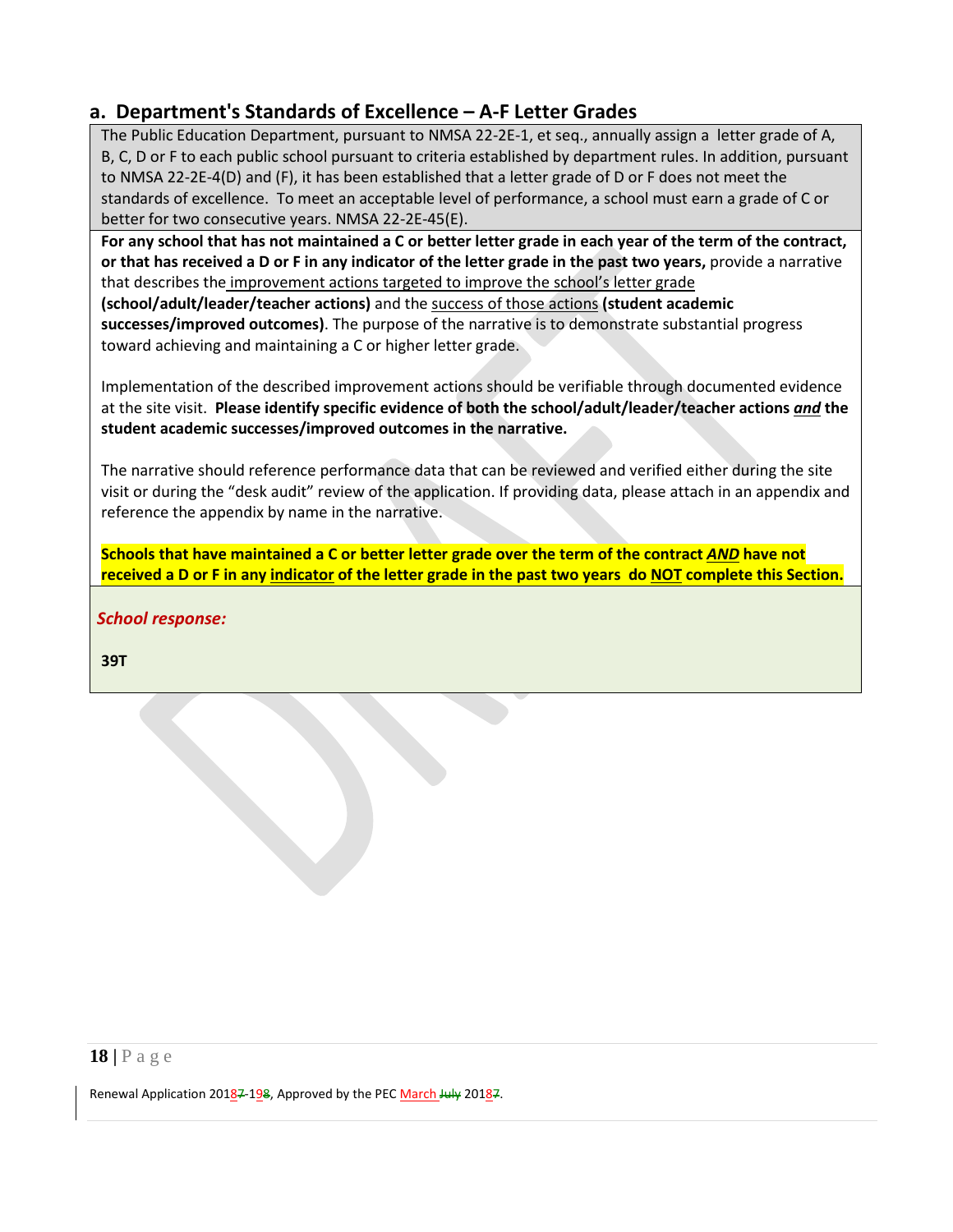## <span id="page-19-0"></span>**b. School Specific Charter Goals**

Pursuant to NMCA 22-8B-9.1, each charter school authorizer must allow for the inclusion of additional rigorous, valid and reliable indicators proposed by a charter school in each school's performance framework to augment external evaluations of its performance, provided that the chartering authority approves the quality and rigor of the indicators and the indicators are consistent with the purposes of the Charter Schools Act.

**All applicants must report on each school specific charter goal that is included in the school's performance framework.** Applicants must provide a summary analysis of their performance on each goal in over the term of the contract. This analysis must state, for each year of the contract, whether the goal was met and must include longitudinal data that can show the progress of the school over the contract term. For each goal, the applicant should provide a visual representation of the longitudinal data.

**For any applicant that did not meet all of their goals in each year of the contract term**, provide a narrative that addresses the improvement actions **(school/adult/leader/teacher actions)** targeted to improve the school's performance on that school specific goal and the success of those actions **(student academic successes/improved outcomes)**. The purpose of the narrative is to demonstrate substantial progress toward achieving and maintaining sufficient performance on the school specific goal. The narrative should only address a goal that was not met in each year of the contract term.

Implementation of the described improvement actions should be verifiable through documented evidence at the site visit. **Please identify specific evidence of both the school/adult/leader/teacher actions** *and* **the student academic successes/improved outcomes in the narrative.**

The narrative should reference performance data that can be reviewed and verified either during the site visit or during the "desk audit" review of the application. If providing data, please attach in an appendix and reference the appendix by name in the narrative.

**Schools that have met all of their school specific goals in each year of the contract term, do NOT provide a narrative.**

#### *School response:*

Click here to enter text.

#### **19 |** Page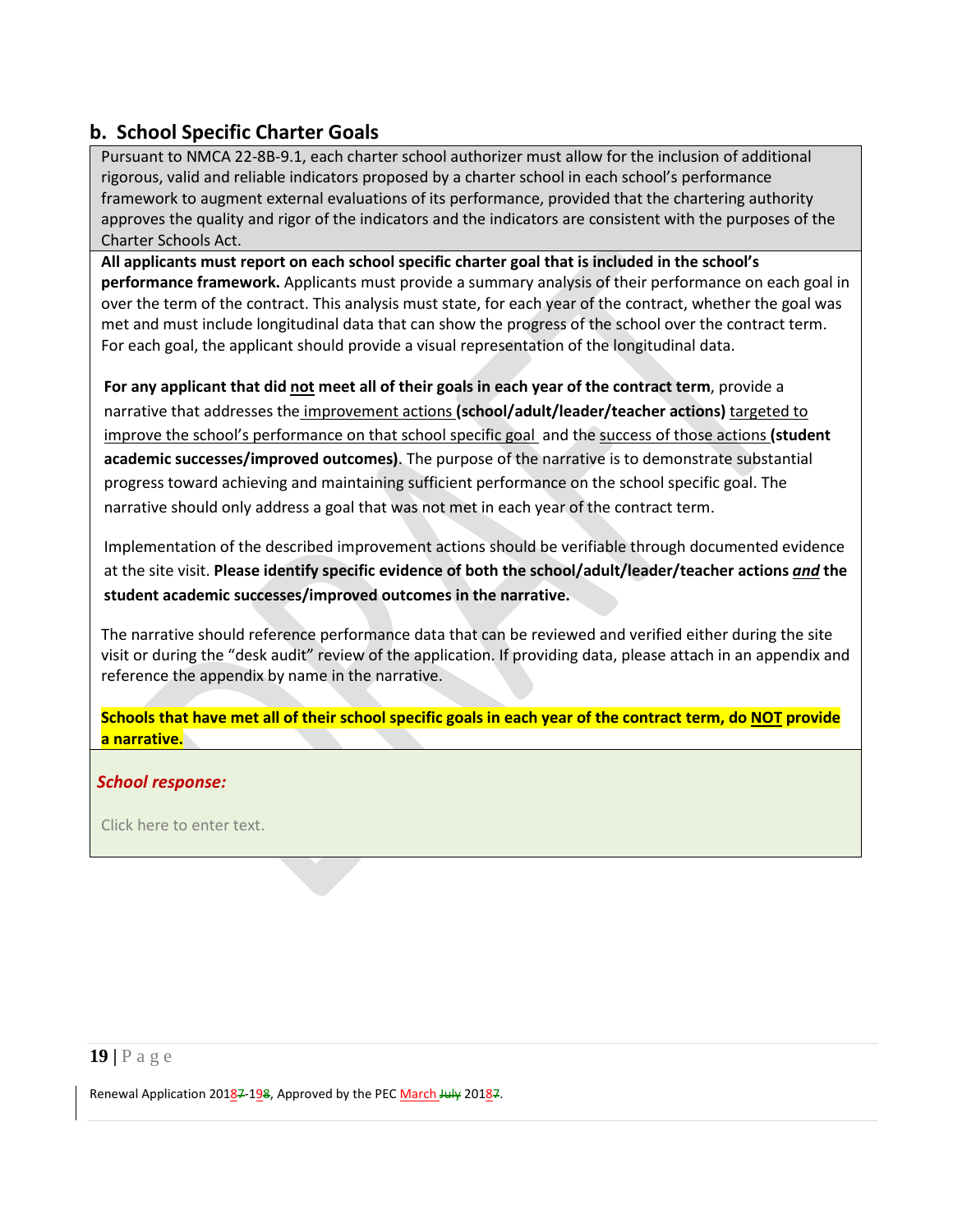## <span id="page-20-0"></span>**2. Financial Compliance**

The Charter School Act provides as follows:

A charter may be suspended, revoked, or not renewed by the chartering authority if the chartering authority determines that the charter school…failed to meet generally accepted standards of fiscal management.

#### <span id="page-20-1"></span>**a. Audit**

Every charter school is subject to the Audit Act. NMSA22-8B-4(C). The Public School Finance Act requires the audit committee of each charter school governing body to track and report progress on the status of the most recent audit findings and advise the local school board on policy changes needed to address audit findings.

**For any school that has received audit findings in any annual audit during the term of the contract** provide a narrative explaining the improvement actions made **(school/adult/leader/board actions)**  to meet financial compliance requirements and the effectiveness of those actions **(improved practices and outcomes)** in improving financial compliance. The school should use the work of the audit committee in "tracking and reporting progress on the status of audit findings" to develop this narrative.

Success should be identified by specific changes in practice and changes in the audit findings in subsequent years. The purpose of the narrative is to demonstrate substantial progress toward achieving and maintaining financial compliance.

Implementation of the described improvement actions should be verifiable through evidence at the site visit. **Please identify specific evidence of both the school/adult/leader/board actions and the improved practices and outcomes in the narrative.**

**Schools that have received no audit findings in each of the annual audits during the term of the contract do NOT complete this Section.**

#### *School response:*

Click here to enter text.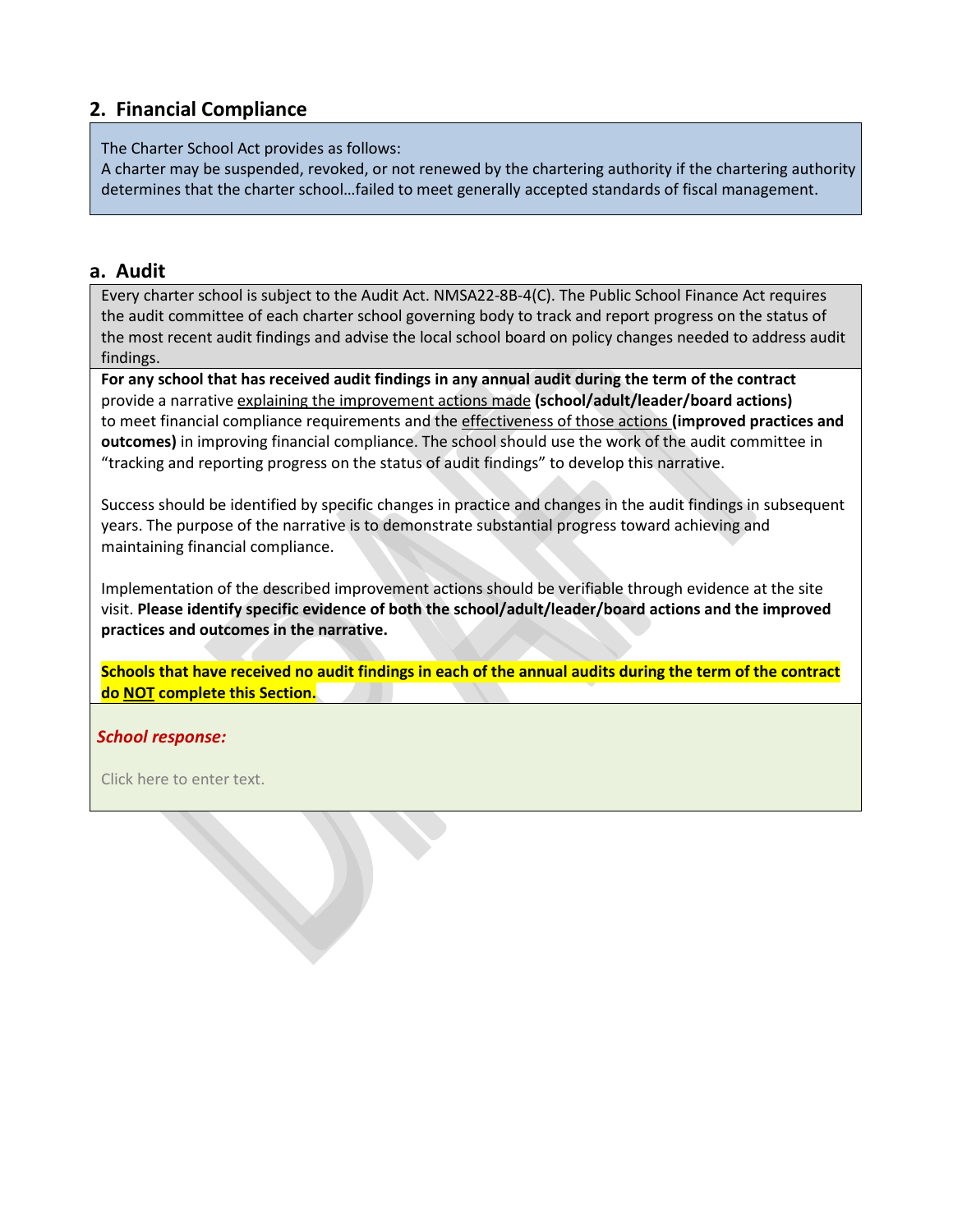## <span id="page-21-0"></span>**b. Financial Performance Framework**

Pursuant to NMCA 22-8B-9.1, the performance framework for each charter school must include performance indicators and performance targets for financial performance and sustainability.

**For any school that has received a rating below "meets standard" for one or more financial performance framework indicator during the term of the contract** provide a narrative explaining the improvement actions made **(school/adult/leader/board actions)** to meet financial compliance requirements and the effectiveness of those actions **(improved practices and outcomes)** in improving financial compliance.

Success should be identified by specific changes in practice and changes in the performance rating in subsequent years. The purpose of the narrative is to demonstrate substantial progress toward achieving and maintaining financial performance and sustainability.

Implementation of the described improvement actions should be verifiable through evidence at the site visit. **Please identify specific evidence of both the school/adult/leader/board actions and the improved practices and outcomes in the narrative.**

**Schools that have received a rating of "meets standard" for all financial performance framework indicators during each year of the term of the contract do NOT complete this Section.**

#### *School response:*

Click here to enter text.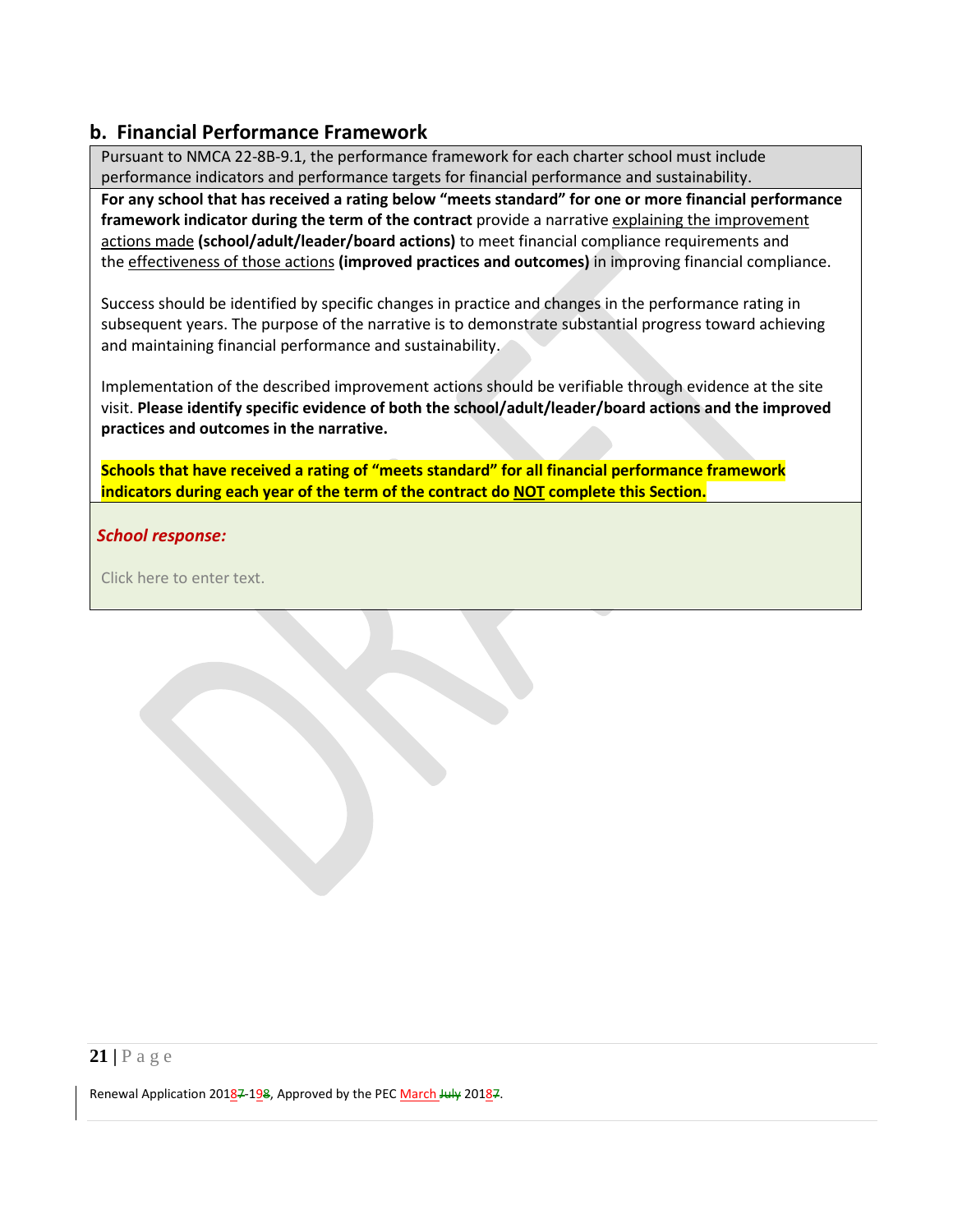#### <span id="page-22-0"></span>**c. Board of Finance**

Pursuant to NMSA 22-8-38, failure of the governing body of a state-chartered charter school to qualify for designation as a board of finance constitutes good and just grounds for nonrenewal or revocation of its charter.

Further, pursuant to NMSA 22-8-39, the department may at any time suspend a local school board or governing body of a state-chartered charter school from acting as a board of finance if the department reasonably believes there is mismanagement, improper recording or improper reporting of public school funds under the local school board's or governing body of a state-chartered charter school's control.

When the governing body of a state-chartered charter school is suspended from acting as a board of finance, the department is required to consider commencing proceedings before the commission to revoke or refuse to renew the charter of the state-chartered charter school.

If the school's **Board of Finance was suspended** at any time during the term of the contract, the school must provide a narrative explaining the actions taken **(school/adult/leader/board actions)** on the school's own initiative to correct financial compliance and regain the Board of Finance Authority and the success of those actions **(improved practices and outcomes)**.

The school must also describe the current status of the Board of Finance and continuing actions to ensure the same financial challenges do not reoccur. Success should be identified by specific changes in practice.

The narrative must be supported by evidence provided in an appendix and verifiable through evidence at the site visit. **Please identify specific evidence of both the school/adult/leader/board actions and the improved practices and outcomes in the narrative.**

**Schools that have maintained all Board of Finance authority during the entire term of the contract do NOT complete this Section.**

#### *School response:*

Click here to enter text.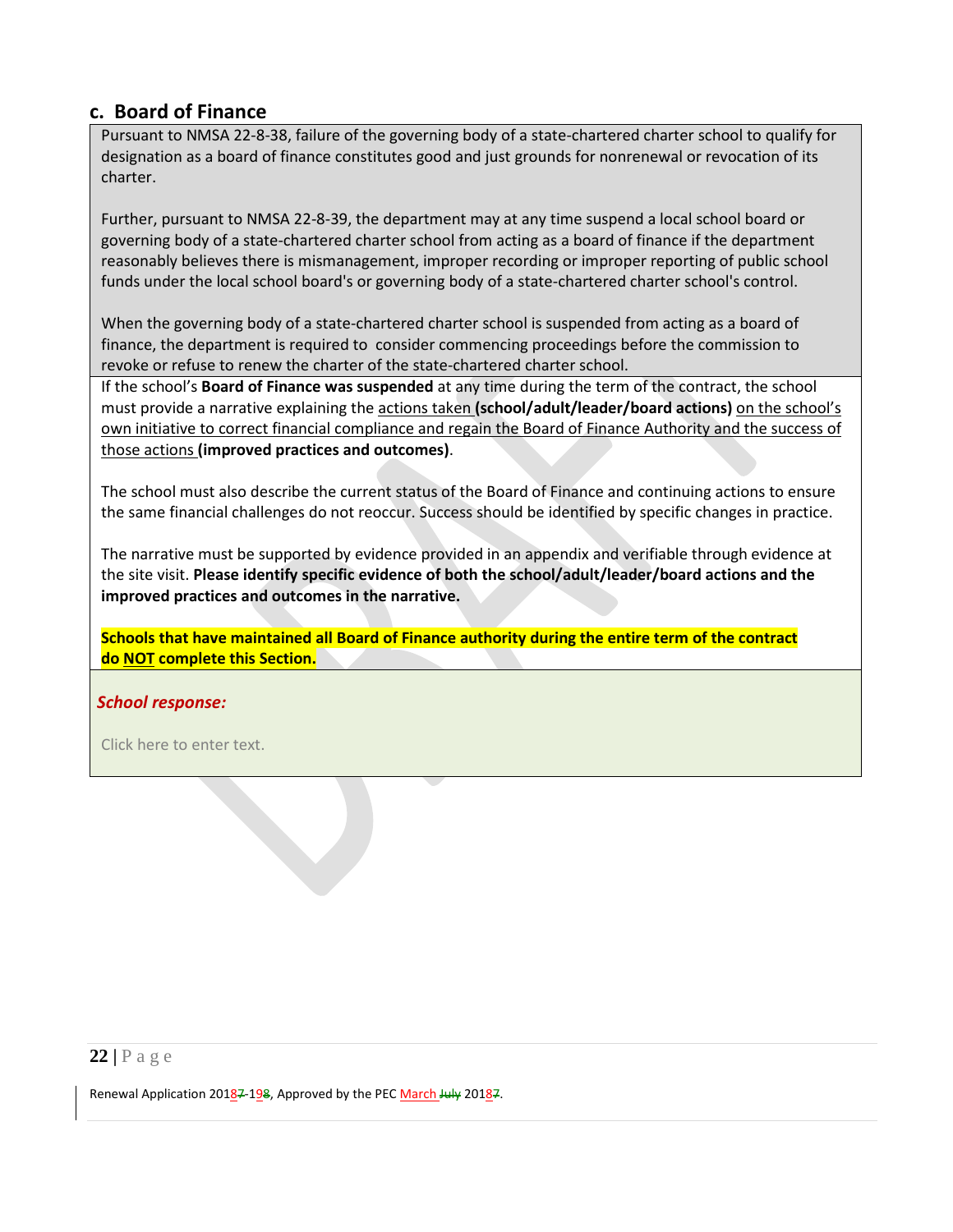## <span id="page-23-0"></span>**3. Contractual, Organizational, and Governance Responsibilities**

The Charter School Act provides as follows:

A charter may be suspended, revoked, or not renewed by the chartering authority if the chartering authority determines that the charter school…committed a material violation of any of the conditions, standards, or procedures set forth in the charter…*and/or*…violated any provision of law from which the charter school was not specifically exempted.

## <span id="page-23-1"></span>**a. Charter Material Terms\***

Pursuant to NMSA 22-8B-9, each charter contract must contain material term of the charter application as determined by the parties to the contract. The PEC's contract identifies all material terms in Article VII., Section 8.01(a)(i)-(xvii) of the Performance Contract.

**Each school must provide a brief** narrative describing how they have implemented the Material Terms of the Charter including the operational structure, the mission of the school, and the educational program of the school (including student focused terms, teacher focused terms, and parent focused terms).

The narrative will be verified during the site visit.

**If the school has made substantial changes or has not met any of the material terms of the contract** during the term of the contract, the school **must** provide a narrative to explain the improvement actions **(school/adult/leader/board actions)** the school made during the term of the contract in order to meet those charter objectives and terms.

Success should be identified by specific changes in practice and achievement of the terms in later years of the charter. The purpose of the narrative is to demonstrate substantial progress toward achieving the material terms of the charter.

Implementation of the described improvement actions should be verifiable through evidence at the site visit. **Please identify specific evidence of both the school/adult/leader/board actions and the improved practices and outcomes in the narrative.**

#### *School response:*

Click here to enter text.

**\* All schools must provide a response for this section of the application.**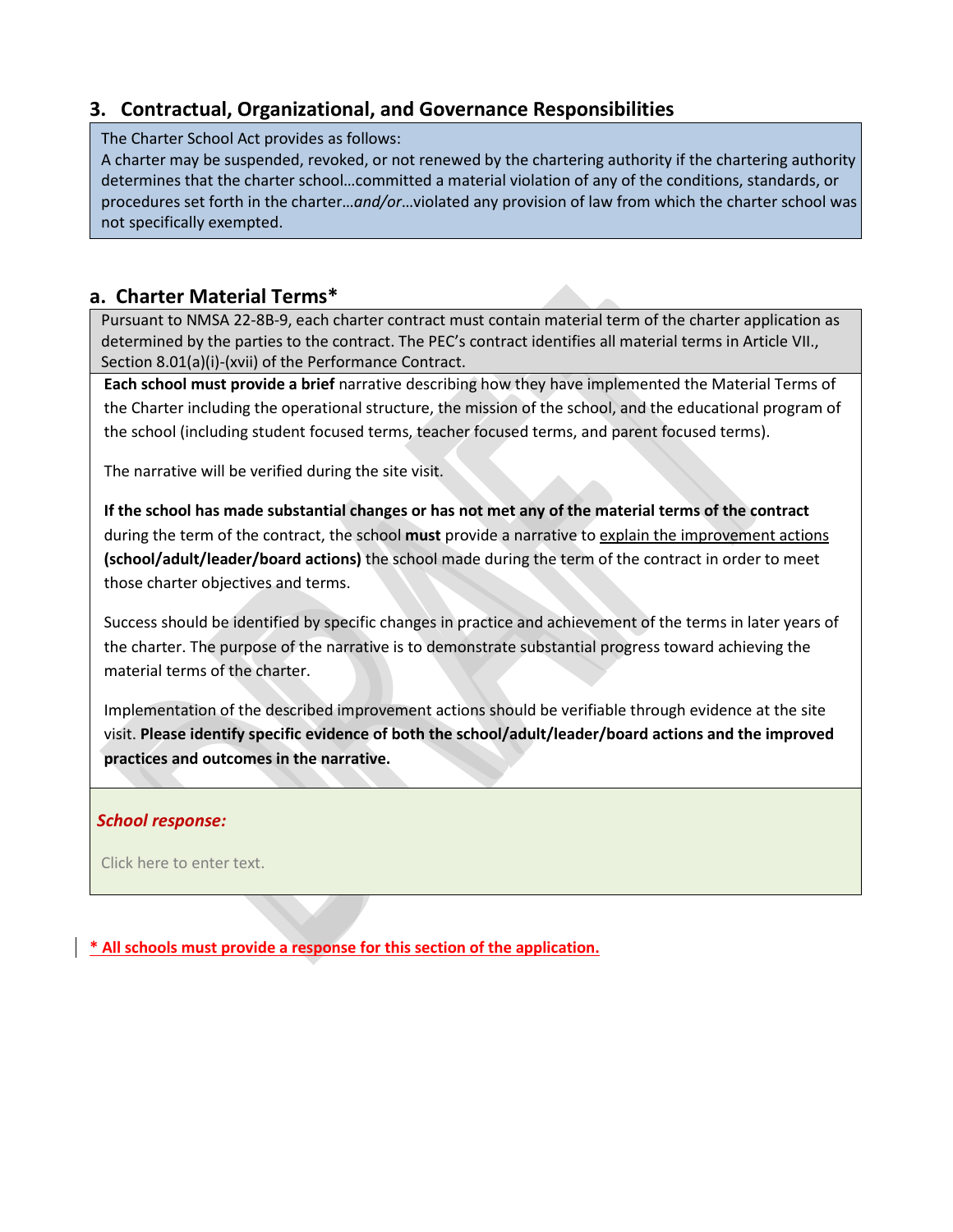## <span id="page-24-0"></span>**b. Organizational Performance Framework**

Pursuant to NMCA 22-8B-9.1, the performance framework for each charter school must include performance indicators and performance targets for governing body performance, including compliance with all applicable laws, rules and terms of the charter contract.

**For any school that has received a rating below "meets standard" for one or more organizational performance framework indicator during the term of the contract** provide a narrative explaining the improvement actions made **(school/adult/leader/board actions)** to meet all legal compliance requirements and the effectiveness of those actions **(improved practices and outcomes)** in improving organizational performance and compliance.

Success should be identified by specific changes in practice and changes in the performance rating in subsequent years. The purpose of the narrative is to demonstrate substantial progress toward achieving and maintaining organizational performance and compliance.

Implementation of the described improvement actions should be verifiable through evidence at the site visit. **Please identify specific evidence of both the school/adult/leader/board actions and the improved practices and outcomes in the narrative.**

**If the school has received any OCR complaints or formal special education complaints**, the school must identify those, provide all communications (redacted to protect PII) related to those complaints in an appendix, and describe the current status of the complaint. I**f any of those complaints have been resolved and resulted in a finding that the school violated any law,** the school must provide a narrative describing the required compensatory and corrective actions required and their status in implementing those actions. The implementation of such actions must be verifiable through evidence during the site visit.

**Schools that have received a rating of "meets standard" for all organizational performance framework indicators during each year of the term of the contract do NOT complete this Section.**

#### *School response:*

Click here to enter text.

#### **24 |** Page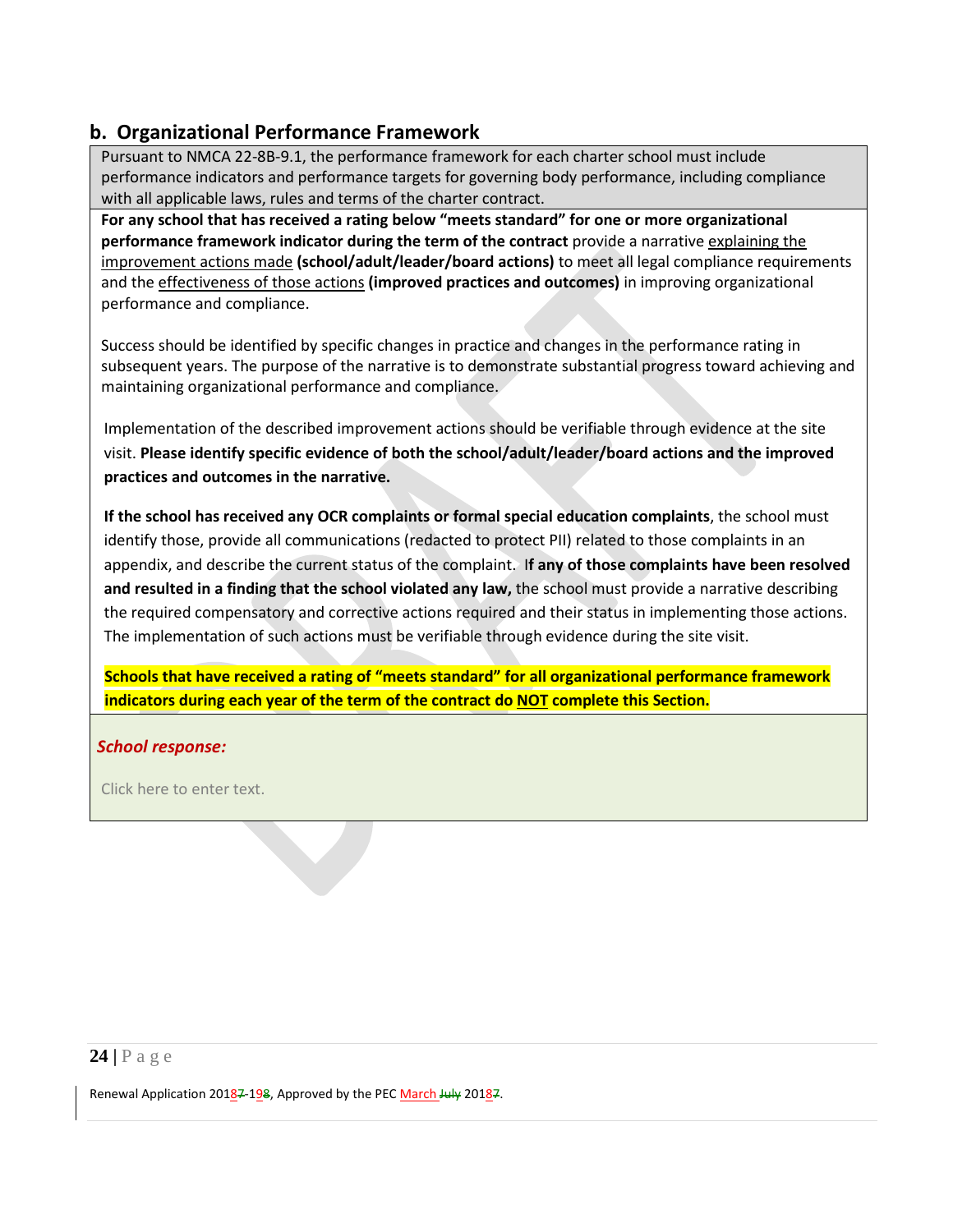### <span id="page-25-0"></span>**c. Governance Responsibilities\***

Pursuant to NMSA 22-8B-4, each charter school must, at all times, have at least five members and no members may serve on any other charter school governing body. Further, the governing bodies must operate in accordance with their charter contract and bylaws. The PEC's performance contract requires that the PEC is notified of board vacancies within 30 days, and that vacancies are filled within 45 days.

Additionally, pursuant to NMSA 22-8-12.3, Boards must maintain audit and finance committees that meet statutory makeup requirements.

Further, pursuant to NMAC 6.80.4.20, each charter school governing body member must annually complete five hours of approved training.

Finally, governing body members are held to the conflict of interest requirements laid out in NMSA 22-8B-5.2.

**Each school must identify how they have met governance responsibilities during the term of the contract.** Specifically, the school must identify:

- the membership of their boards at all times during the term of the contract (with roles and service terms for all members) this should also include membership of the required committees;
- any time when membership on the governing body fell below the requirements in their by-laws or the statutory minimum of 5 members;
- any time when the governing body did not maintain the required committee membership;
- the amount of time any vacancies were open;
- any board members that did not complete required training hours in any of the years of the contract term.

**If the school identified any governance requirements they were unable to meet**, the school must provide a narrative describing the improvement actions the school implemented to move toward full compliance with governance responsibilities.

The purpose of the narrative is to demonstrate substantial progress toward meeting all governance requirements.

The implementation of such actions must be verifiable through evidence during the site visit.

#### *School response:*

Click here to enter text.

\* **All schools must provide a response for this section of the application.**

#### **25 |** Page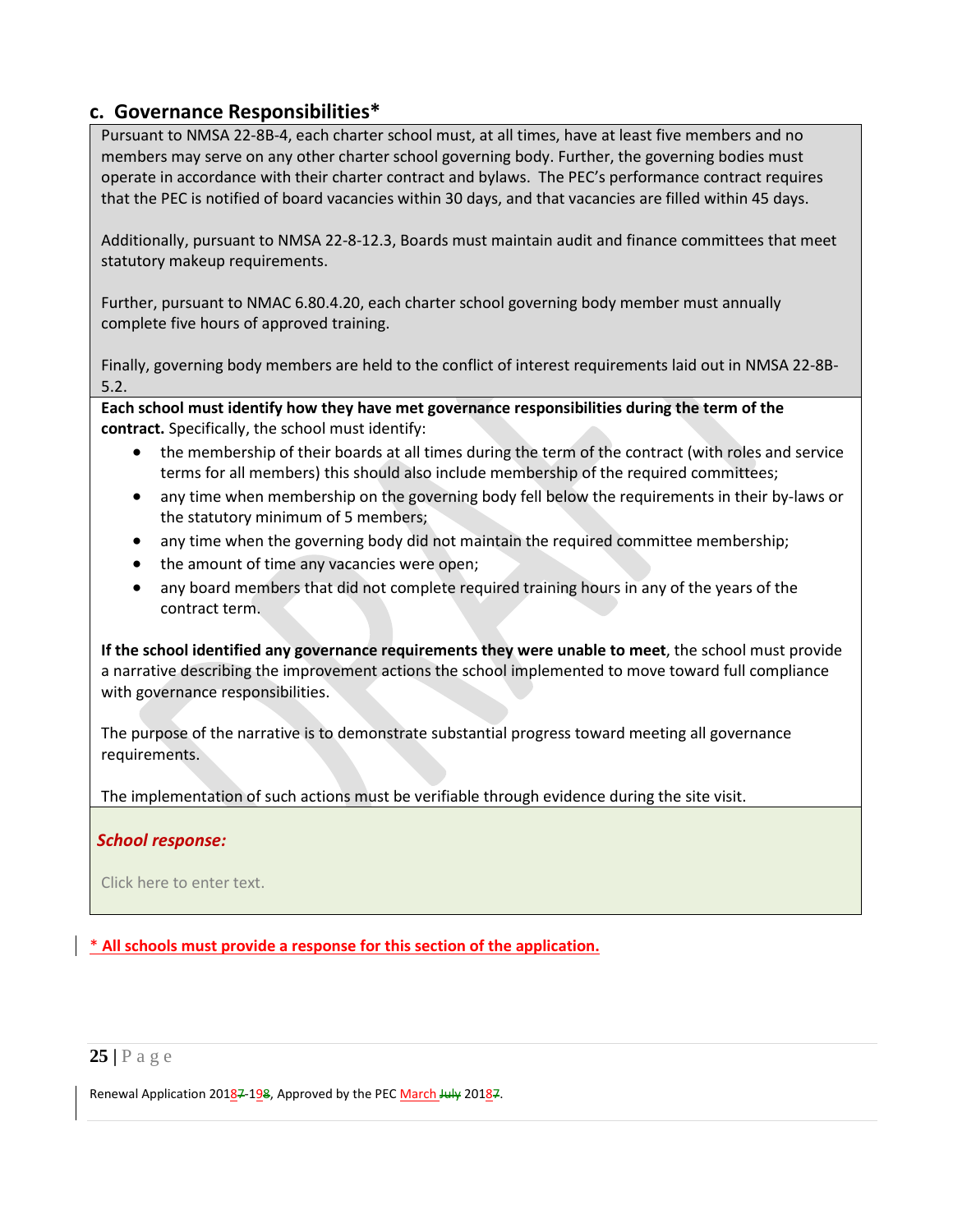![](_page_26_Picture_0.jpeg)

# **Part C—Financial Statement\***

<span id="page-26-0"></span>(A financial statement that discloses the costs of administration, instruction and other spending categories for the charter school that is understandable to the general public, that allows comparison of costs to other schools or comparable organizations and that is in a format required by the department)

**\*All schools must provide a response for this section of the application.**

**26 |** Page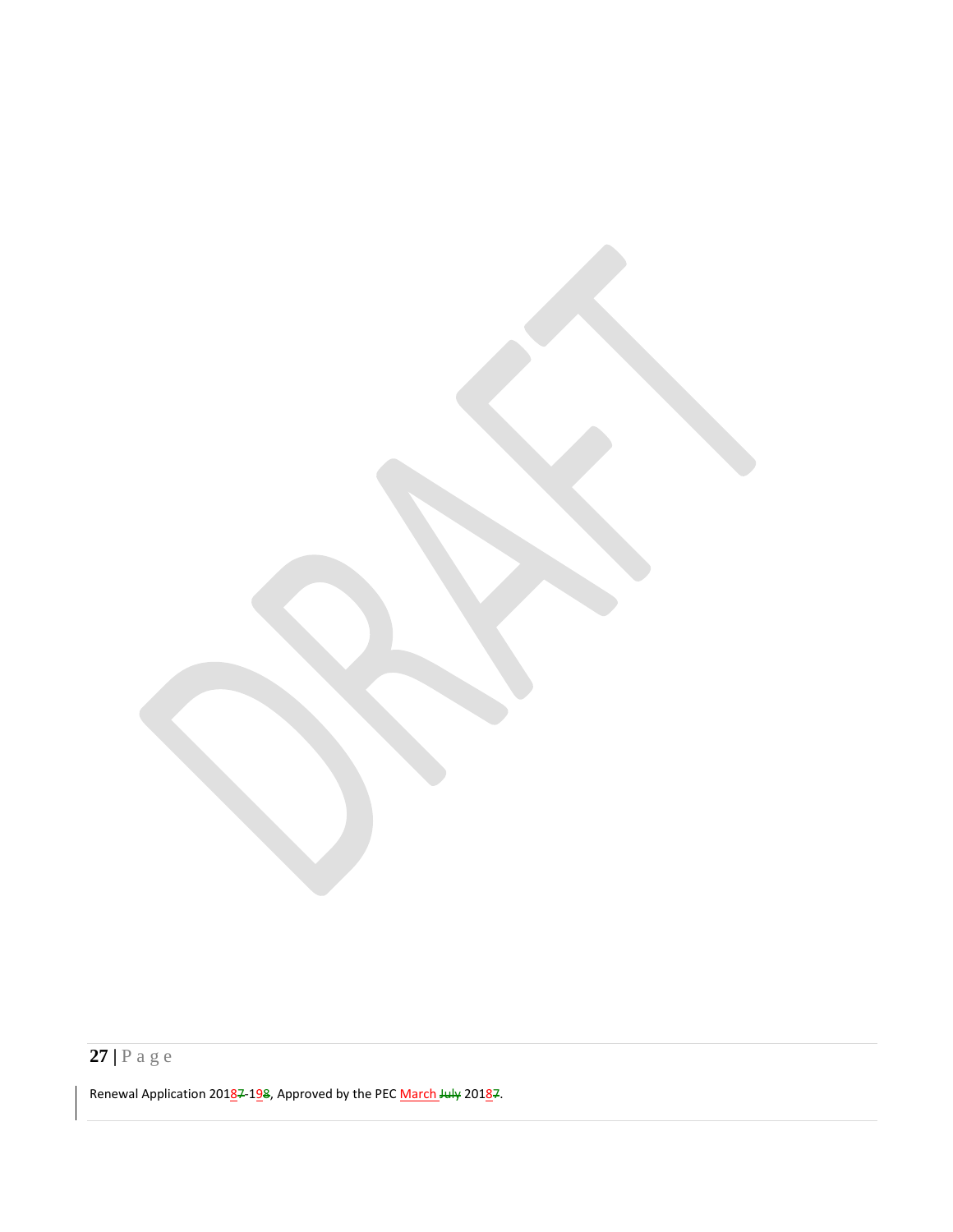![](_page_28_Picture_0.jpeg)

# **Part D—Petitions of Support\***

<span id="page-28-0"></span>(1. A petition in support of the charter school renewing its charter status signed by not less than sixty-five percent of the employees in the charter school. 2. A petition in support of the charter school renewing its charter status signed by at least seventy-five percent of the households whose children are enrolled in the charter school.)

**\*All schools must provide a response for this section of the application.**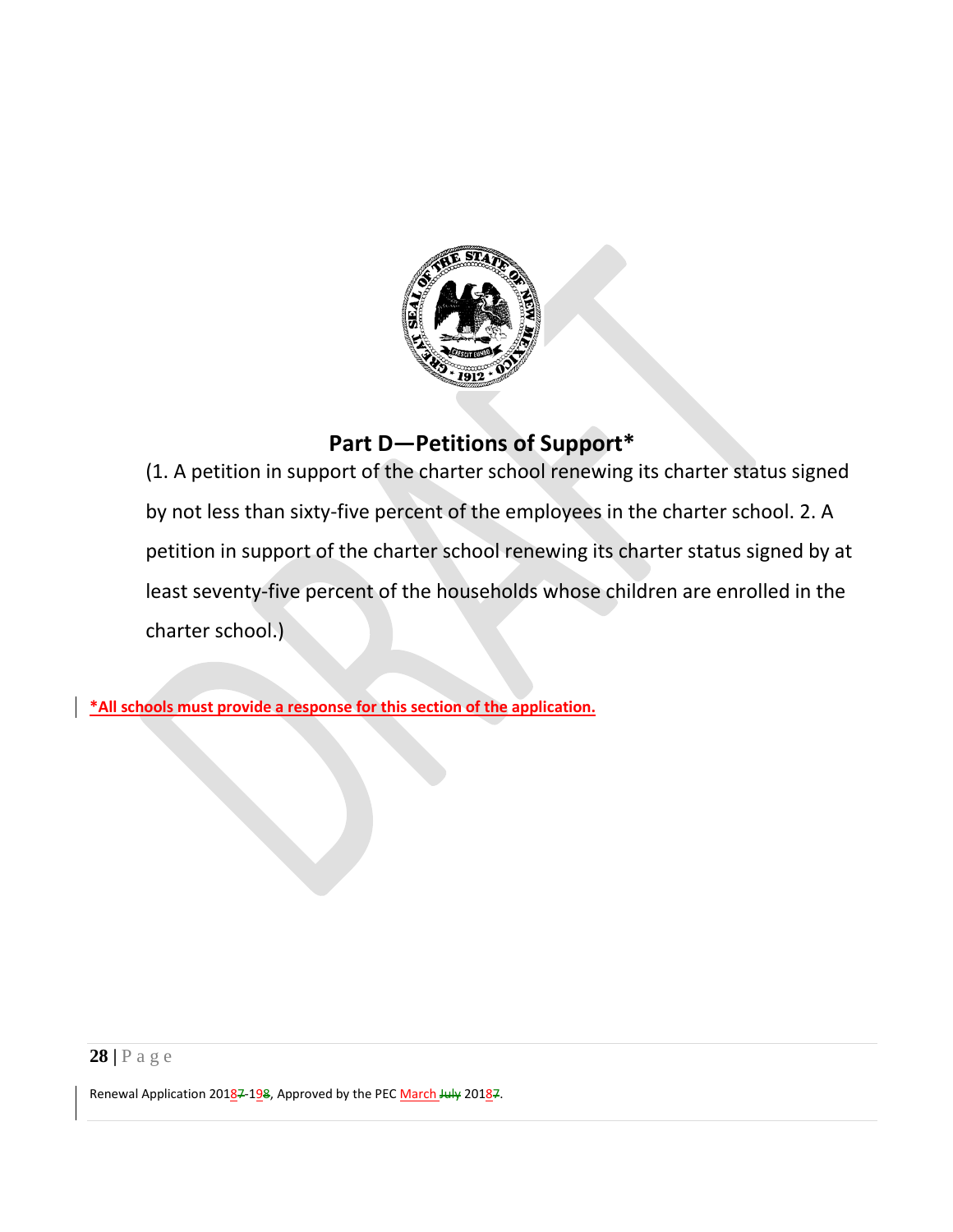## <span id="page-29-0"></span>**1. Petition of Support from Employees**

A certified petition in support of the charter school renewing its charter status signed by not less than 65 percent of the employees in the charter school at Subsection J of 22-8B-12 NMSA 1978.

Include, as **Appendix B**, a certified affidavit of the Employees' Support Petition from not less than 65 percent of the employees of the charter school that indicates their support of the renewal of the charter.

Following is a suggested form to certify the petition. This form may be attached to the petition. You MUST have signatures. **Allen** 

| I am the head administrator of the Charter School and hereby certify that: the attached petition in<br>support of the _______ Charter School renewing its charter was circulated to all employees of the _______<br>Charter School. There are persons employed by the Charter School. The petition contains the<br>signatures of <u>every employees which represents</u> enterperent of the employees employed by the<br>Charter School.<br>STATE OF NEW MEXICO)<br>SS.<br><b>COUNTY OF</b><br>I, ______, being first duly sworn, upon oath state:<br>That I have read the contents of the attached Petition, and my statements herein are true and<br>accurate to the best of my knowledge and belief.<br><b>Notary Public</b><br>My Commission Expires: |                                                                     |
|-----------------------------------------------------------------------------------------------------------------------------------------------------------------------------------------------------------------------------------------------------------------------------------------------------------------------------------------------------------------------------------------------------------------------------------------------------------------------------------------------------------------------------------------------------------------------------------------------------------------------------------------------------------------------------------------------------------------------------------------------------------|---------------------------------------------------------------------|
|                                                                                                                                                                                                                                                                                                                                                                                                                                                                                                                                                                                                                                                                                                                                                           |                                                                     |
|                                                                                                                                                                                                                                                                                                                                                                                                                                                                                                                                                                                                                                                                                                                                                           |                                                                     |
|                                                                                                                                                                                                                                                                                                                                                                                                                                                                                                                                                                                                                                                                                                                                                           |                                                                     |
|                                                                                                                                                                                                                                                                                                                                                                                                                                                                                                                                                                                                                                                                                                                                                           |                                                                     |
|                                                                                                                                                                                                                                                                                                                                                                                                                                                                                                                                                                                                                                                                                                                                                           |                                                                     |
|                                                                                                                                                                                                                                                                                                                                                                                                                                                                                                                                                                                                                                                                                                                                                           |                                                                     |
|                                                                                                                                                                                                                                                                                                                                                                                                                                                                                                                                                                                                                                                                                                                                                           |                                                                     |
|                                                                                                                                                                                                                                                                                                                                                                                                                                                                                                                                                                                                                                                                                                                                                           |                                                                     |
|                                                                                                                                                                                                                                                                                                                                                                                                                                                                                                                                                                                                                                                                                                                                                           | Subscribed and sworn to before me this _______ day of _______ 2016. |
|                                                                                                                                                                                                                                                                                                                                                                                                                                                                                                                                                                                                                                                                                                                                                           |                                                                     |
|                                                                                                                                                                                                                                                                                                                                                                                                                                                                                                                                                                                                                                                                                                                                                           |                                                                     |
|                                                                                                                                                                                                                                                                                                                                                                                                                                                                                                                                                                                                                                                                                                                                                           | $29$   P a g e                                                      |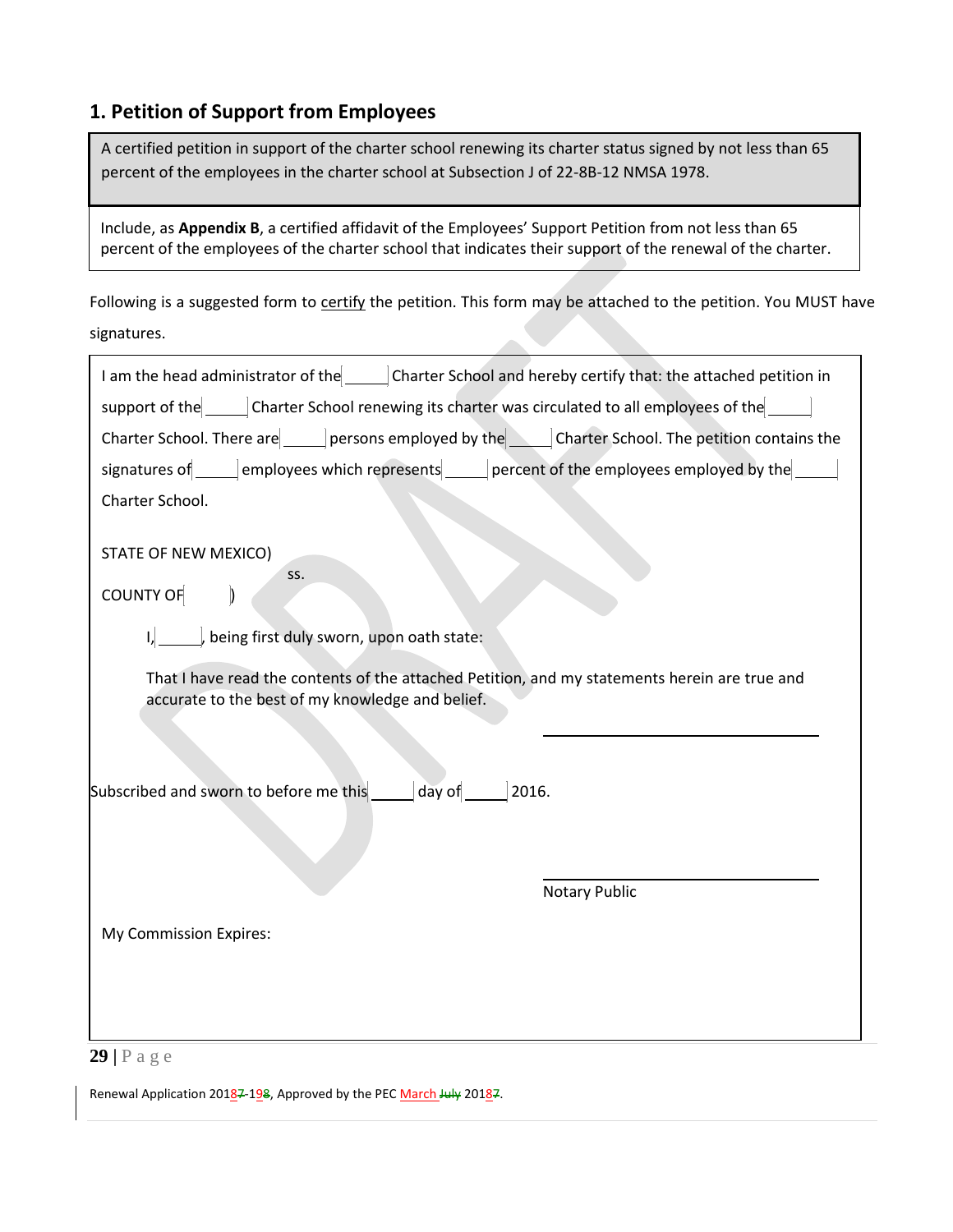# <span id="page-30-0"></span>**2. Petition of Support from Households**

| A certified petition in support of the charter school renewing its charter status signed by not less than 75<br>percent of the households whose children were enrolled in the charter school at Subsection J of 22-8B-12<br>NMSA 1978.                          |
|-----------------------------------------------------------------------------------------------------------------------------------------------------------------------------------------------------------------------------------------------------------------|
| Include, as Appendix C, a certified affidavit of the household support petition of the charter school<br>renewing its charter status from not less than 75 percent of the households whose children were enrolled<br>in the charter school.                     |
| Following is a suggested form to certify the petition. This form may be attached to the petition. You MUST have<br>signatures.                                                                                                                                  |
| I am the head administrator of the Charter School and certify that: the attached petition in support                                                                                                                                                            |
| of the Charter School renewing its charter was circulated to households whose children were                                                                                                                                                                     |
| enrolled in our charter school. It contains the signatures of <b>Nouseholds</b> which represents <b>Nove 20</b>                                                                                                                                                 |
| percent of the households whose children were enrolled in the Charter School.                                                                                                                                                                                   |
| STATE OF NEW MEXICO)<br>SS.<br>$COUNTY OF$ $\boxed{\qquad}$<br>I, being first duly sworn, upon oath state:<br>That I have read the contents of the attached petition, and my statements herein are true and<br>accurate to the best of my knowledge and belief. |
| day of $\sqrt{\frac{2}{1-\frac{1}{2}}$<br>Subscribed and sworn to before me this<br>2016.<br><b>Notary Public</b>                                                                                                                                               |
| My Commission Expires:                                                                                                                                                                                                                                          |
| $30$   P a g e                                                                                                                                                                                                                                                  |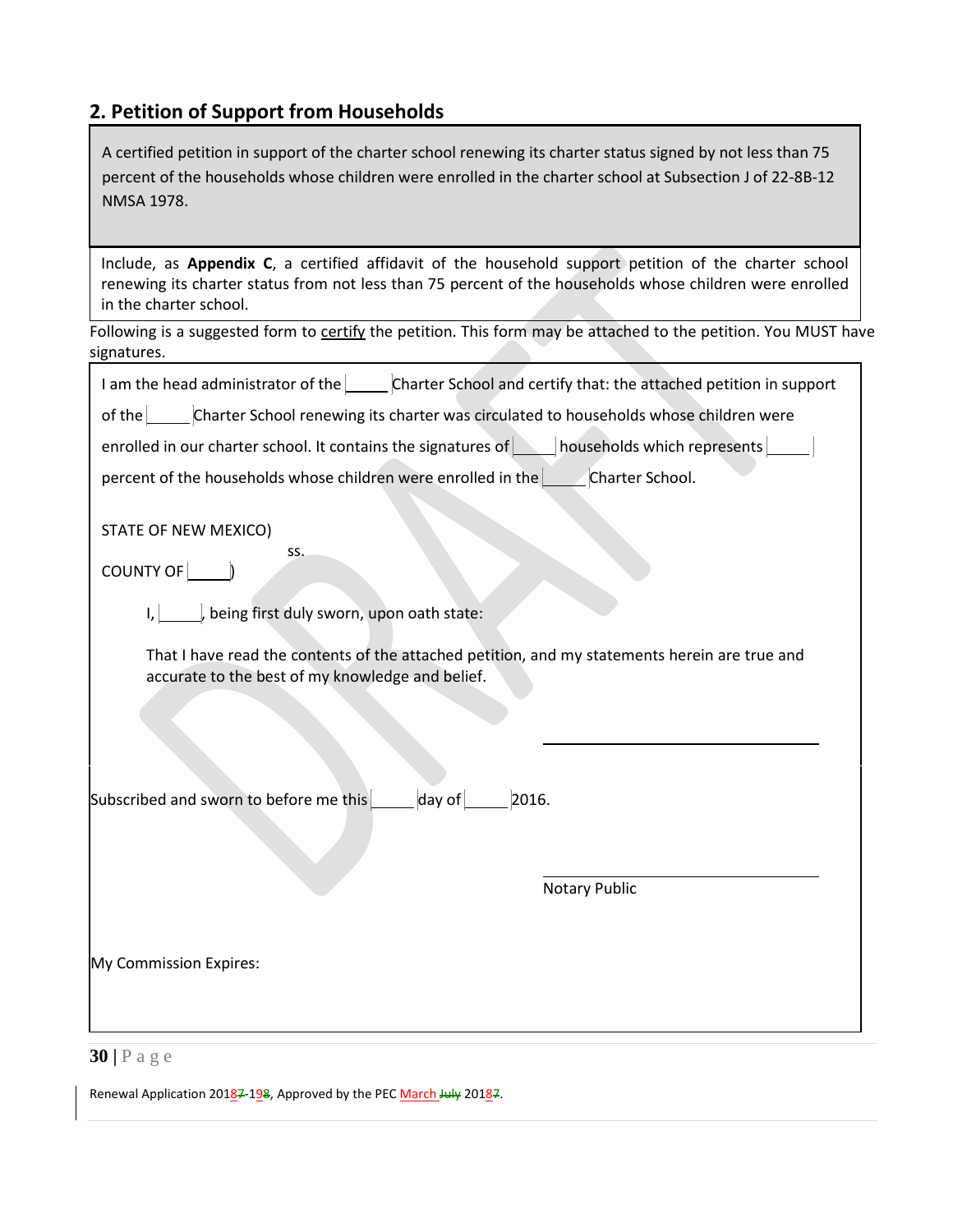![](_page_31_Picture_0.jpeg)

<span id="page-31-0"></span>**Part E—Description of the Charter School Facilities and Assurances\***

(A description of the charter school facilities and assurances that the facilities are

in compliance with the requirements of Section 22-8B-4.2 NMSA 1978)

\* **All schools must provide a response for this section of the application.**

**31 |** Page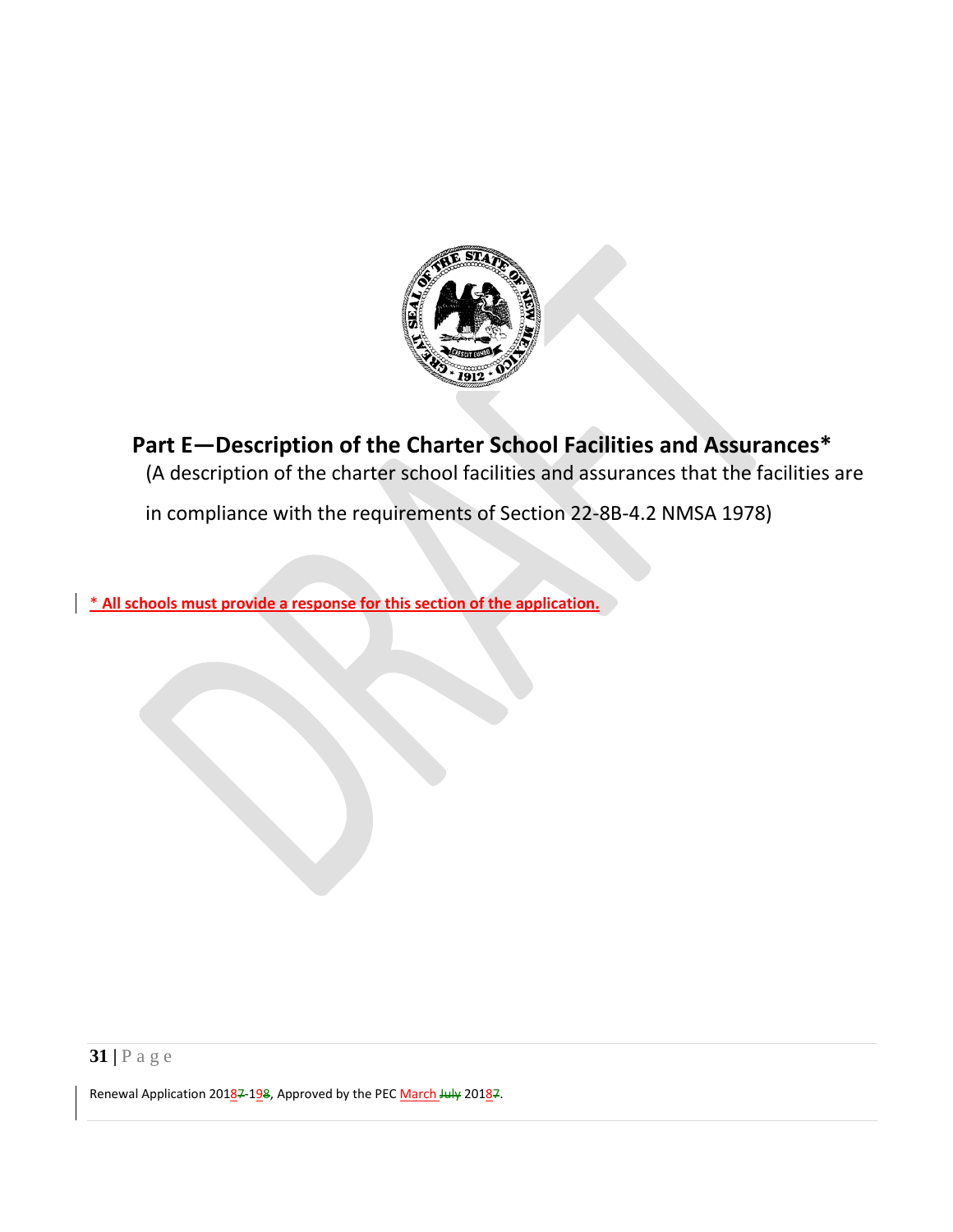## <span id="page-32-0"></span>**F. Facility**

A description of the charter school facilities and assurances that the facilities are in compliance with the requirements of Section 22-8B-4.2 NMSA 1978.

The school must provide a narrative description of its facilities. The school should attach any facility plans or the school's Facility Master Plan in **Appendix D**.

In addition, attach a copy of the building E Occupancy certificate and a letter from the PSFA with the facility NMCI Score as **Appendix D**, indicating that the school facility meets the requirements at Subsection C of 22-8B-4.2 NMSA 1978. (If the charter school is relocating or expanding to accommodate more students.)

The school must also provide assurances that the facilities are in compliance with the requirements of Section 22-8B-4.2 NMSA 1978, including subsections A, C, and D. A template is available from the PEC's website.

#### *School response:*

Click here to enter text.

## **32 |** Page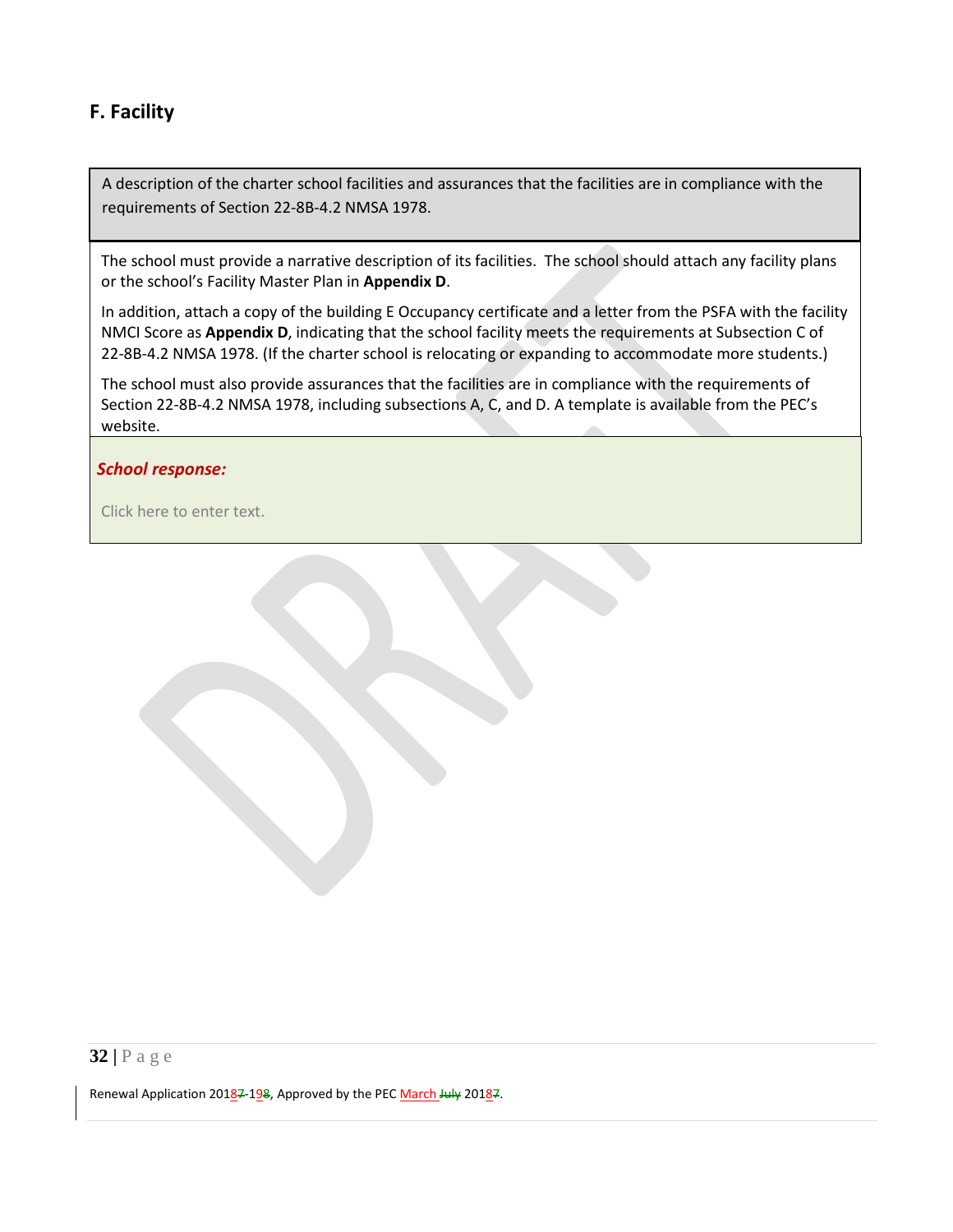![](_page_33_Picture_0.jpeg)

# **Part F—Amendment Requests**

<span id="page-33-0"></span>(Submissions that meet amendment request requirements to support PEC consideration of any requested changes to the material terms of the school contract that would become effective as part of the new contract)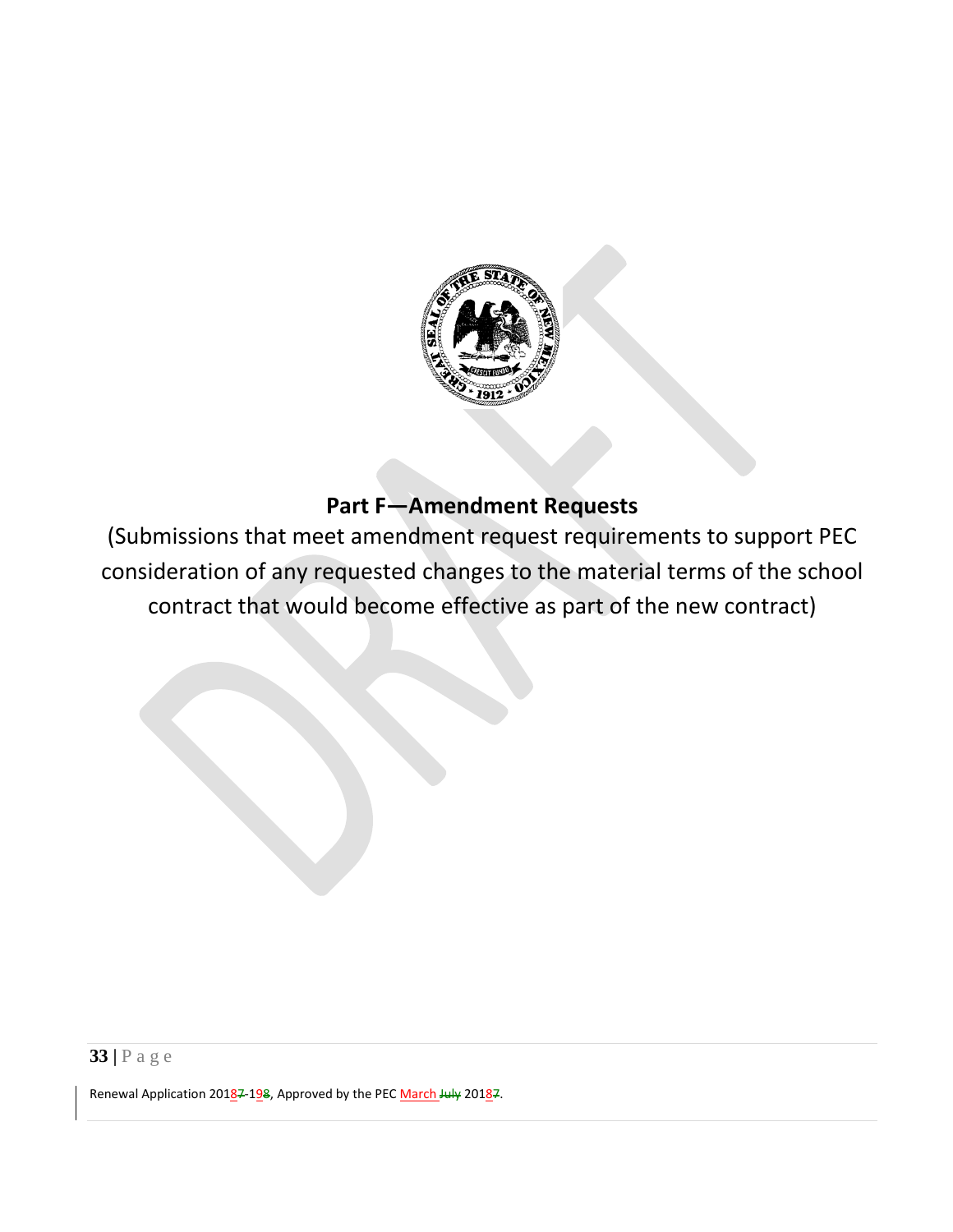#### **CERTIFICATION C Facility Owner - Non-Profit Foundation**

The undersigned hereby certify under penalty of perjury that the owner of the facility in which (insert name of charter school) is housed is a nonprofit entity specifically organized for the purpose of providing the facility for (insert name of charter school).

In addition, the undersigned hereby certify under penalty of perjury that the owner of the facility is fully be responsible for maintaining the facility to the statewide adequacy standards applicable to charter schools, at no cost to the lessee school or to the state, as set forth in NMSA 1978 Section  $22-8B-4.2(D)(2)(a)$ , or a successor statute.

|                            |         | <b>Charter School Governing Board</b>                                                                                                                                                                                             |
|----------------------------|---------|-----------------------------------------------------------------------------------------------------------------------------------------------------------------------------------------------------------------------------------|
|                            |         | By:<br><u> 1980 - Johann Barnett, fransk politiker (d. 1980)</u><br>Date:                                                                                                                                                         |
| <b>STATE OF NEW MEXICO</b> |         |                                                                                                                                                                                                                                   |
| COUNTY OF                  | $)$ ss. |                                                                                                                                                                                                                                   |
|                            |         | On this ______ day of ___________, 20___, before me, the undersigned officer, personally appeared<br>, known to me to be the person<br>whose name is subscribed to the within instrument, and acknowledged executing the same for |
| therein contained.         |         |                                                                                                                                                                                                                                   |
| My Commission Expires:     |         | Notary Public                                                                                                                                                                                                                     |
|                            |         | <b>Charter School Principal / Administrator</b>                                                                                                                                                                                   |
|                            |         | By:<br><u> 1980 - Jan Barbarat, margaret amerikan ba</u>                                                                                                                                                                          |
|                            |         | Print Name:                                                                                                                                                                                                                       |
|                            |         |                                                                                                                                                                                                                                   |
| STATE OF NEW MEXICO        |         |                                                                                                                                                                                                                                   |
| COUNTY OF                  | $)$ ss. |                                                                                                                                                                                                                                   |
|                            |         | On this _______ day of _______________, 20____, before me, the undersigned officer, personally appeared<br>known to me to be the person                                                                                           |
| therein contained.         |         | whose name is subscribed to the within instrument, and acknowledged executing the same for the purpose                                                                                                                            |

\_\_\_\_\_\_\_\_\_\_\_\_\_\_\_\_\_\_\_\_\_\_\_\_\_\_\_\_\_\_\_\_\_\_\_\_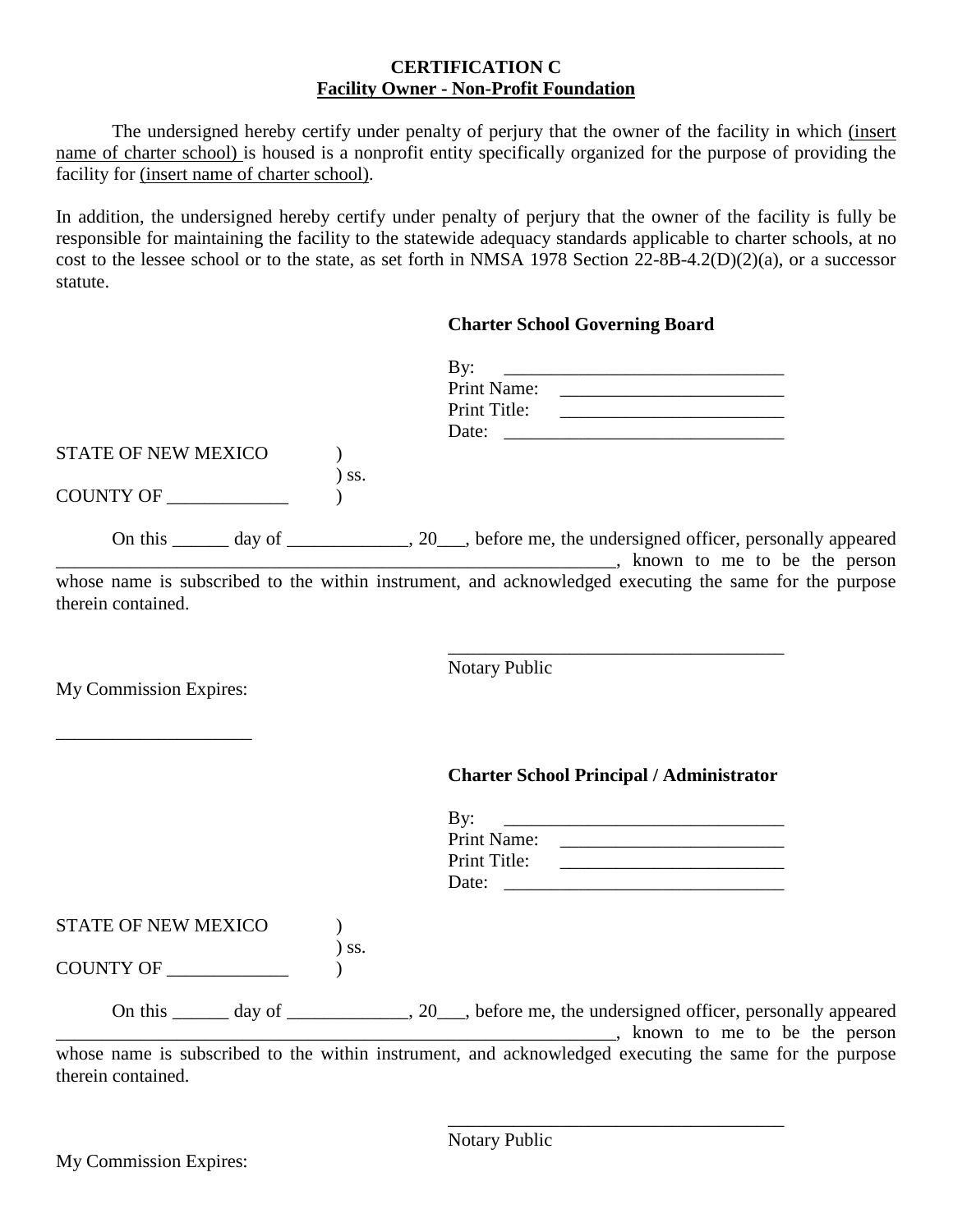#### **CERTIFICATION B No Public Facility Available**

The undersigned hereby certify under penalty of perjury that (insert name of charter school) has diligently sought space in public buildings and that such public buildings are not available or have been determined not to be adequate for the education program of (insert name of charter school).

In addition, the undersigned hereby certify under penalty of perjury that the owner of the facility is fully be responsible for maintaining the facility to the statewide adequacy standards applicable to charter schools, at no cost to the lessee school or to the state, as set forth in NMSA 1978 Section 22-8B-4.2(D)(2)(a), or a successor statute.

#### **Charter School Governing Board**

|                                  |         | By:<br><u> 1989 - Jan James James, politik eta idazleari (h. 1982).</u>                                                                                                                                                                                                                                                                   |
|----------------------------------|---------|-------------------------------------------------------------------------------------------------------------------------------------------------------------------------------------------------------------------------------------------------------------------------------------------------------------------------------------------|
|                                  |         |                                                                                                                                                                                                                                                                                                                                           |
| <b>STATE OF NEW MEXICO</b>       |         |                                                                                                                                                                                                                                                                                                                                           |
|                                  | $)$ ss. |                                                                                                                                                                                                                                                                                                                                           |
| <b>COUNTY OF (insert county)</b> |         |                                                                                                                                                                                                                                                                                                                                           |
|                                  |         | On this _______ day of _______________, 20____, before me, the undersigned officer, personally appeared<br>and the same state of the series of the series of the series of the person whose series of the series of the series of the series of the series of the series of the series of the series of the series of the series of the s |
| contained.                       |         | name is subscribed to the within instrument, and acknowledged executing the same for the purpose therein                                                                                                                                                                                                                                  |
| My Commission Expires:           |         | <b>Notary Public</b>                                                                                                                                                                                                                                                                                                                      |
|                                  |         | <b>Charter School Principal / Administrator</b>                                                                                                                                                                                                                                                                                           |
|                                  |         | By:<br><u> 1989 - Johann Harry Harry Harry Harry Harry Harry Harry Harry Harry Harry Harry Harry Harry Harry Harry Harry Harry Harry Harry Harry Harry Harry Harry Harry Harry Harry Harry Harry Harry Harry Harry Harry Harry Harry Ha</u>                                                                                               |
|                                  |         |                                                                                                                                                                                                                                                                                                                                           |
|                                  |         |                                                                                                                                                                                                                                                                                                                                           |
|                                  |         |                                                                                                                                                                                                                                                                                                                                           |
| STATE OF NEW MEXICO              | $)$ ss. |                                                                                                                                                                                                                                                                                                                                           |
|                                  |         |                                                                                                                                                                                                                                                                                                                                           |
|                                  |         | On this _______ day of _______________, 20___, before me, the undersigned officer, personally appeared<br>known to me to be the person whose                                                                                                                                                                                              |
| aantainad.                       |         | name is subscribed to the within instrument, and acknowledged executing the same for the purpose therein                                                                                                                                                                                                                                  |

contained.

\_\_\_\_\_\_\_\_\_\_\_\_\_\_\_\_\_\_\_\_\_\_\_\_\_\_\_\_\_\_\_\_\_\_\_\_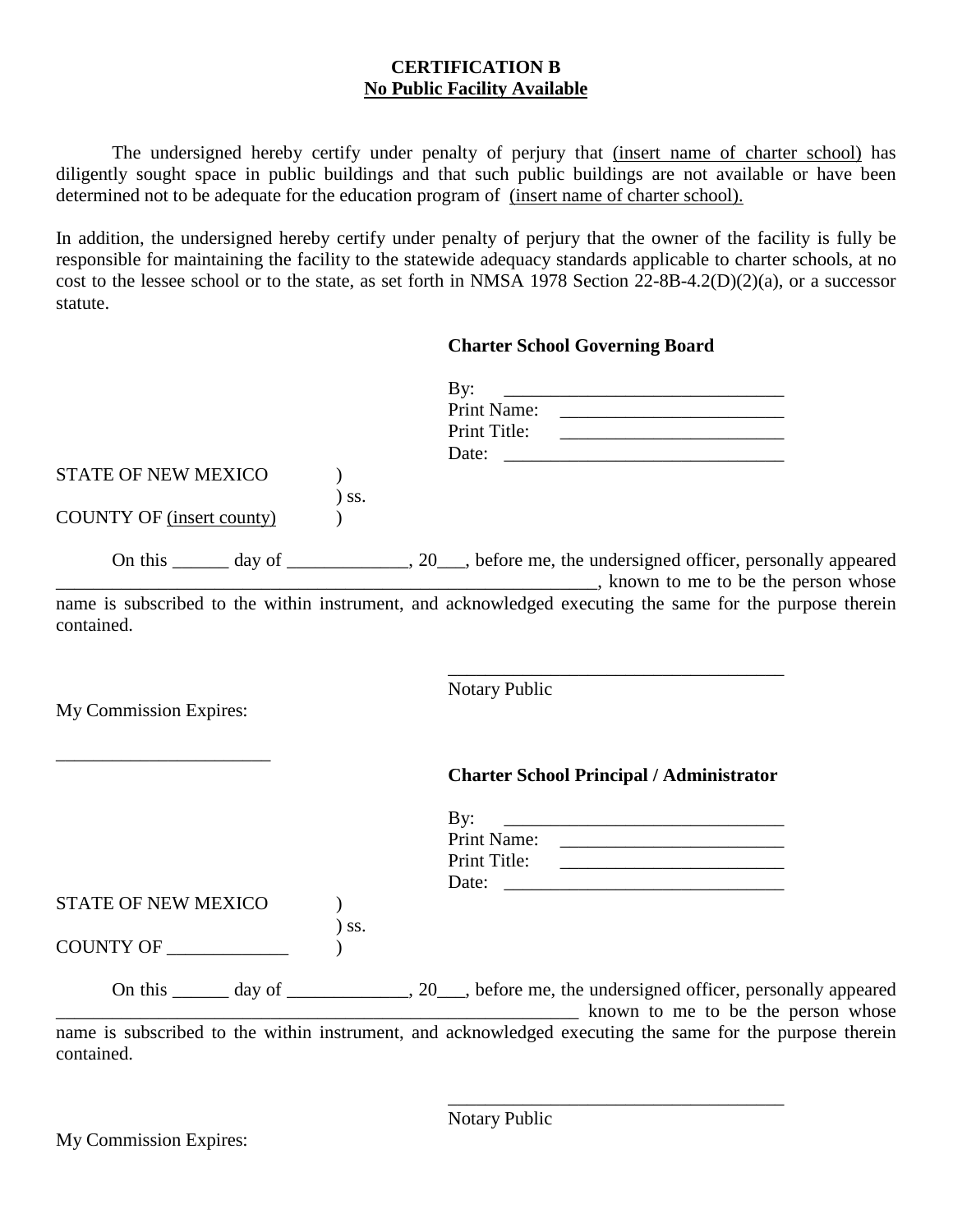#### **CERTIFICATION A Public Facility**

The undersigned hereby certify under penalty of perjury that the owner of the facility in which (insert name of charter school) is a public facility owned by (insert name of facility owner) and providing the facility for (insert name of charter school).

## **Charter School Governing Board**

|                             | By:<br><u> 1989 - Johann Stein, mars an deutscher Stein und der Stein und der Stein und der Stein und der Stein und der</u>                |
|-----------------------------|--------------------------------------------------------------------------------------------------------------------------------------------|
|                             |                                                                                                                                            |
|                             |                                                                                                                                            |
|                             |                                                                                                                                            |
| <b>STATE OF NEW MEXICO</b>  |                                                                                                                                            |
| ) ss.                       |                                                                                                                                            |
| COUNTY OF                   |                                                                                                                                            |
|                             | On this _______ day of _______________, 20___, before me, the undersigned officer, personally appeared<br>known to me to be the person     |
| therein contained.          | whose name is subscribed to the within instrument, and acknowledged executing the same for the purpose                                     |
| My Commission Expires:      | <b>Notary Public</b>                                                                                                                       |
|                             | <b>Charter School Principal / Administrator</b>                                                                                            |
|                             | By:                                                                                                                                        |
|                             |                                                                                                                                            |
|                             |                                                                                                                                            |
|                             | Date:                                                                                                                                      |
| <b>STATE OF NEW MEXICO</b>  |                                                                                                                                            |
| ) ss.                       |                                                                                                                                            |
| <b>COUNTY OF BERNALILLO</b> |                                                                                                                                            |
|                             | On this ______ day of ______________, 20___, before me, the undersigned officer, personally appeared<br>known to me to be the person whose |
|                             | name is subscribed to the within instrument, and acknowledged executing the same for the purpose therein                                   |

contained.

Notary Public

\_\_\_\_\_\_\_\_\_\_\_\_\_\_\_\_\_\_\_\_\_\_\_\_\_\_\_\_\_\_\_\_\_\_\_\_

My Commission Expires: \_\_\_\_\_\_\_\_\_\_\_\_\_\_\_\_\_\_\_\_\_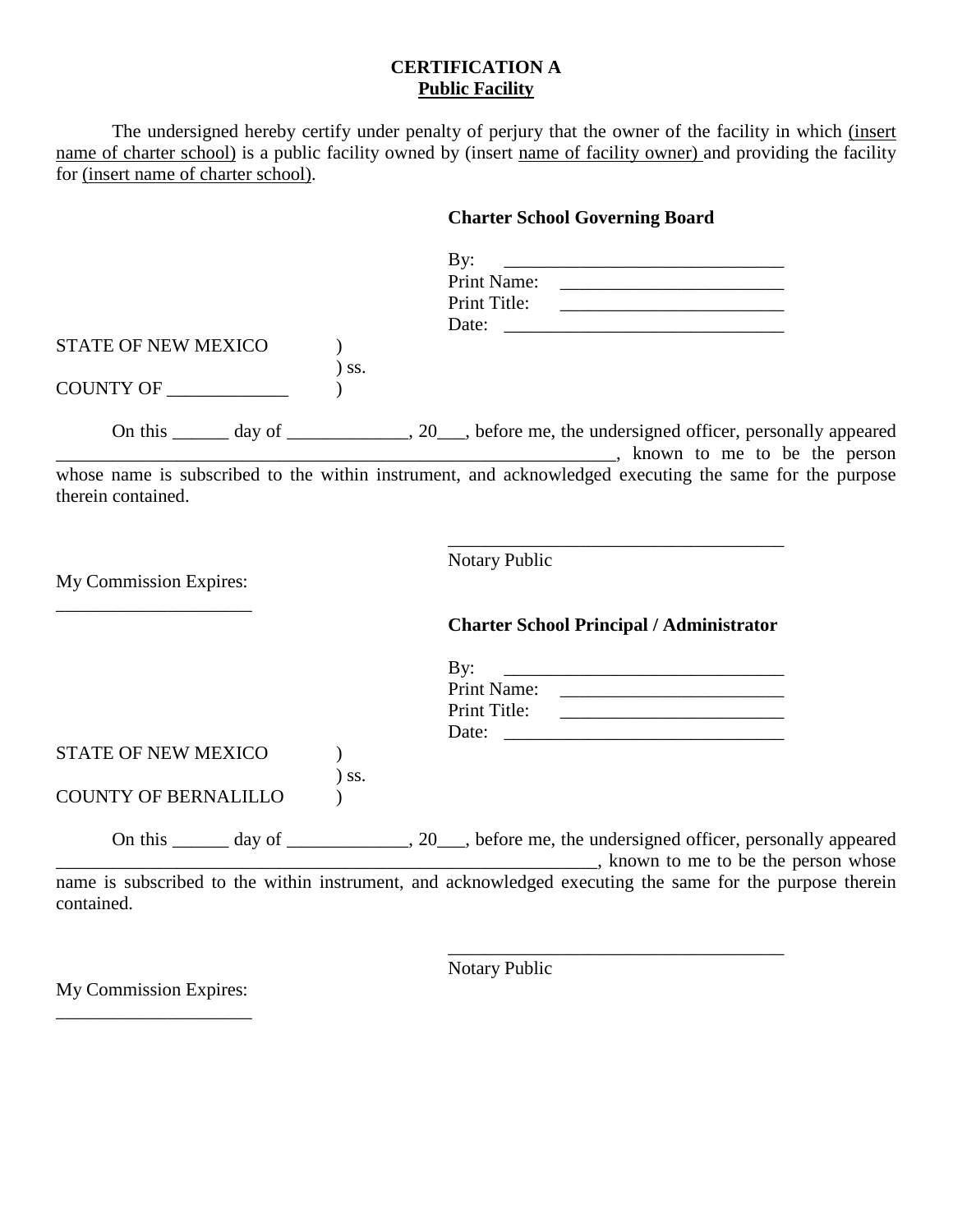# **NM Public Education Department**

#### STATE OF NEW MEXICO PUBLIC EDUCATION DEPARTMENT SCHOOL BUDGET AND FINANCE ANALYSIS BUREAU

#### CHARTER SCHOOL RENEWAL APPLICATION BUDGET ANALYSIS

#### I. Operational Fund Revenues

 A. i. How do operational fund revenues budgeted compare to actual operational fund revenues for each year of the charter term? ii. Was there a loss or a gain in each year?

iii. Explain where losses were absorbed or where gains were utilized.

| B.i.   | Year 1            | <b>Actual Operational</b><br><b>Operational Fund</b>                  |  |
|--------|-------------------|-----------------------------------------------------------------------|--|
|        |                   | <b>Fund Revenues</b><br><b>Revenues Budgeted</b><br><b>Difference</b> |  |
|        |                   | Year 1<br>Year 1<br>% of Change<br>(5)                                |  |
|        |                   | \$0<br>#DIV/0!                                                        |  |
| B.ii.  | Year 2            | <b>Actual Operational</b><br><b>Operational Fund</b>                  |  |
|        |                   | <b>Difference</b><br><b>Fund Revenues</b><br><b>Revenues Budgeted</b> |  |
|        |                   | Year <sub>2</sub><br>Year <sub>2</sub><br>% of Change<br>$($)$        |  |
|        |                   | \$0<br>#DIV/0!                                                        |  |
| R iii. | Year <sub>3</sub> | <b>Actual Operational</b><br><b>Operational Fund</b>                  |  |
|        |                   | <b>Difference</b><br><b>Revenues Budgeted</b><br><b>Fund Revenues</b> |  |
|        |                   | Year 3<br>Year 3<br>% of Change<br>$($)$                              |  |
|        |                   | \$0<br>#DIV/0!                                                        |  |
| B.iv.  | Year 4            | <b>Actual Operational</b><br><b>Operational Fund</b>                  |  |
|        |                   | <b>Revenues Budgeted</b><br><b>Difference</b><br><b>Fund Revenues</b> |  |
|        |                   | % of Change<br>Year <sub>4</sub><br>Year <sub>4</sub><br>(5)          |  |
|        |                   | \$0<br>#DIV/0!                                                        |  |
| B.iv.  | Year 5            | <b>Actual Operational</b><br><b>Operational Fund</b>                  |  |
|        |                   | <b>Difference</b><br><b>Fund Revenues</b><br><b>Revenues Budgeted</b> |  |
|        |                   | % of Change<br>Year 5<br>Year 5<br>(5)                                |  |
|        |                   | N/A<br>N/A<br>N/A                                                     |  |

![](_page_37_Figure_7.jpeg)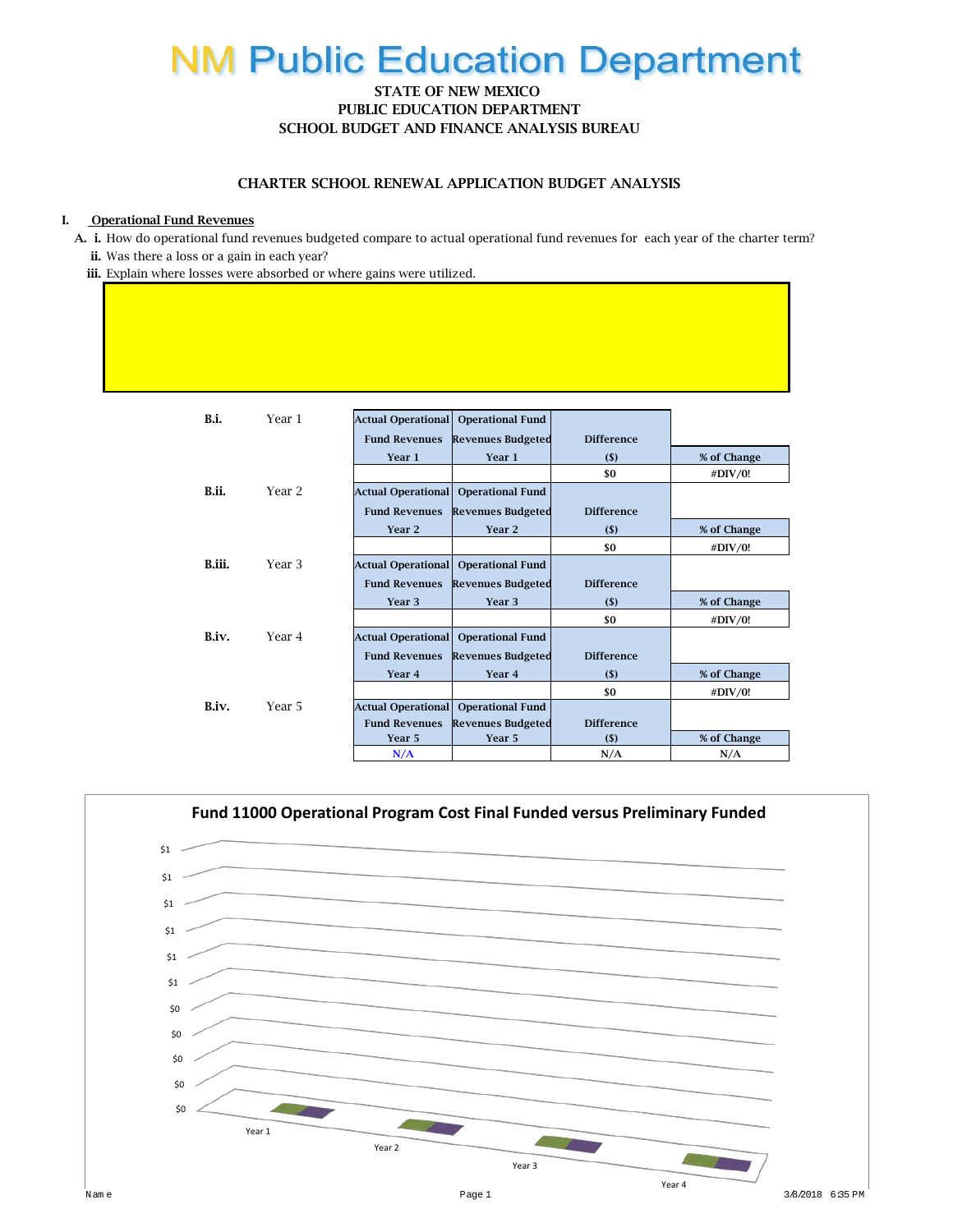$\epsilon$  den $\pm$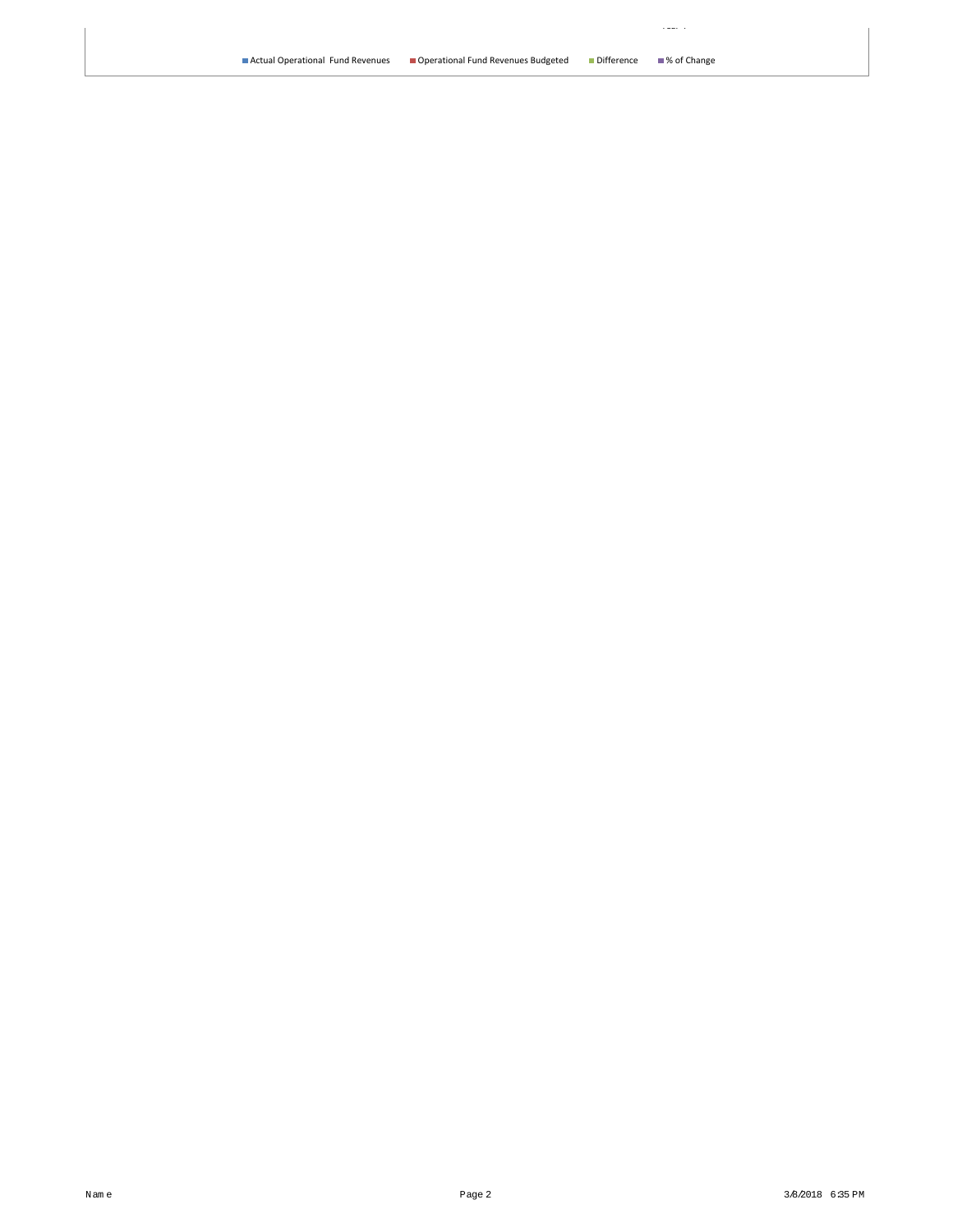#### II. Student Membership

- A. i. How does budgeted student membership compare to actual student membership (Avg 80/120) in each year of the charter term? ii. How does actual student membership (Avg 80/120) change over the charter term?
	- iii. Was there a loss or a gain in each year?
	- iv. Explain how these changes impacted the school's budget (revenues, expenses, etc.)
	- v. Explain how budget losses were absorbed or how budget gains were utilized.

#### B. Program Units

| i. Year 1   |                      | Funded Year 0   Budgeted Year 1      | <b>Funded Year 1</b>   | Year 1 Avg 80/120 | <b>Difference</b> |
|-------------|----------------------|--------------------------------------|------------------------|-------------------|-------------------|
|             | 0.000                | 0.000                                |                        |                   | 0.0               |
| ii. Year 2  | <b>Funded Year 1</b> | <b>Budgeted Year 2</b>               | <b>Funded Year 2</b>   | Year 2 Avg 80/120 | <b>Difference</b> |
|             |                      |                                      |                        |                   | 0.0               |
| iii. Year 3 |                      | <b>Funded Year 2 Budgeted Year 3</b> | <b>Funded Year 3</b>   | Year 3 Avg 80/120 | <b>Difference</b> |
|             |                      |                                      |                        |                   | 0.0               |
| iv. Year 4  | <b>Funded Year 3</b> | <b>Budgeted Year 4</b>               | <b>Funded Year 4</b>   | Year 4 Avg 80/120 | <b>Difference</b> |
|             |                      |                                      |                        |                   | 0.0               |
| iv. Year 5  | <b>Funded Year 4</b> |                                      | <b>BUDGETED Year 5</b> |                   | <b>Difference</b> |
|             |                      |                                      |                        |                   | 0.0               |

#### C. Growth Units

|                              |        |        | 40 Day - Year 1 40 Day - Year 2 40 Day - Year 3 | 40 Day - Year 4 | 40 Day - Year 5 |
|------------------------------|--------|--------|-------------------------------------------------|-----------------|-----------------|
| 40 Day MEM Actual            |        |        |                                                 |                 |                 |
| <b>MEM Budgeted</b>          |        |        |                                                 |                 |                 |
| <b>Difference</b>            | 0.000  | 0.000  | 0.000                                           | 0.000           | 0.000           |
|                              |        |        |                                                 |                 |                 |
|                              | Year 1 | Year 2 | Year 3                                          | Year 4          | Year 5          |
| <b>Budgeted Growth Units</b> |        |        |                                                 |                 |                 |
| <b>Funded Growth Units</b>   |        |        |                                                 |                 |                 |

| D. Funded Membership       | Year 1 | Year 2 | Year 3 | Year 4 | Year 5 - Budgeted |
|----------------------------|--------|--------|--------|--------|-------------------|
|                            |        |        |        |        |                   |
| Difference from Prior Year |        |        |        |        |                   |

![](_page_39_Figure_10.jpeg)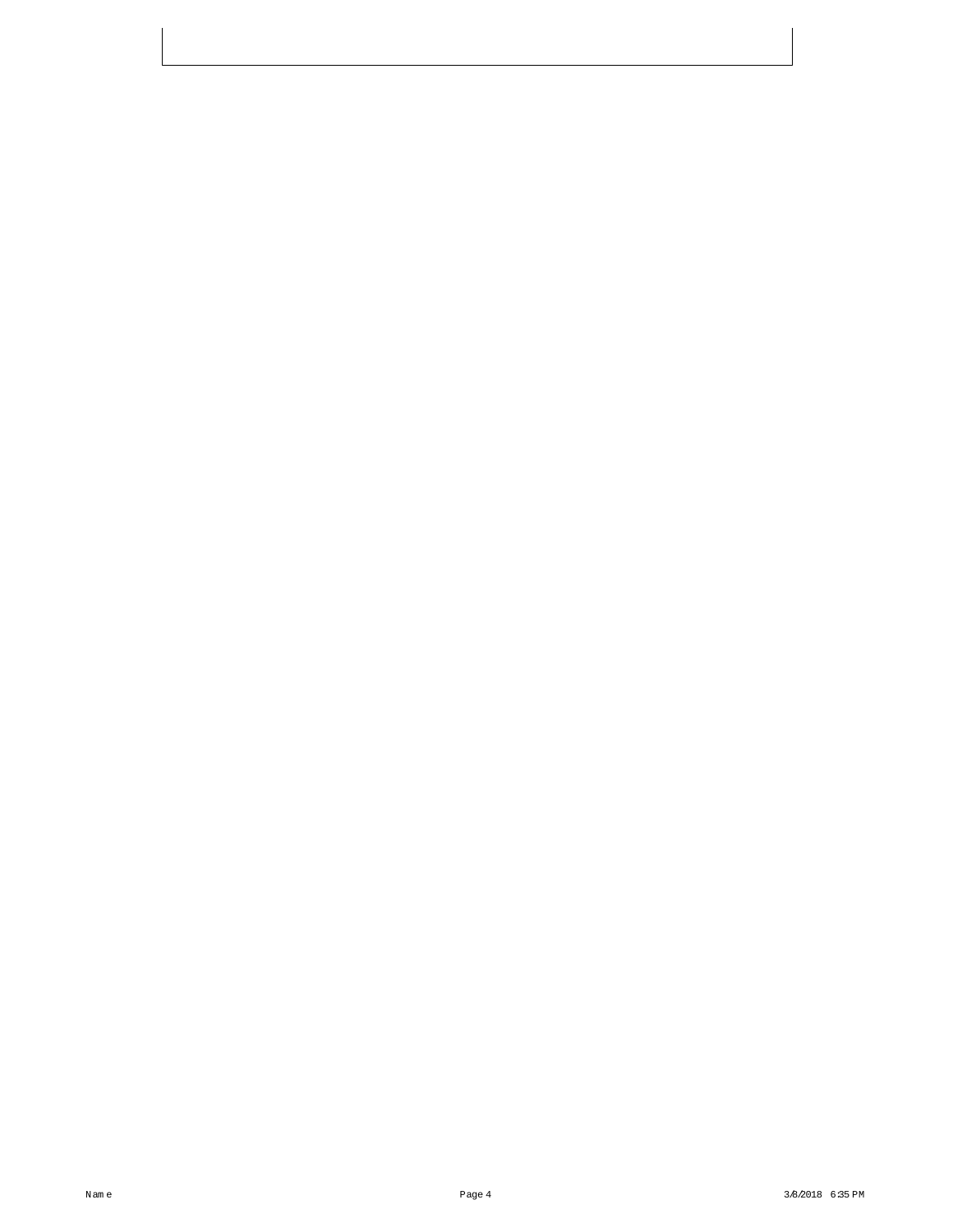#### III. SALARY - Estimated Average Salary Increases

|                                                           | Year 1 | Year 2 | Year 3 | Year 4 | <b>Year 5-Budgeted</b> |
|-----------------------------------------------------------|--------|--------|--------|--------|------------------------|
| Average Teacher Base Salary (PED 925B-2, §1):             |        |        |        |        |                        |
| Average Teacher Contract Salary (PED 925B-2, §2):         |        |        |        |        |                        |
| Difference between Average Contract and Base Salary       | \$0.00 | \$0.00 | \$0.00 | \$0.00 | \$0.00                 |
|                                                           |        |        |        |        |                        |
| % Average BASE Salary Increase (§1)                       |        |        |        |        |                        |
| % Average Contract Salary Increase (§2)                   |        |        |        |        |                        |
|                                                           |        |        |        |        |                        |
| Average Base Salary Difference from Prior Year            |        | \$0.00 | \$0.00 | \$0.00 | \$0.00                 |
| <b>Average Contract Salary Difference from Prior Year</b> |        | \$0.00 | \$0.00 | \$0.00 | \$0.00                 |
|                                                           |        |        |        |        |                        |
| Average Years Experience (PED 925B-3)                     |        |        |        |        |                        |
| Average Years Experience Difference from Prior Year       |        | 0      | 0      | 0      | 0                      |

| IV | <b>TRAINING &amp; EXPERIENCE</b>     | Year 1 | Year 2 | <b>Year 3</b> | Year 4 | <b>Year 5-Budgeted</b> |
|----|--------------------------------------|--------|--------|---------------|--------|------------------------|
|    | <b>T&amp;E Index Factor Actual</b>   |        |        |               |        |                        |
|    | <b>T&amp;E Index Factor Budgeted</b> |        |        |               |        |                        |

![](_page_41_Figure_3.jpeg)

![](_page_41_Figure_4.jpeg)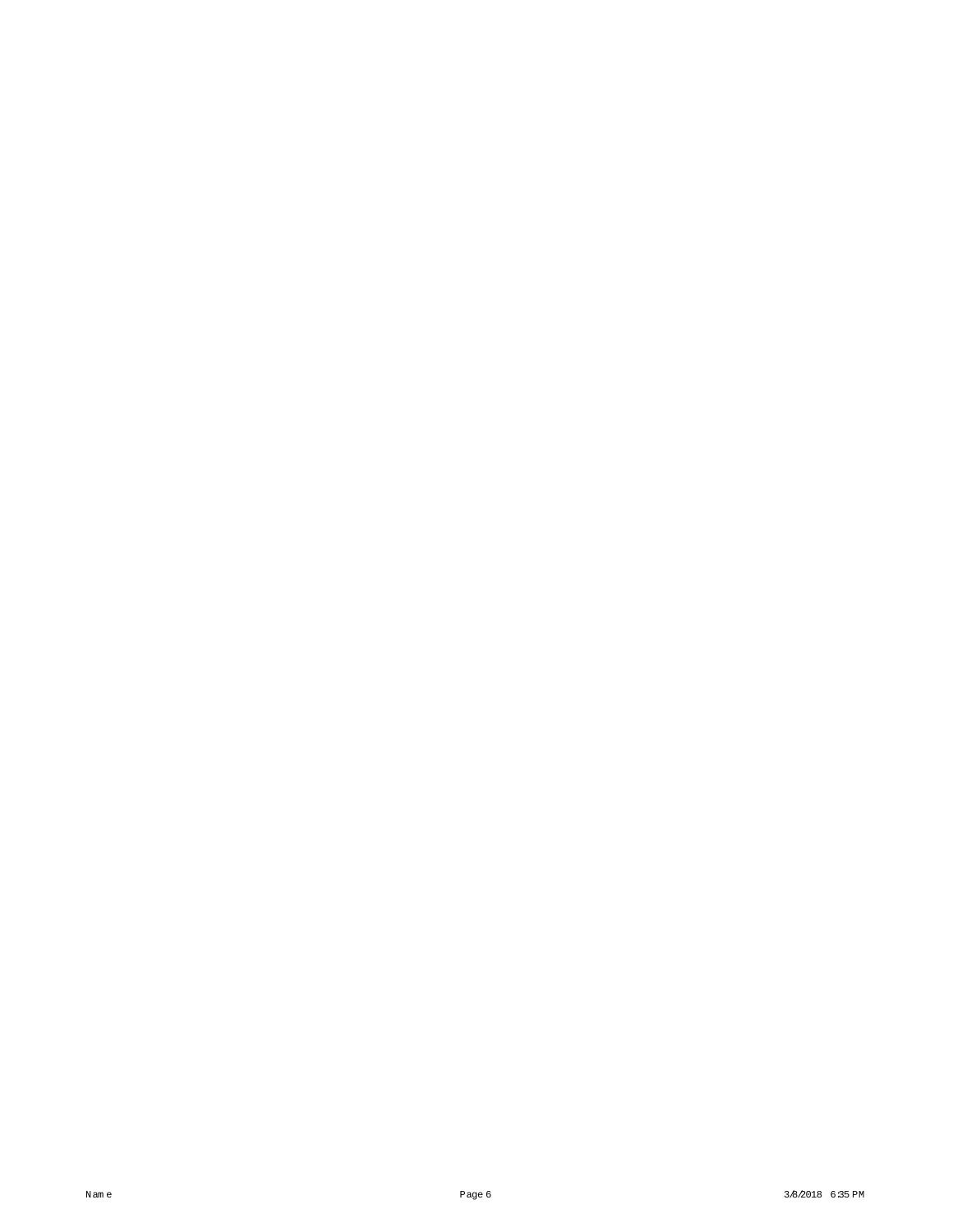![](_page_43_Figure_1.jpeg)

A. i. Explain how actions of the school leadership (administrator and board) have impacted the trend in cash balances over the years above. ii. How has the amount of the cash balance in each year impacted the school's programmatic or capital plans.

| <b>B.</b> Operational Cash Comparison           |         |                   |         |         |                        |
|-------------------------------------------------|---------|-------------------|---------|---------|------------------------|
|                                                 | Year 1  | Year <sub>2</sub> | Year 3  | Year 4  | <b>Year 5-Budgeted</b> |
|                                                 |         |                   |         |         |                        |
| <b>Estimated OpBud Cash Balance</b>             | \$0.00  | \$0.00            | \$0.00  | \$0.00  | \$0.00                 |
| <b>4th Quarter Audited Cash</b>                 |         |                   |         |         |                        |
| <b>Difference</b>                               | \$0.00  | \$0.00            | \$0.00  | \$0.00  | \$0.00                 |
|                                                 |         |                   |         |         |                        |
| <b>Actual Total Yearly Expenditures</b>         | \$0.00  | \$0.00            | \$0.00  | \$0.00  | \$0.00                 |
| <b>Budgeted Total Yearly Expenditures</b>       |         |                   |         |         |                        |
| <b>Difference</b>                               | \$0.00  | \$0.00            | \$0.00  | \$0.00  | \$0.00                 |
|                                                 |         |                   |         |         |                        |
| % EOY Cash Balance to Total Yearly Expenditures | #DIV/0! | #DIV/0!           | #DIV/0! | #DIV/0! | #DIV/0!                |
|                                                 |         |                   |         |         |                        |
| % Prior EOY Cash Balance to Yearly Expenditures |         | #DIV/0!           | #DIV/0! | #DIV/0! | #DIV/0!                |
|                                                 |         |                   |         |         |                        |
|                                                 |         |                   |         |         |                        |
|                                                 |         |                   |         |         |                        |
| C. Emergency Reserve:                           | Year 1  | Year 2            | Year 3  | Year 4  | Year 5-Budgeted        |
|                                                 |         |                   |         |         |                        |
| <b>Amount in Approved Operating Budget</b>      | \$0     | \$0               | \$0     | \$0     | \$0                    |
|                                                 |         |                   |         |         |                        |
| <b>Restricted Expenditures</b>                  | \$0     | \$0               | \$0     | \$0     | \$0                    |
|                                                 |         |                   |         |         |                        |
| Percentage of Operating Expenditures            | #DIV/0! | #DIV/0!           | #DIV/0! | #DIV/0! | #DIV/0!                |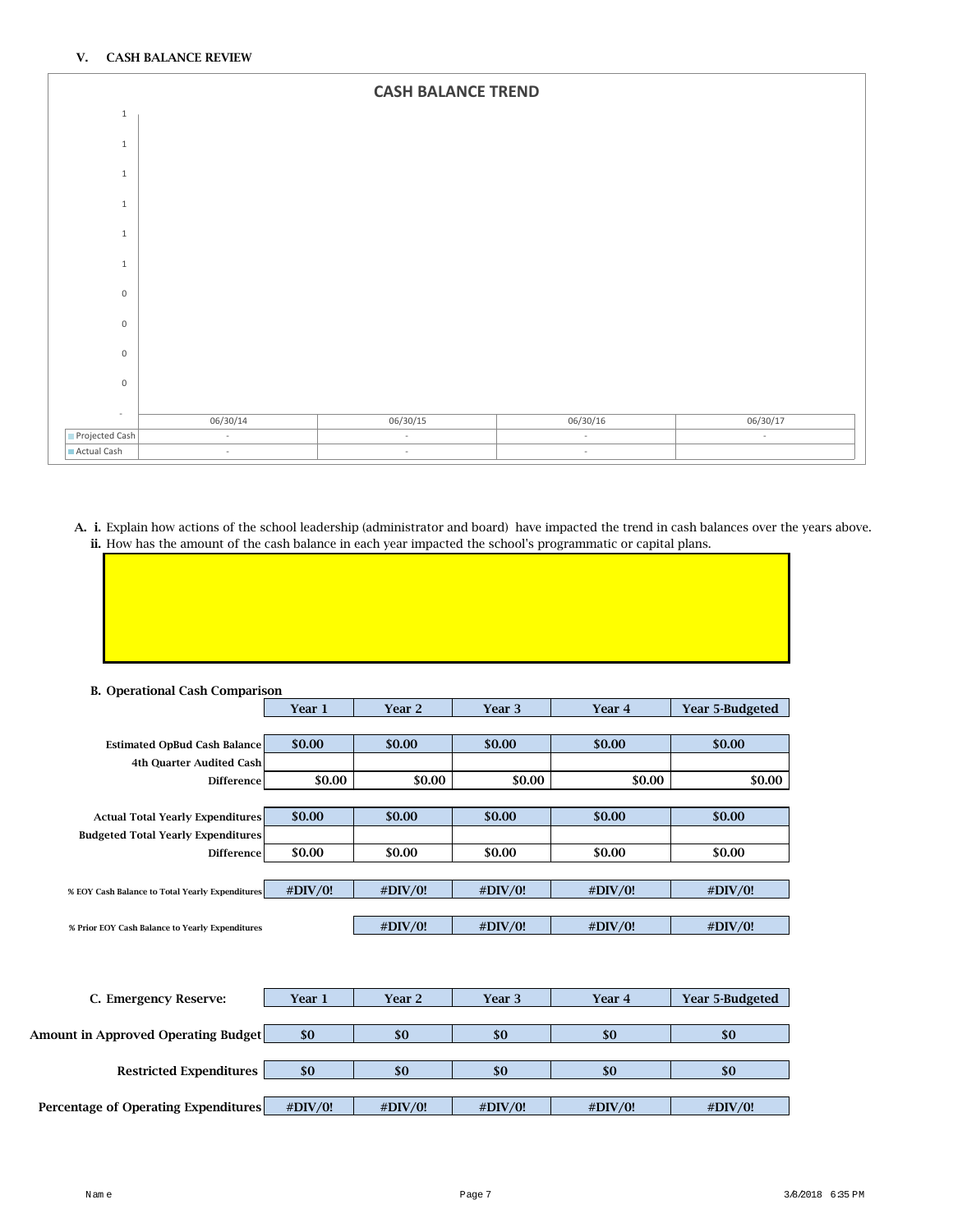#### VI. OPERATIONAL FUNCTION VARIANCES:

A. Overall Operational Expenditures

|                                                | Year : | Year 2 | Year 3 | Year 4 | <b>Year 5-Budgeted</b> |
|------------------------------------------------|--------|--------|--------|--------|------------------------|
| <b>Total Actual Operational Expenditures</b>   |        |        |        |        |                        |
| <b>Total Budgeted Operational Expenditures</b> |        |        |        |        |                        |

| B. Operational Expenditure by Type |  |  |
|------------------------------------|--|--|
|                                    |  |  |

|                                                                                                   | Year 1      | Year 2  | Year 3  | Year 4     | <b>Year 5-Budgeted</b> |
|---------------------------------------------------------------------------------------------------|-------------|---------|---------|------------|------------------------|
| <b>Total Actual Instructional</b><br><b>Expenditures Functions 1000, 2100</b><br>& 2200           |             |         |         |            |                        |
| <b>Total Budgeted Instructional</b><br><b>Expenditures Functions 1000, 2100</b><br>& 2200         |             |         |         |            |                        |
| <b>Difference</b>                                                                                 | \$0.00      | \$0.00  | \$0.00  | \$0.00     | \$0.00                 |
| % Actual Total Instructional<br><b>Expenditures to Total Operational</b><br><b>Expenditures</b>   | #DIV/0!     | #DIV/0! | #DIV/0! | #DIV/0!    | #DIV/0!                |
| % Budgeted Total Instructional<br><b>Expenditures to Total Operational</b><br><b>Expenditures</b> | #DIV/0!     | #DIV/0! | #DIV/0! | #DIV/0!    | #DIV/0!                |
| <b>Difference</b>                                                                                 | $\#$ DIV/0! | #DIV/0! | #DIV/0! | $\#DIV/0!$ | #DIV/0!                |
|                                                                                                   |             |         |         |            |                        |
| <b>Total Actual Administrative</b><br><b>Expenditures for Functions 2300,</b><br>2400 & 2500      |             |         |         |            |                        |
| <b>Total Budgeted Administrative</b><br><b>Expenditures for Functions 2300,</b><br>2400 & 2500    |             |         |         |            |                        |
| <b>Difference</b>                                                                                 | \$0.00      | \$0.00  | \$0.00  | \$0.00     | \$0.00                 |
| % Actual Total Instructional<br><b>Expenditures to Total Operational</b><br><b>Expenditures</b>   | #DIV/0!     | #DIV/0! | #DIV/0! | #DIV/0!    | #DIV/0!                |
| % Budgeted Total Instructional<br><b>Expenditures to Total Operational</b><br><b>Expenditures</b> | #DIV/0!     | #DIV/0! | #DIV/0! | #DIV/0!    | #DIV/0!                |
| <b>Difference</b>                                                                                 | #DIV/0!     | #DIV/0! | #DIV/0! | #DIV/0!    | #DIV/0!                |

|      | Year 1<br><b>Operational Expenditures</b><br>by Type                                                                                                                           |                                                                                           | Year 2<br><b>Operational Expenditures</b><br>by Type |                                                                                                                                                                         | Year 3<br><b>Operational Expenditures</b><br>by Type                                   |                                                                                                                                                                                |
|------|--------------------------------------------------------------------------------------------------------------------------------------------------------------------------------|-------------------------------------------------------------------------------------------|------------------------------------------------------|-------------------------------------------------------------------------------------------------------------------------------------------------------------------------|----------------------------------------------------------------------------------------|--------------------------------------------------------------------------------------------------------------------------------------------------------------------------------|
|      | Total Actual<br>Instructional<br>Expenditures<br>Functions 1000,<br>2100 & 2200<br>Total Actual<br>Administrative<br><b>Expenditures for</b><br>Functions 2300,<br>2400 & 2500 |                                                                                           |                                                      | Total Actual<br>Instructional<br>Expenditures<br>Functions 1000,<br>2100 & 2200<br>Total Actual<br>Administrative<br>Expenditures for<br>Functions 2300,<br>2400 & 2500 |                                                                                        | Total Actual<br>Instructional<br>Expenditures<br>Functions 1000,<br>2100 & 2200<br>Total Actual<br>Administrative<br><b>Expenditures for</b><br>Functions 2300,<br>2400 & 2500 |
|      |                                                                                                                                                                                | Year 4<br><b>Operational Expenditures</b><br>by Type                                      |                                                      |                                                                                                                                                                         | Year 5<br><b>Operational Expenditures</b><br>by Type                                   |                                                                                                                                                                                |
| Name |                                                                                                                                                                                | Total Actual<br>Instructional<br>Expenditures<br>Functions 1000,<br>2100 & 2200<br>Page 8 |                                                      |                                                                                                                                                                         | Total Actual<br>Instructional<br>Expenditures<br>Functions 1000,<br><b>2100 8.2200</b> | 3/8/2018 6:35 PM                                                                                                                                                               |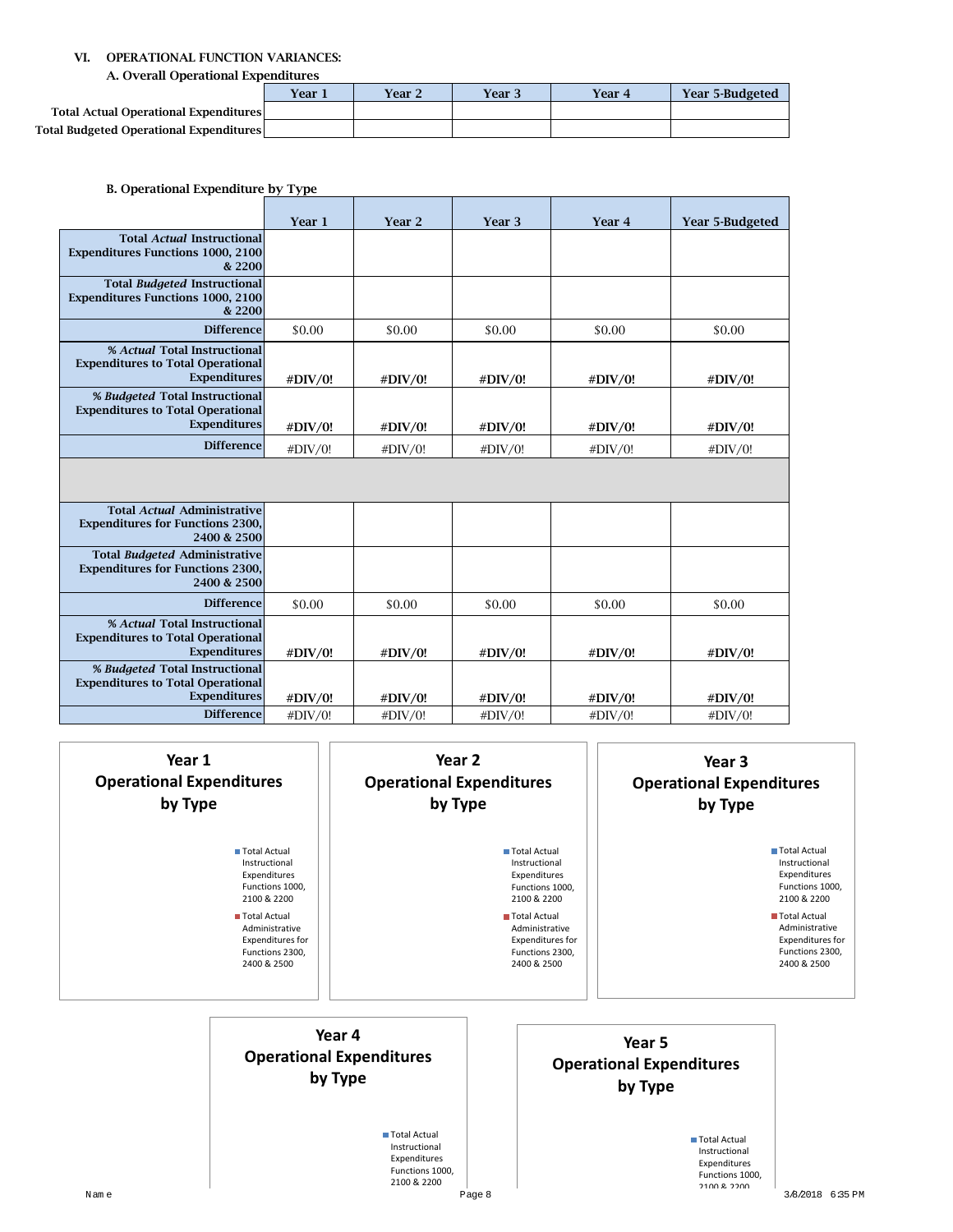2100 & 2200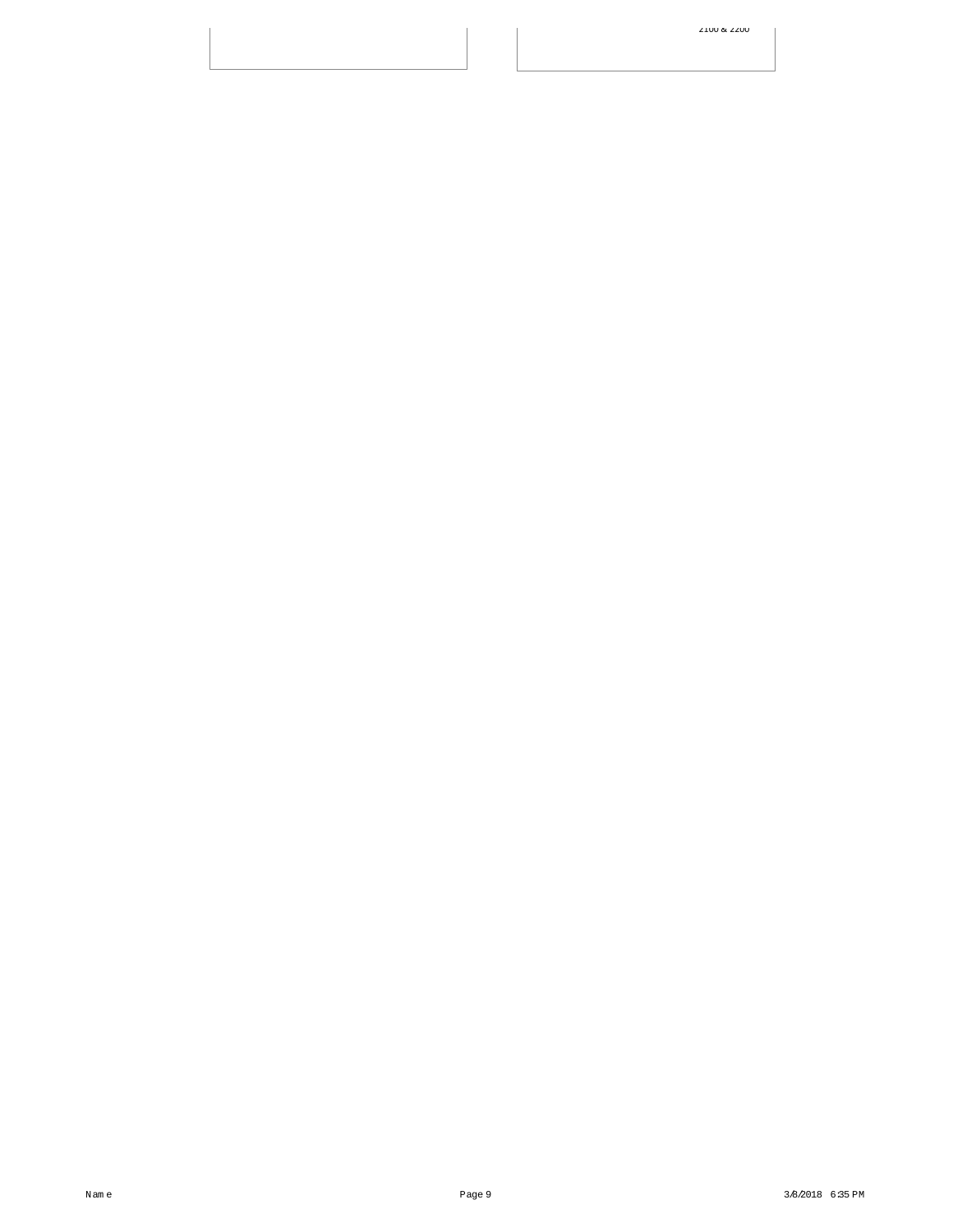C. Actual Operational Expenditures by Function

|                                        | Year 1 | Year 2 | Year 3 | Year 4 |
|----------------------------------------|--------|--------|--------|--------|
| 1000 - Direct Instruction              | \$0    | \$0    | \$0    | \$0    |
| 2100 - Support Services Students       | \$0    | \$0    | \$0    | \$0    |
| 2200 - Support Services Instruction    | \$0    | \$0    | \$0    | \$0    |
| 2300 - General Administration          | \$0    | \$0    | \$0    | \$0    |
| 2400 - School Administration           | \$0    | \$0    | \$0    | \$0    |
| 2500 - Central Services                | \$0    | \$0    | \$0    | \$0    |
| 2600 - Operation of Maint of Plant     | \$0    | \$0    | \$0    | \$0    |
| 2700 - Student Transportation          | \$0    | \$0    | \$0    | \$0    |
| 2900 - Other Support Services          | \$0    | \$0    | \$0    | \$0    |
| 3100 - Food Services                   | \$0    | \$0    | \$0    | \$0    |
| 3300 - Community Services              | \$0    | \$0    | \$0    | \$0    |
| 4000 - Capital Outlay                  | \$0    | \$0    | \$0    | \$0    |
| Totals should equal expenditures above | \$0    | \$0    | \$0    | \$0    |

C. Budgeted Operational Expenditures by Function

|                                        | Year 1 | Year 2 | Year 3 | Year 4 | Year 5 |
|----------------------------------------|--------|--------|--------|--------|--------|
| 1000 - Direct Instruction              | \$0    | \$0    | \$0    | \$0    | \$0    |
| 2100 - Support Services Students       | \$0    | \$0    | \$0    | \$0    | \$0    |
| 2200 - Support Services Instruction    | \$0    | \$0    | \$0    | \$0    | \$0    |
| 2300 - General Administration          | \$0    | \$0    | \$0    | \$0    | \$0    |
| 2400 - School Administration           | \$0    | \$0    | \$0    | \$0    | \$0    |
| 2500 - Central Services                | \$0    | \$0    | \$0    | \$0    | \$0    |
| 2600 - Operation of Maint of Plant     | \$0    | \$0    | \$0    | \$0    | \$0    |
| 2700 - Student Transportation          | \$0    | \$0    | \$0    | \$0    | \$0    |
| 2900 - Other Support Services          | \$0    | \$0    | \$0    | \$0    | \$0    |
| 3100 - Food Services                   | \$0    | \$0    | \$0    | \$0    | \$0    |
| 3300 - Community Services              | \$0    | \$0    | \$0    | \$0    | \$0    |
| 4000 - Capital Outlay                  | \$0    | \$0    | \$0    | \$0    | \$0    |
| Totals should equal expenditures above | \$0    | \$0    | \$0    | \$0    | \$0    |

#### **5 Year Comparison of Actual and Budgeted Expenditures by Function**

Year 1 Actual Operational Expenditures Year 1 Budgeted Operational Expenditures Year 2 Actual Operational Expenditures Year 2 Budgeted Operational Expenditures — Year 3 Actual Operational Expenditures (Year 3 Budgeted Operational Expenditures

Year 4 Actual Operational Expenditures Year 4 Budgeted Operational Expenditures Wear 5 Budgeted Operational Expenditures

|             | -90                                                                                     | -90                     | 50                            | -50      | -90            |                             |                     | so          |                       |                |
|-------------|-----------------------------------------------------------------------------------------|-------------------------|-------------------------------|----------|----------------|-----------------------------|---------------------|-------------|-----------------------|----------------|
|             | 1000 - Direct 2100 - Support 2200 - Support 2300 - General 2400 - School 2500 - Central |                         |                               |          | $2600 -$       | 2700 - Student 2900 - Other |                     | 3100 - Food | $3300 -$              | 4000 - Capital |
| Instruction | Services<br><b>Students</b>                                                             | Services<br>Instruction | Administration Administration | Services | Maint of Plant | Operation of Transportation | Support<br>Services | Services    | Community<br>Services | Outlay         |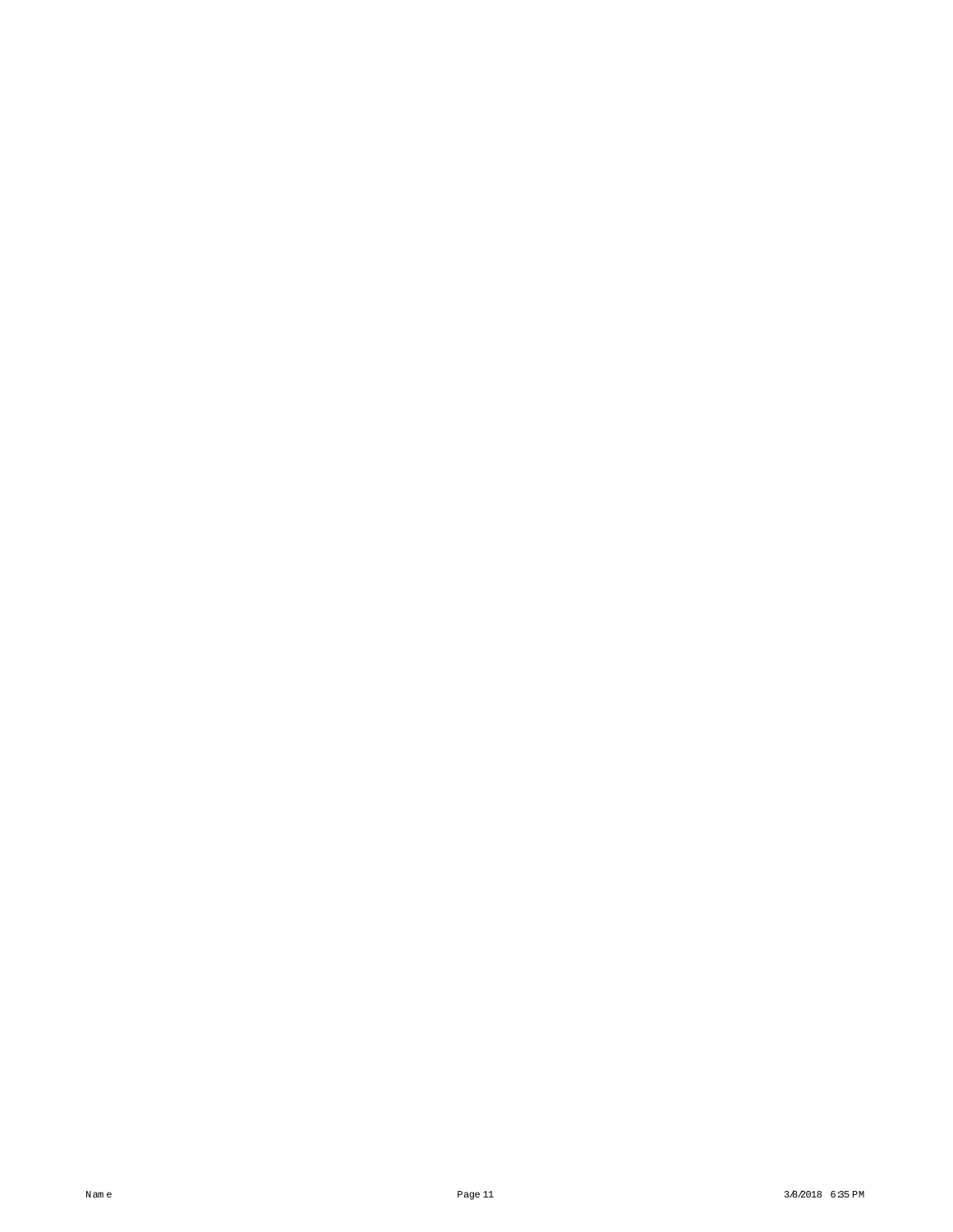#### VII. FUND 11000 "OPERATIONAL" FTE COMPARISON

|                                   | Year 1 | <b>Year 2</b> | Year 3 | Year 4 | Year 5 - Budgeted |
|-----------------------------------|--------|---------------|--------|--------|-------------------|
| 1411 - Teachers 1-12              |        |               |        |        |                   |
| 1412 - Teachers Special Ed        |        |               |        |        |                   |
| 1413 - Teachers ECE               |        |               |        |        |                   |
| 1414 - Teachers Preschool         |        |               |        |        |                   |
| 1415 - Teachers Voc Tech          |        |               |        |        |                   |
| 1416 - Other Instruction          |        |               |        |        |                   |
| 1422 - Teachers Special Ed Gifted |        |               |        |        |                   |
| All Other Job Classes             |        |               |        |        |                   |
| <b>Grand Total Fund 11000 FTE</b> | 0.00   | 0.00          | 0.00   | 0.00   | 0.00              |

|      | 5 Year Comparison Teacher FTEs by Job Class                  |            |                                                                                                                                                                                                                               |                 |                     |              |                   |                       |
|------|--------------------------------------------------------------|------------|-------------------------------------------------------------------------------------------------------------------------------------------------------------------------------------------------------------------------------|-----------------|---------------------|--------------|-------------------|-----------------------|
| 1.20 |                                                              |            |                                                                                                                                                                                                                               |                 |                     |              |                   |                       |
| 1.00 |                                                              |            |                                                                                                                                                                                                                               |                 |                     |              |                   |                       |
| 0.80 |                                                              |            |                                                                                                                                                                                                                               |                 |                     |              |                   |                       |
| 0.60 |                                                              |            |                                                                                                                                                                                                                               |                 |                     |              |                   |                       |
| 0.40 |                                                              |            |                                                                                                                                                                                                                               |                 |                     |              |                   |                       |
| 0.20 |                                                              |            | the control of the control of the control of the control of the control of the control of the control of the control of the control of the control of the control of the control of the control of the control of the control |                 |                     |              |                   |                       |
| 0.00 | 1411 - Teachers 1-12   1412 - Teachers   1413 - Teachers ECE |            |                                                                                                                                                                                                                               | 1414 - Teachers | 1415 - Teachers Voc | 1416 - Other | 1422 - Teachers   | All Other Job Classes |
|      |                                                              | Special Ed |                                                                                                                                                                                                                               | Preschool       | Tech                | Instruction  | Special Ed Gifted |                       |
|      | ■ Year 1 ■ Year 2 ■ Year 3 ■ Year 4 ■ Year 5 - Budgeted      |            |                                                                                                                                                                                                                               |                 |                     |              |                   |                       |

#### VIII. SCHOOL CALENDAR

|                           | Year . | Year 2 | Year 3 | Year 4 | <b>Year 5-Budgeted</b> |
|---------------------------|--------|--------|--------|--------|------------------------|
| <b>Instructional Days</b> |        |        |        |        |                        |

#### IX. SCHOOLS THAT HAVE EARNED A "D" OR LOWER LETTER GRADE

Describe how the school prioritized resources toward proven programs and methods linked to improved student achievement from the time it earned a "D" or "F" until the school earned a grade of C or better for two consecutive years. If the school has not yet earned a grade of C or better for two consecutive years, the narrative must identify curent/ongoing actions. CSD will review and evaluate evidence to verify these actions on the site visit.